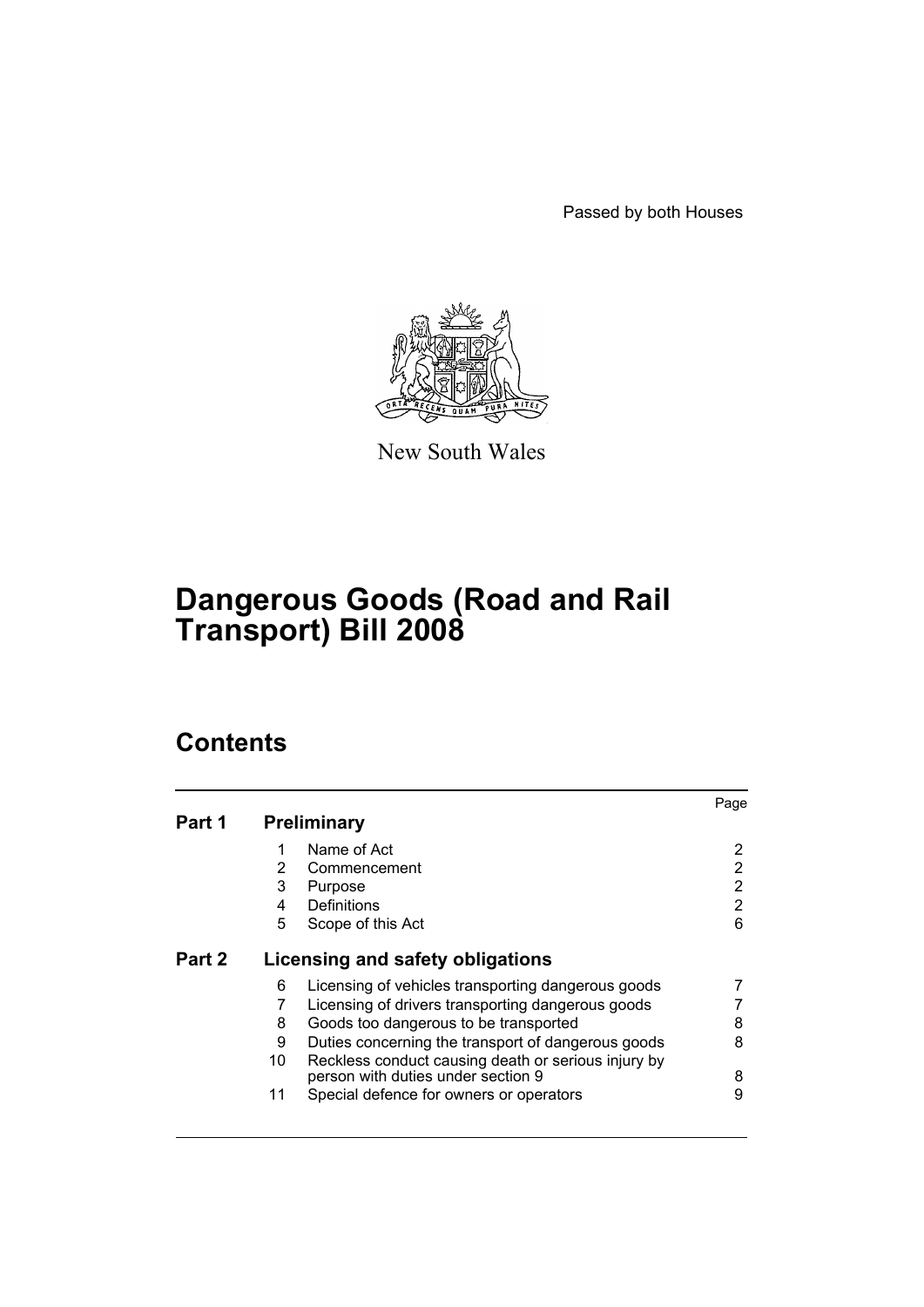|        |                            |                                                                                                                                                                                                   | Page                       |
|--------|----------------------------|---------------------------------------------------------------------------------------------------------------------------------------------------------------------------------------------------|----------------------------|
|        | 12                         | Offences by corporations—liability of directors and<br>managers                                                                                                                                   | 10                         |
| Part 3 |                            | <b>Regulations</b>                                                                                                                                                                                |                            |
|        | 13<br>14<br>15             | Regulation-making powers<br>Regulations may adopt codes, standards and rules<br>Penalties under the regulations                                                                                   | 12<br>14<br>15             |
| Part 4 |                            | <b>Administration</b>                                                                                                                                                                             |                            |
|        |                            | <b>Division 1</b><br><b>Competent Authorities and their</b><br>authorised officers                                                                                                                |                            |
|        | 16<br>17<br>18<br>19<br>20 | <b>Competent Authorities</b><br>Appointment of authorised officers<br>Identification cards<br>Return of identification cards<br>Competent Authority may delegate functions                        | 16<br>16<br>16<br>17<br>17 |
|        |                            | <b>Division 2</b><br><b>Powers of authorised officers</b>                                                                                                                                         |                            |
|        | 21<br>22                   | General powers of authorised officers appointed<br>by EPA: application of Chapter 7 of Protection of<br>the Environment Operations Act 1997<br>General powers of authorised officers appointed by | 17                         |
|        |                            | WorkCover: application of Division 2 of Part 5 of<br>Occupational Health and Safety Act 2000                                                                                                      | 18                         |
|        | 23                         | Offence of obstructing or intimidating authorised<br>officers and others exercising functions under Act                                                                                           | 19                         |
|        | 24<br>25                   | Offence of impersonating an authorised officer<br>Reciprocal powers of authorised officers                                                                                                        | 19<br>19                   |
| Part 5 |                            | Investigation, improvement and prohibition<br>notices                                                                                                                                             |                            |
|        |                            | <b>Division 1</b><br><b>Investigation notices</b>                                                                                                                                                 |                            |
|        | 26<br>27                   | Investigation notices<br>Offence: failure to comply with investigation notice                                                                                                                     | 21<br>21                   |
|        |                            | <b>Division 2 Improvement notices</b>                                                                                                                                                             |                            |
|        | 28<br>29                   | Issue of improvement notices<br>Offence: failure to comply with improvement notice                                                                                                                | 21<br>22                   |
|        |                            | <b>Division 3</b><br><b>Prohibition notices</b>                                                                                                                                                   |                            |
|        | 30<br>31                   | Issue of prohibition notices<br>Offence: failure to comply with prohibition notice                                                                                                                | 22<br>23                   |
|        |                            |                                                                                                                                                                                                   |                            |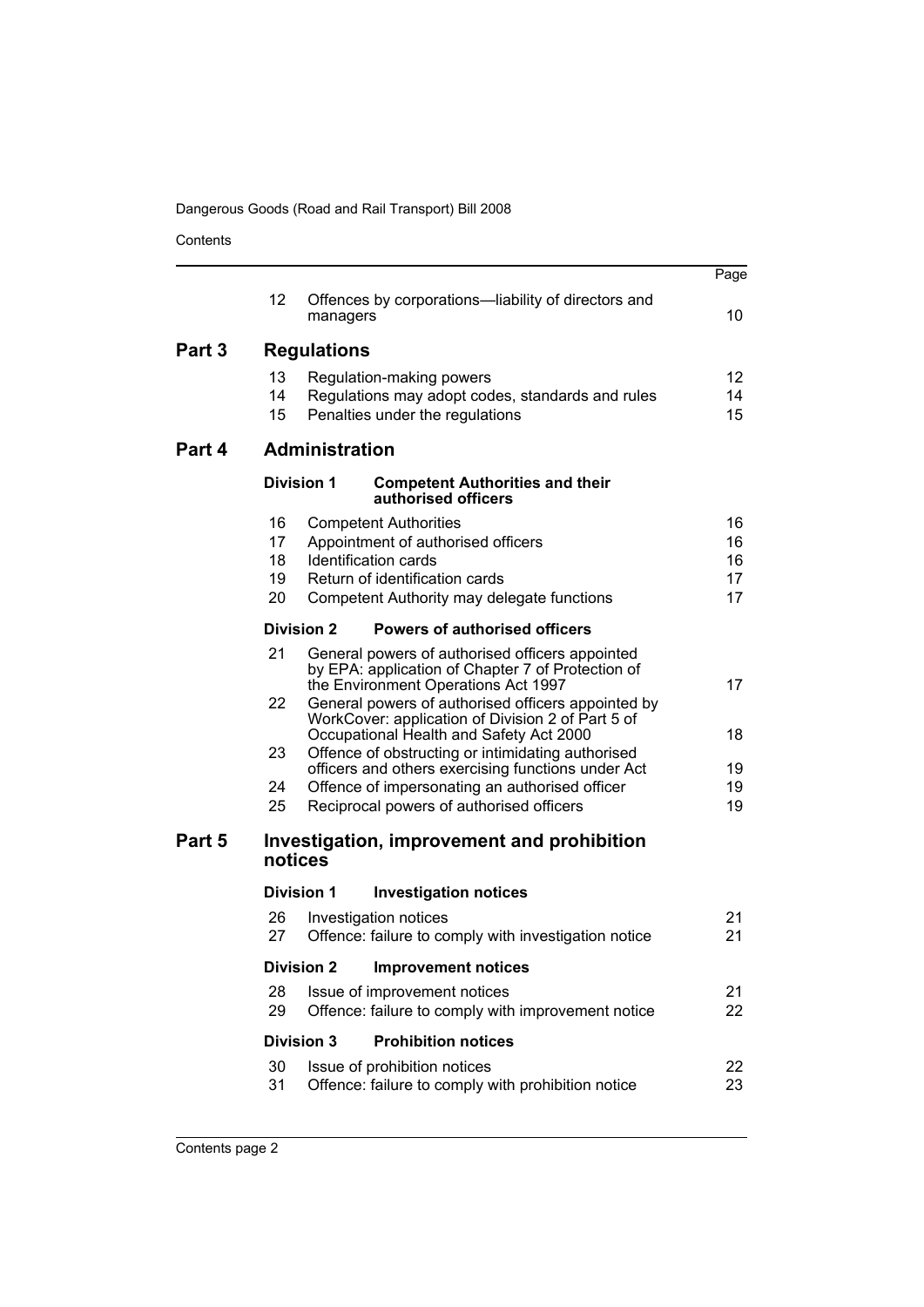|        |                   |                              |                                                                                    | Page |
|--------|-------------------|------------------------------|------------------------------------------------------------------------------------|------|
|        | <b>Division 4</b> |                              | General provisions relating to notices                                             |      |
|        | 32                |                              | Preventing injury and damage—taking direct action                                  | 23   |
|        | 33                |                              | Notices may include directions                                                     | 23   |
|        | 34                |                              | Review of notices by Competent Authority                                           | 23   |
|        | 35                |                              | Appeal to Court following review                                                   | 24   |
|        | 36                |                              | Application for stay of investigation or prohibition notice                        | 24   |
|        | 37<br>38          | Withdrawal of notices        |                                                                                    | 25   |
|        |                   | issue of another notice      | Revocation or withdrawal of notice does not prevent                                | 25   |
|        | 39                | Service of notices           |                                                                                    | 25   |
|        | 40                | <b>Exhibition of notices</b> |                                                                                    | 25   |
|        | 41                |                              | Proceedings for offences not affected by notices                                   | 26   |
| Part 6 |                   | <b>Exemptions</b>            |                                                                                    |      |
|        | 42                | Exemptions                   |                                                                                    | 27   |
|        | 43                |                              | Variation and cancellation of exemptions and                                       |      |
|        |                   | conditions                   |                                                                                    | 28   |
|        | 44                |                              | Internal review of exemptions by Competent Authority                               | 28   |
|        | 45                |                              | Appeal to Court following review                                                   | 29   |
|        | 46                |                              | Application orders and emergency orders                                            | 29   |
| Part 7 |                   |                              | <b>Criminal and other proceedings</b>                                              |      |
|        | <b>Division 1</b> |                              | Proceedings for offences generally                                                 |      |
|        | 47                |                              | Proceedings for an offence                                                         | 30   |
|        | 48                | Penalty notices              |                                                                                    | 31   |
|        | <b>Division 2</b> |                              | Court orders in connection with<br>offences                                        |      |
|        | 49                | Operation of Division        |                                                                                    | 32   |
|        | 50                | Orders generally             |                                                                                    | 32   |
|        | 51                |                              | Orders regarding monetary benefits                                                 | 32   |
|        | 52                | Power to affect licences     |                                                                                    | 33   |
|        | 53                |                              | Supervisory intervention orders                                                    | 34   |
|        | 54                |                              | Prohibiting a person from involvement in the<br>dangerous goods transport industry | 36   |
|        | 55                | Forfeiture                   |                                                                                    | 36   |
|        | 56                |                              | Orders for costs, expenses and compensation at                                     |      |
|        |                   | time offence proved          |                                                                                    | 37   |
|        | 57                |                              | Recovery of costs, expenses and compensation                                       |      |
|        |                   | after offence proved         |                                                                                    | 37   |
|        | 58                |                              | Recovery of costs from convicted person                                            | 38   |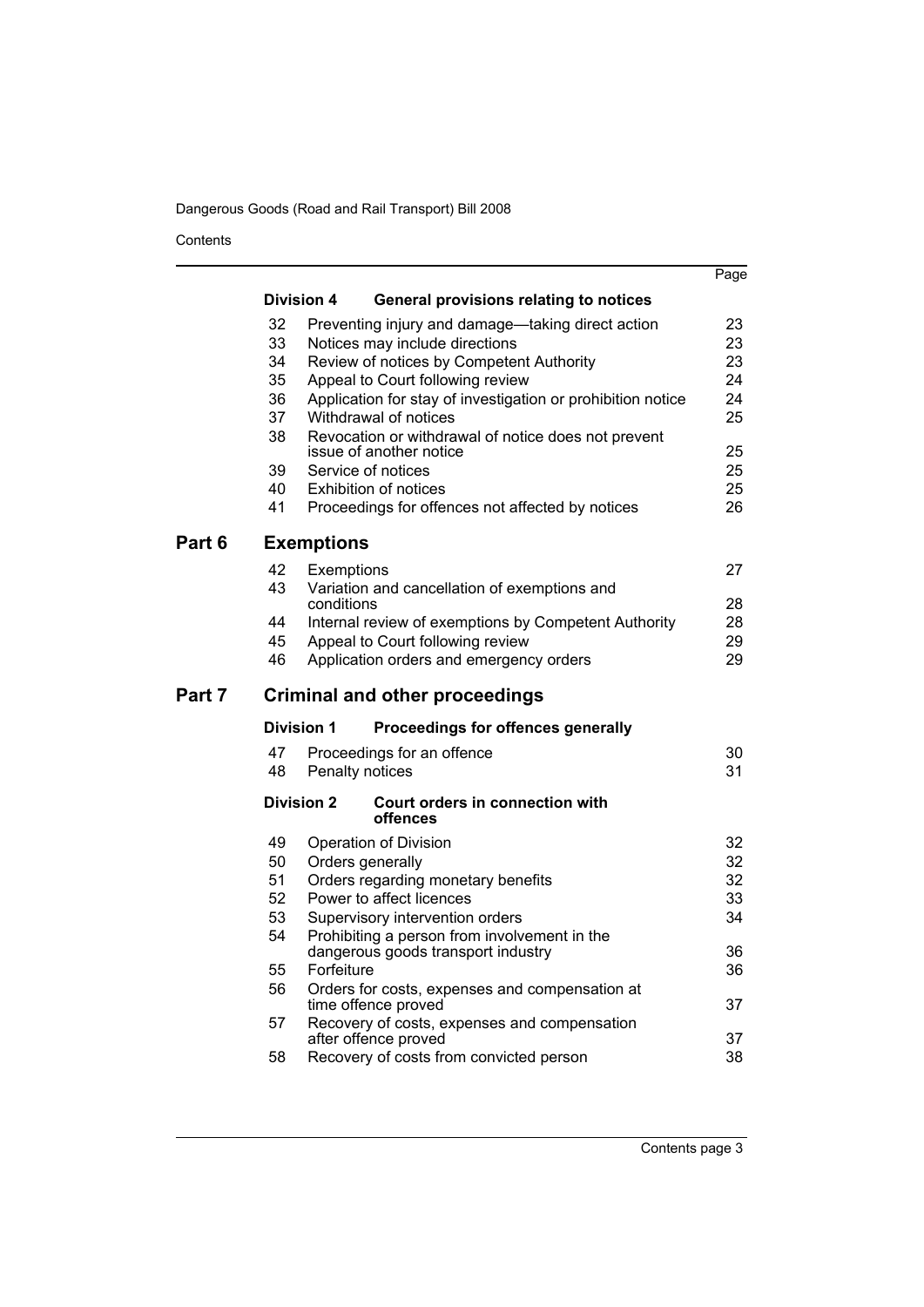|                   |    |                                                  | Page |
|-------------------|----|--------------------------------------------------|------|
|                   |    | <b>Division 3</b><br>General                     |      |
|                   | 59 | Evidence                                         | 38   |
|                   | 60 | Evidence regarding weighing                      | 40   |
|                   | 61 | <b>Transport documentation</b>                   | 40   |
|                   | 62 | Proof of appointments and signatures unnecessary | 40   |
|                   | 63 | Use of codes of practice etc in proceedings      | 40   |
| Part 8            |    | <b>Miscellaneous</b>                             |      |
|                   | 64 | Act to bind Crown                                | 42   |
|                   | 65 | Protection from liability                        | 42   |
|                   | 66 | Confidentiality and disclosure of information    | 42   |
|                   | 67 | Contracting out prohibited                       | 43   |
|                   | 68 | Recovery of costs of public authorities          | 43   |
|                   | 69 | Assistance in emergencies or accidents           | 44   |
|                   | 70 | Minister to notify adoption of code etc.         | 45   |
|                   | 71 | Delegation                                       | 45   |
|                   | 72 | Savings, transitional and other provisions       | 45   |
|                   | 73 | Amendment of other Acts                          | 45   |
|                   | 74 | Repeal                                           | 45   |
|                   | 75 | Review of Act                                    | 46   |
| <b>Schedule 1</b> |    | Savings, transitional and other provisions       | 47   |
| Schedule 2        |    | <b>Amendment of other Acts</b>                   | 49   |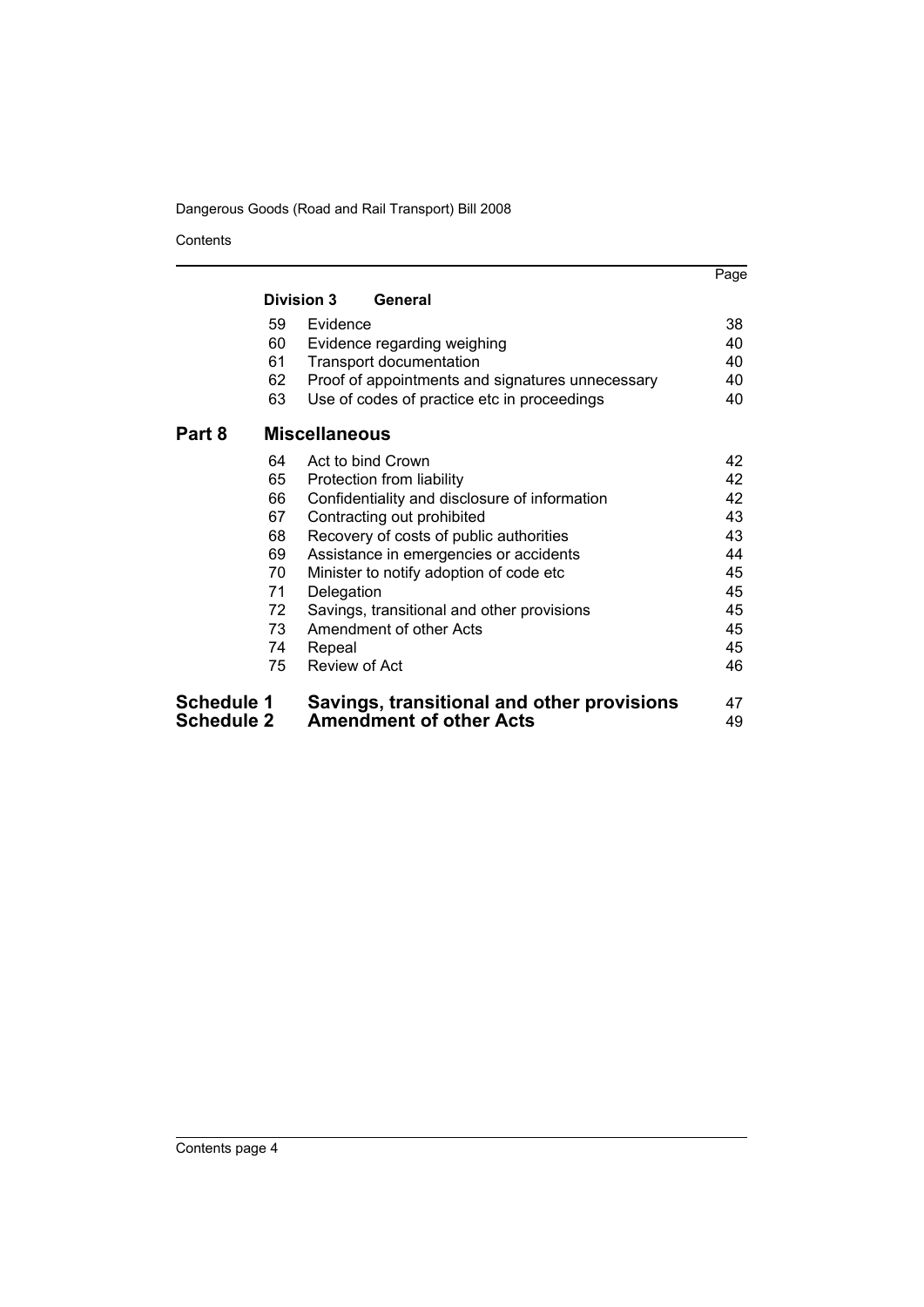*I certify that this public bill, which originated in the Legislative Assembly, has finally passed the Legislative Council and the Legislative Assembly of New South Wales.*

> *Clerk of the Legislative Assembly. Legislative Assembly, Sydney, , 2008*



New South Wales

# **Dangerous Goods (Road and Rail Transport) Bill 2008**

Act No , 2008

An Act to make provision for safety in the transport of dangerous goods by road and rail as part of the system of nationally consistent road and rail transport laws; and for other purposes.

*I have examined this bill and find it to correspond in all respects with the bill as finally passed by both Houses.*

*Assistant Speaker of the Legislative Assembly.*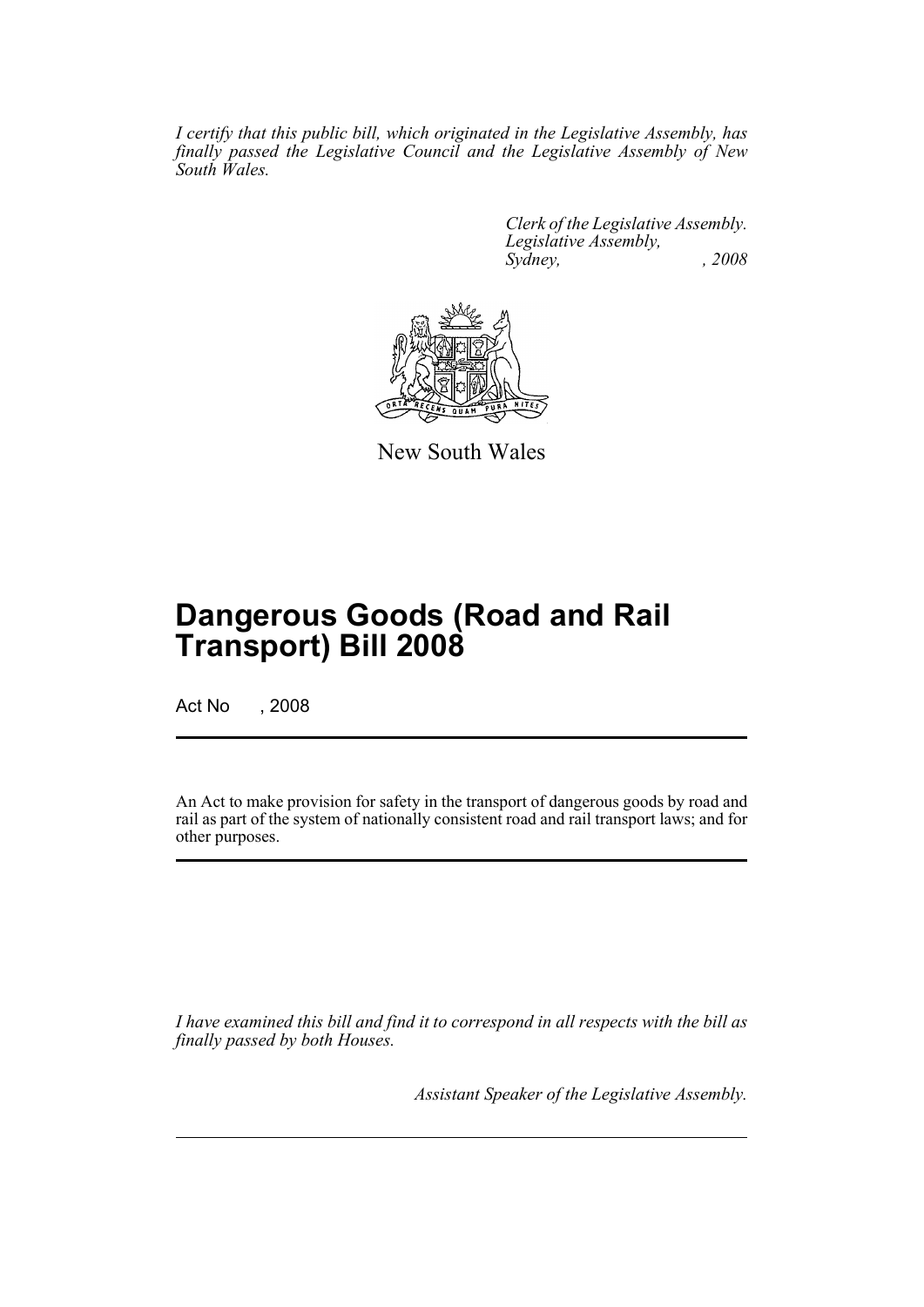Part 1 Preliminary

**The Legislature of New South Wales enacts:**

# <span id="page-5-1"></span><span id="page-5-0"></span>**Part 1 Preliminary**

#### **1 Name of Act**

This Act is the *Dangerous Goods (Road and Rail Transport) Act 2008*.

#### <span id="page-5-2"></span>**2 Commencement**

This Act commences on a day or days to be appointed by proclamation.

#### <span id="page-5-3"></span>**3 Purpose**

The purpose of this Act is to regulate the transport of dangerous goods by road and rail in order to promote public safety and protect property and the environment.

#### <span id="page-5-4"></span>**4 Definitions**

(1) In this Act, unless the contrary intention appears:

*authorised officer* means an authorised officer appointed under section 17.

*Competent Authority*—see section 16.

*consignor* of goods means a person who:

- (a) with the person's authority, is named or otherwise identified as the consignor of the goods in the transport documentation relating to the transport of the goods, or
- (b) if paragraph (a) does not apply to the person or anyone else:
	- (i) engages a prime contractor or rail operator, either directly or indirectly or through an agent or other intermediary, to transport the goods, or
	- (ii) has possession of, or control over, the goods immediately before the goods are transported, or
	- (iii) loads a vehicle with the goods, for transport, at a place where the goods are awaiting collection and that is unattended (except by the driver) during loading, or
- (c) if paragraphs (a) and (b) do not apply to the person or anyone else, and the goods are imported into Australia—imports the goods.

*corresponding authority* means a Competent Authority appointed under a corresponding law.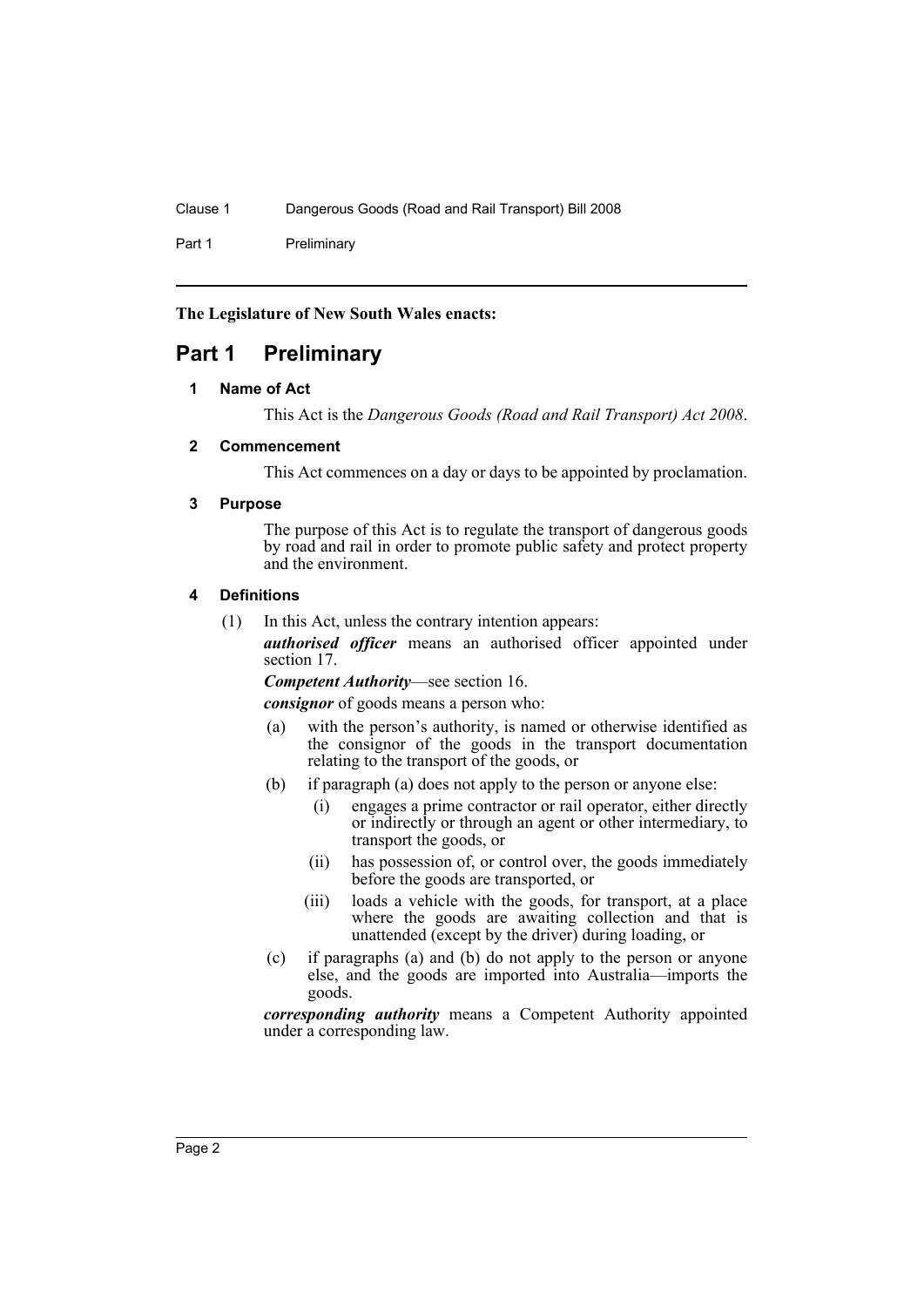Dangerous Goods (Road and Rail Transport) Bill 2008 Clause 4

Preliminary **Part 1** 

*corresponding law* means:

- (a) a law of another jurisdiction corresponding, or substantially corresponding, to this Act, or
- (b) a law of another jurisdiction that is declared under the regulations to be a corresponding law to this Act.

*dangerous activity* means an activity:

- (a) that relates to the transport of dangerous goods by road or rail, and
- (b) that is occurring or may occur in relation to or in the immediate vicinity of the dangerous goods, and
- (c) that creates or could create an immediate risk of death or injury to a person, significant harm to the environment or significant damage to property.

*dangerous goods* means:

- (a) a substance or article prescribed by the regulations as dangerous goods, or
- (b) a substance or article determined by a Competent Authority in accordance with the regulations to be dangerous goods.

*driver* of a vehicle includes:

- (a) a two-up driver of the vehicle who is present in or near the vehicle, and
- (b) a person who is driving the vehicle as a driver under instruction or under an appropriate learner licence or learner permit, and
- (c) if the vehicle is a unit of rolling stock forming part of a train but is not its locomotive—the driver of the train, and
- (d) if the vehicle is a trailer—the driver of the motor vehicle towing the trailer.

*employee* means an individual who works under a contract of employment, apprenticeship or training.

*employer* means a person who employs persons under:

- (a) contracts of employment, apprenticeship or training, or
- (b) contracts for services.

*EPA* means the Environment Protection Authority constituted by the *Protection of the Environment Administration Act 1991*.

*exercise* a function includes perform a duty.

*function* includes a power, authority or duty.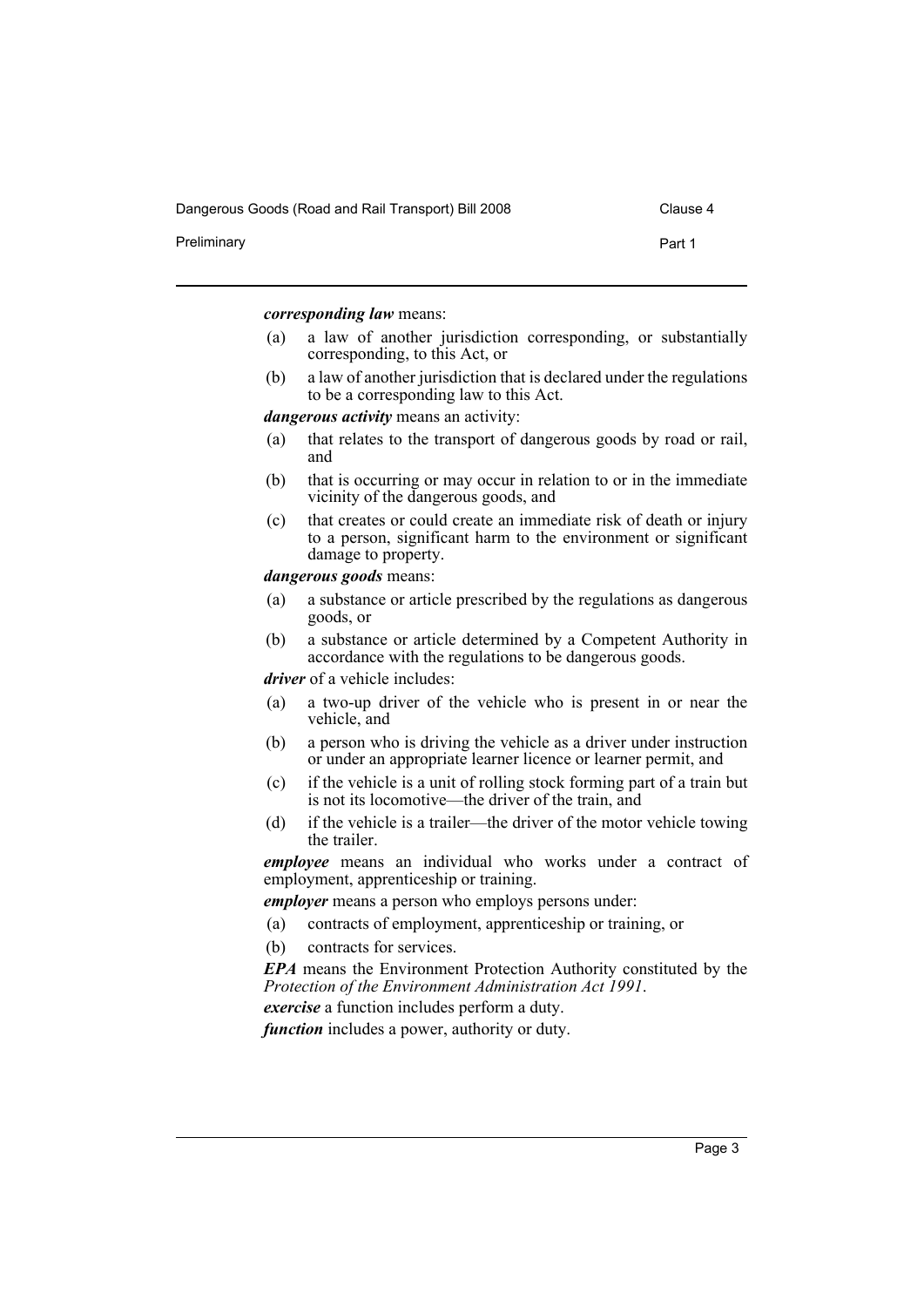Part 1 Preliminary

#### *goods too dangerous to be transported* means:

- (a) a substance or article prescribed by the regulations as goods too dangerous to be transported, or
- (b) a substance or article determined by a Competent Authority, in accordance with the regulations, to be goods too dangerous to be transported.

#### *involvement in the transport of dangerous goods by road or rail* includes:

- (a) importing, or arranging for the importation of, dangerous goods into Australia, and
- (b) packing dangerous goods for transport by road or rail, and
- (c) marking or labelling packages containing dangerous goods for transport by road or rail, and placarding vehicles and packaging on or in which dangerous goods are transported by road or rail, and
- (d) consigning dangerous goods for transport by road or rail, including the preparation of transport documentation, and
- (e) loading dangerous goods for transport by road or rail or unloading dangerous goods that have been transported by road or rail, and
- (f) undertaking, or being responsible for, otherwise than as an employee or sub-contractor, the transport of dangerous goods by road or rail, and
- (g) driving a vehicle carrying dangerous goods by road or rail, and
- (h) being the consignee of dangerous goods transported by road or rail, and
- (i) being involved as a director, secretary or manager of a body corporate, or other person who takes part in the management of a body corporate, that takes part in an activity covered by this definition.

*jurisdiction* means the Commonwealth or a State or Territory.

*motor vehicle* has the same meaning as it has in the *Road Transport (General) Act 2005*.

*packaging*, in relation to goods, is anything that contains, holds, protects or encloses the goods, whether directly or indirectly, to enable them to be received or held for transport, or to be transported, and includes anything declared by the regulations to be packaging.

**Note.** It may be that a container constitutes the whole of the packaging of goods, as in the case of a drum in which dangerous goods are directly placed.

*placard* means a label or emergency information panel that is required by the regulations to be used in transporting dangerous goods.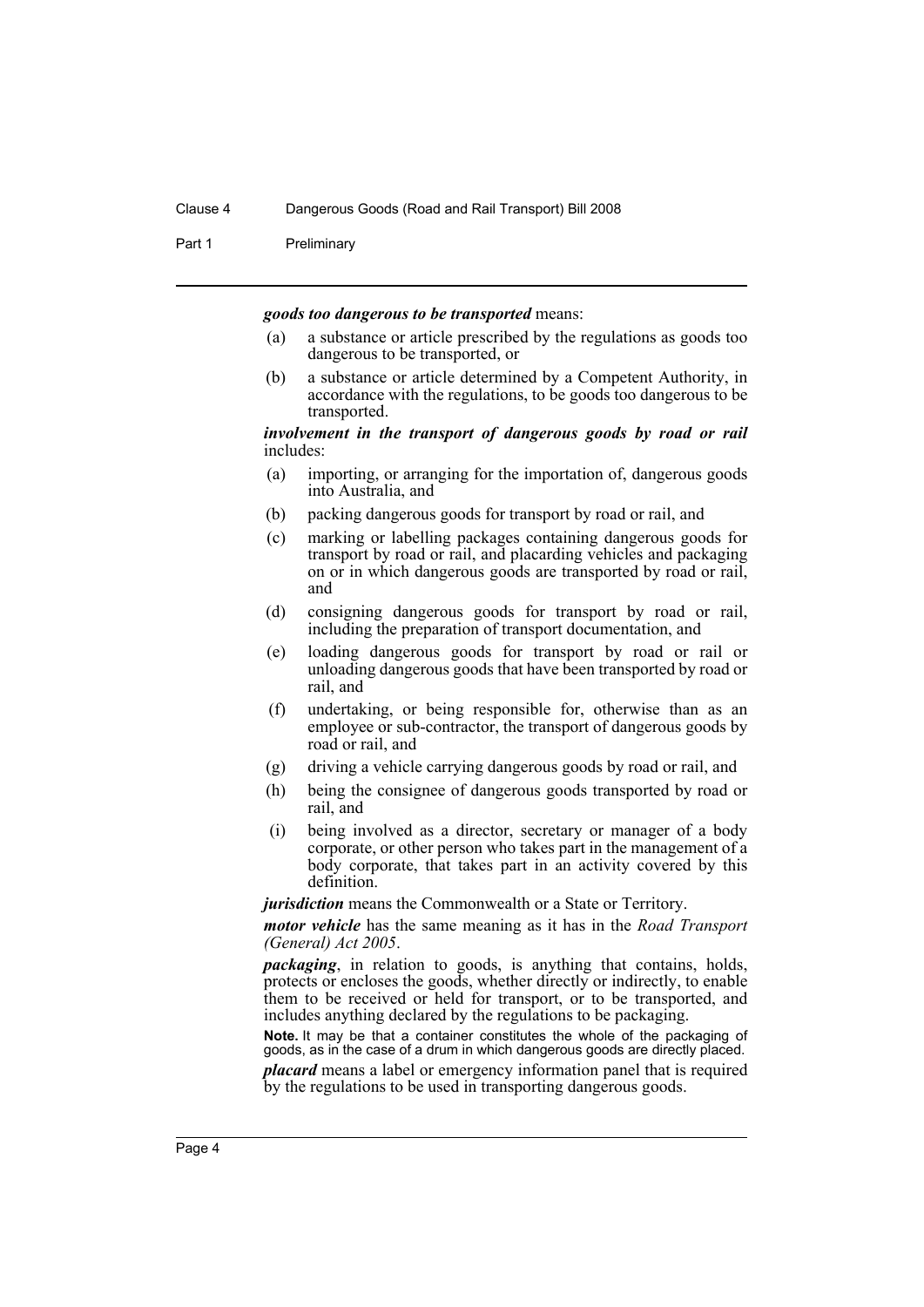Dangerous Goods (Road and Rail Transport) Bill 2008 Clause 4

| . .         |  |        |
|-------------|--|--------|
| Preliminary |  | Part 1 |
|             |  |        |

*premises* includes a structure, whether permanent or temporary, and land, but does not include a vehicle.

*prime contractor*, in respect of the transport of dangerous goods by road, means the person who, in conducting a business for or involving the transport of dangerous goods by road, has undertaken to be responsible for, or is responsible for, the transport of the goods by road.

- *public authority* means:
- (a) the Crown in any capacity, or
- (b) a body established by or under law, or the holder of an office established by or under law, for a public purpose, including a local government authority, or
- (c) a police force or police service.

*rail operator*, in respect of the transport of dangerous goods by rail, means the person who has undertaken to be responsible, or is responsible, for:

- (a) the transport of the goods by rail, or
- (b) the condition of a unit of rolling stock transporting the goods.

*road* has the same meaning as it has in the *Road Transport (General) Act 2005*.

**Note.** Under the *Road Transport (General) Act 2005* a reference to a road includes a road related area—see section 3 (3) of that Act.

*train* means 2 or more units of rolling stock (at least 1 unit of which is a locomotive or self-propelled unit) that are coupled together.

*transport*, in relation to dangerous goods, includes:

- (a) the packing, loading and unloading of the goods, and the transfer of the goods to or from a vehicle, for the purpose of their transport, and
- (b) the marking or labelling of packages containing dangerous goods, and the placarding of vehicles and packaging in which dangerous goods are transported, and
- (c) other matters incidental to their transport.

*transport documentation* means documentation required by the regulations for the transport of dangerous goods.

*two-up driver* means a person accompanying a driver of a vehicle on a journey or part of a journey, who has been, is or will be sharing the task of driving the vehicle during the journey.

*unit of rolling stock* means a vehicle designed to run on rails, but does not include a vehicle designed to operate both on and off rails when the vehicle is not operating on rails.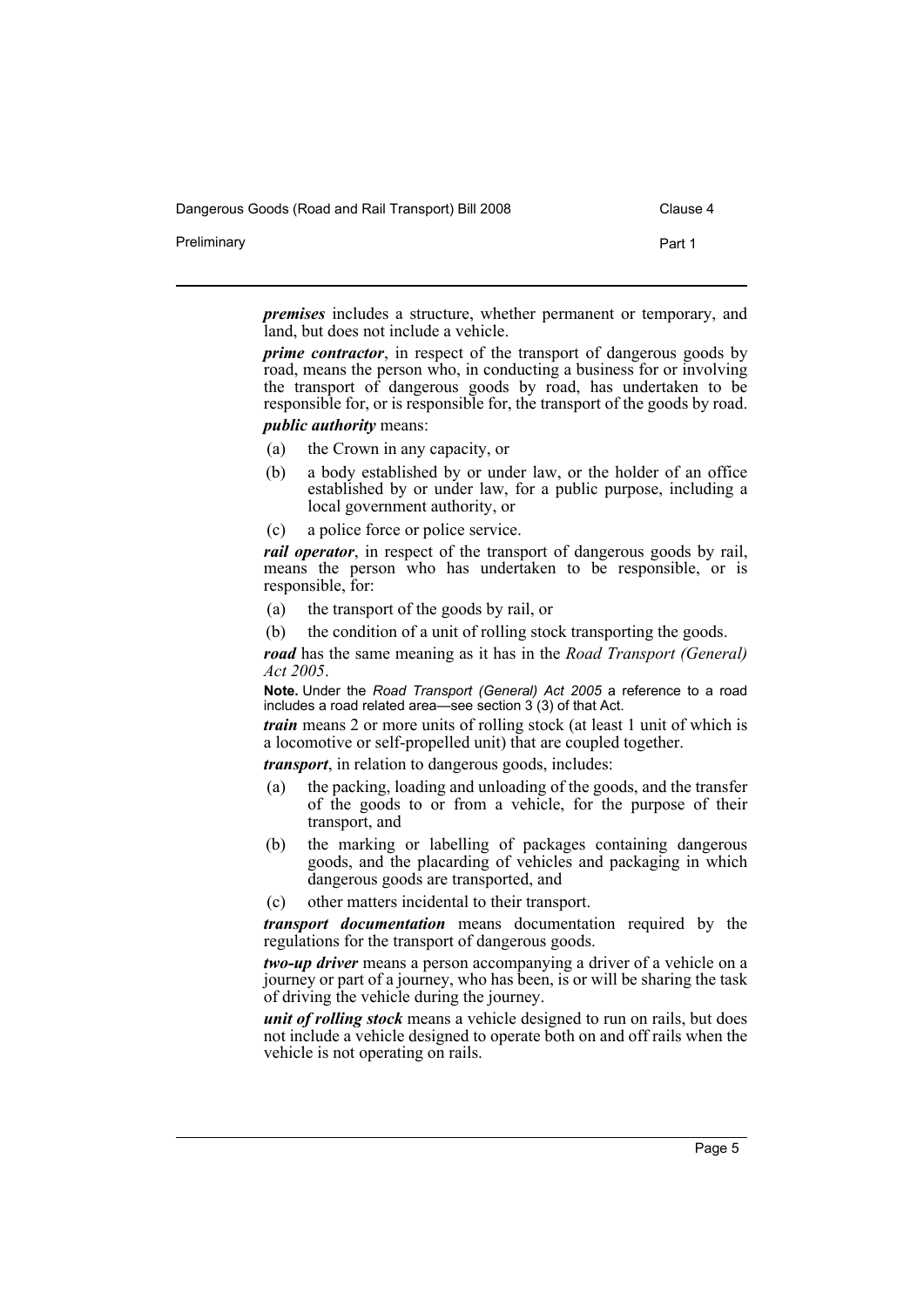Part 1 Preliminary

*vehicle* means:

- (a) a motor vehicle, or
- (b) a trailer, or
- (c) a unit of rolling stock.

*WorkCover* means the WorkCover Authority constituted by the *Workplace Injury Management and Workers Compensation Act 1998*.

(2) Notes included in this Act are explanatory notes and do not form part of this Act.

### <span id="page-9-0"></span>**5 Scope of this Act**

- (1) This Act does not apply to:
	- (a) dangerous goods that are, or form part of, personal safety equipment of persons in a vehicle transporting dangerous goods, and
	- (b) dangerous goods that are in a container that is designed to form part of, and forms part of, the fuel or battery system of a vehicle's engine, auxiliary engine, fuel burning appliance or other part of a vehicle's propulsion equipment.
- (2) If a provision of this Act is inconsistent with another law that:
	- (a) relates to the storage and handling of dangerous goods, and
	- (b) does not relate to involvement in the transport of dangerous goods by road or rail,

the other law prevails.

(3) If a provision of this Act is inconsistent with the *Radiation Control Act 1990*, the *Radiation Control Act 1990* prevails.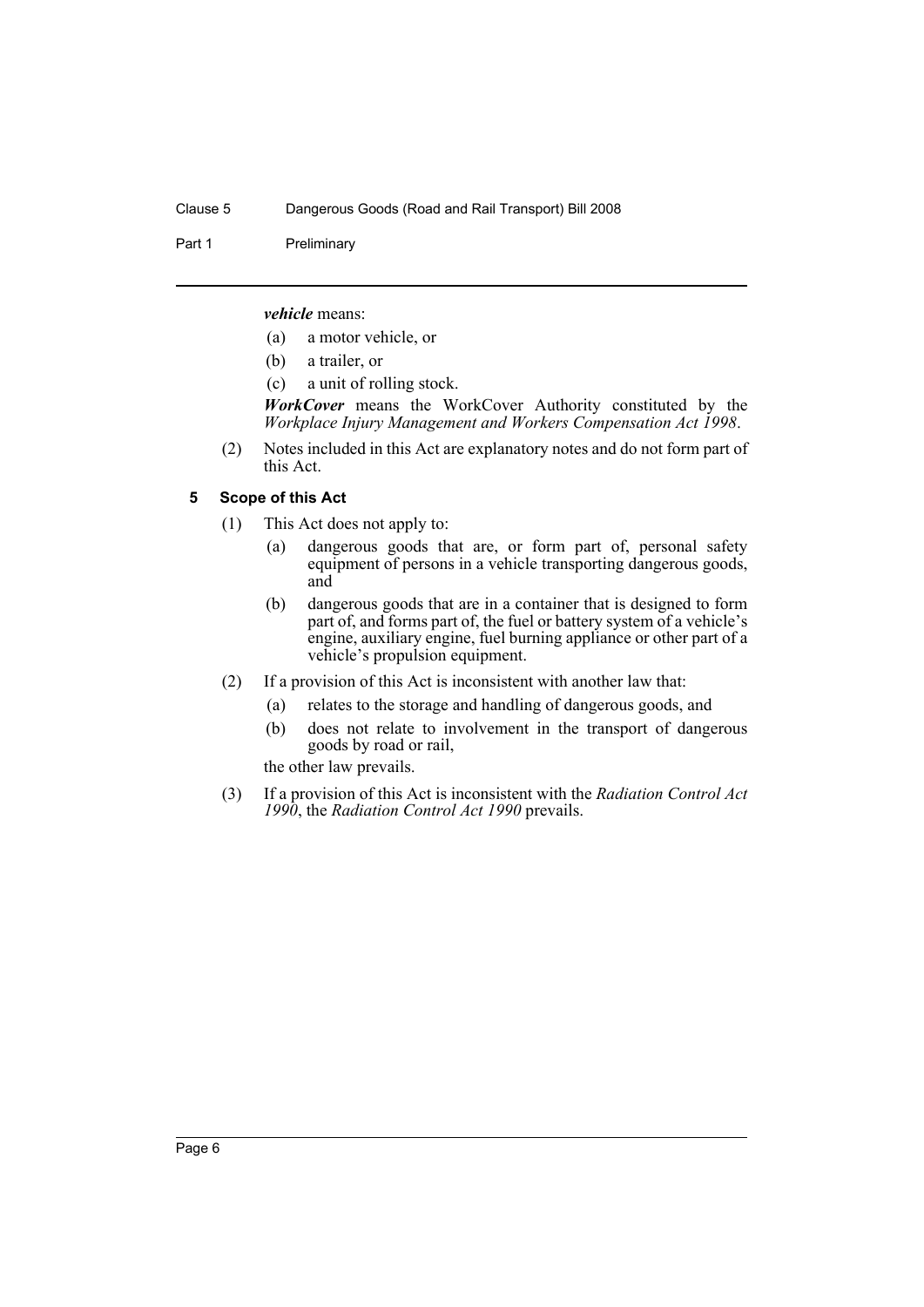Dangerous Goods (Road and Rail Transport) Bill 2008 Clause 6

Licensing and safety obligations **Part 2 Part 2** 

# <span id="page-10-1"></span><span id="page-10-0"></span>**Part 2 Licensing and safety obligations**

#### **6 Licensing of vehicles transporting dangerous goods**

- (1) A prime contractor must not use a vehicle to transport dangerous goods by road (other than as the driver of the vehicle) if:
	- (a) the regulations require the vehicle to be licensed to transport the goods, and
	- (b) the vehicle is not licensed under the regulations.

Maximum penalty: 500 penalty units or imprisonment for 2 years, or both, for an individual or 2,500 penalty units for a body corporate.

- (2) A person must not consign dangerous goods for transport by road on a vehicle if the person knows or reasonably ought to know that:
	- (a) the regulations require the vehicle to be licensed to transport the goods, and
	- (b) the vehicle is not licensed under the regulations.

Maximum penalty: 500 penalty units or imprisonment for 2 years, or both, for an individual or 2,500 penalty units for a body corporate.

- (3) A person must not drive a vehicle transporting dangerous goods by road or rail if the person knows or reasonably ought to know that:
	- (a) the regulations require the vehicle to be licensed to transport the goods, and
	- (b) the vehicle is not licensed under the regulations.
	- Maximum penalty: 100 penalty units.

#### <span id="page-10-2"></span>**7 Licensing of drivers transporting dangerous goods**

(1) A person must not employ, engage, cause or permit another person to drive a vehicle transporting dangerous goods by road or rail if the other person is required by the regulations to be licensed to drive the vehicle and is not so licensed.

Maximum penalty: 500 penalty units or imprisonment for 2 years, or both, for an individual or 2,500 penalty units for a body corporate.

- (2) A person must not drive a vehicle transporting dangerous goods by road or rail if:
	- (a) the regulations require the person to be licensed to drive the vehicle, and
	- (b) the person is not licensed under the regulations.

Maximum penalty: 100 penalty units.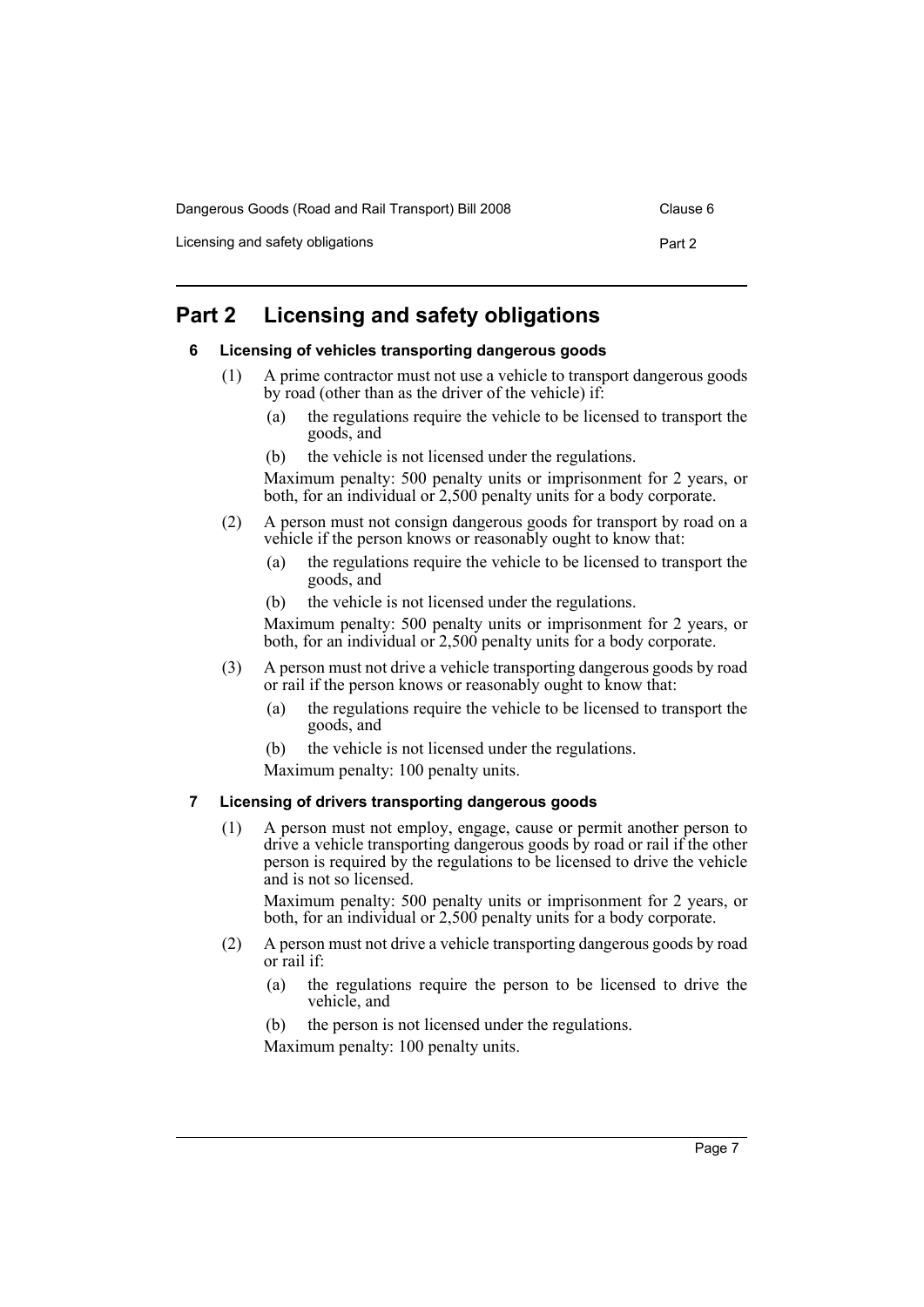Part 2 **Licensing and safety obligations** 

#### <span id="page-11-0"></span>**8 Goods too dangerous to be transported**

A person must not:

- (a) consign goods for transport by road or rail if the regulations identify the goods as being too dangerous to be transported, or
- (b) arrange the transport of goods that the regulations identify as being too dangerous to be transported on a vehicle owned or controlled by the person.

Maximum penalty: 500 penalty units or imprisonment for 2 years, or both, for an individual or 2,500 penalty units for a body corporate.

#### <span id="page-11-1"></span>**9 Duties concerning the transport of dangerous goods**

- (1) A person involved in the transport of dangerous goods by road or rail who fails to ensure that the goods are transported in a safe manner is guilty of an offence.
- (2) If a person involved in the transport of dangerous goods by road or rail fails to comply with a provision of this Act or the regulations in circumstances where the person knew, or ought reasonably to have known, that the failure would be likely to endanger the safety of another person or of property or the environment, the person is guilty of an offence.
- (3) It is a defence to any proceedings against a person for an offence against subsection (1) if the person proves that:
	- (a) it was not reasonably practicable for the person to comply with the provision, or
	- (b) the commission of the offence was due to causes over which the person had no control and against the happening of which it was impracticable for the person to make provision.

Maximum penalty: 500 penalty units or imprisonment for 2 years, or both, for an individual or 2,500 penalty units for a body corporate.

#### <span id="page-11-2"></span>**10 Reckless conduct causing death or serious injury by person with duties under section 9**

(1) In this section:

*conduct* includes acts or omissions.

- (2) A person:
	- (a) whose conduct causes the death or serious injury of another person, and
	- (b) who owes a duty under section 9 when engaging in that conduct, and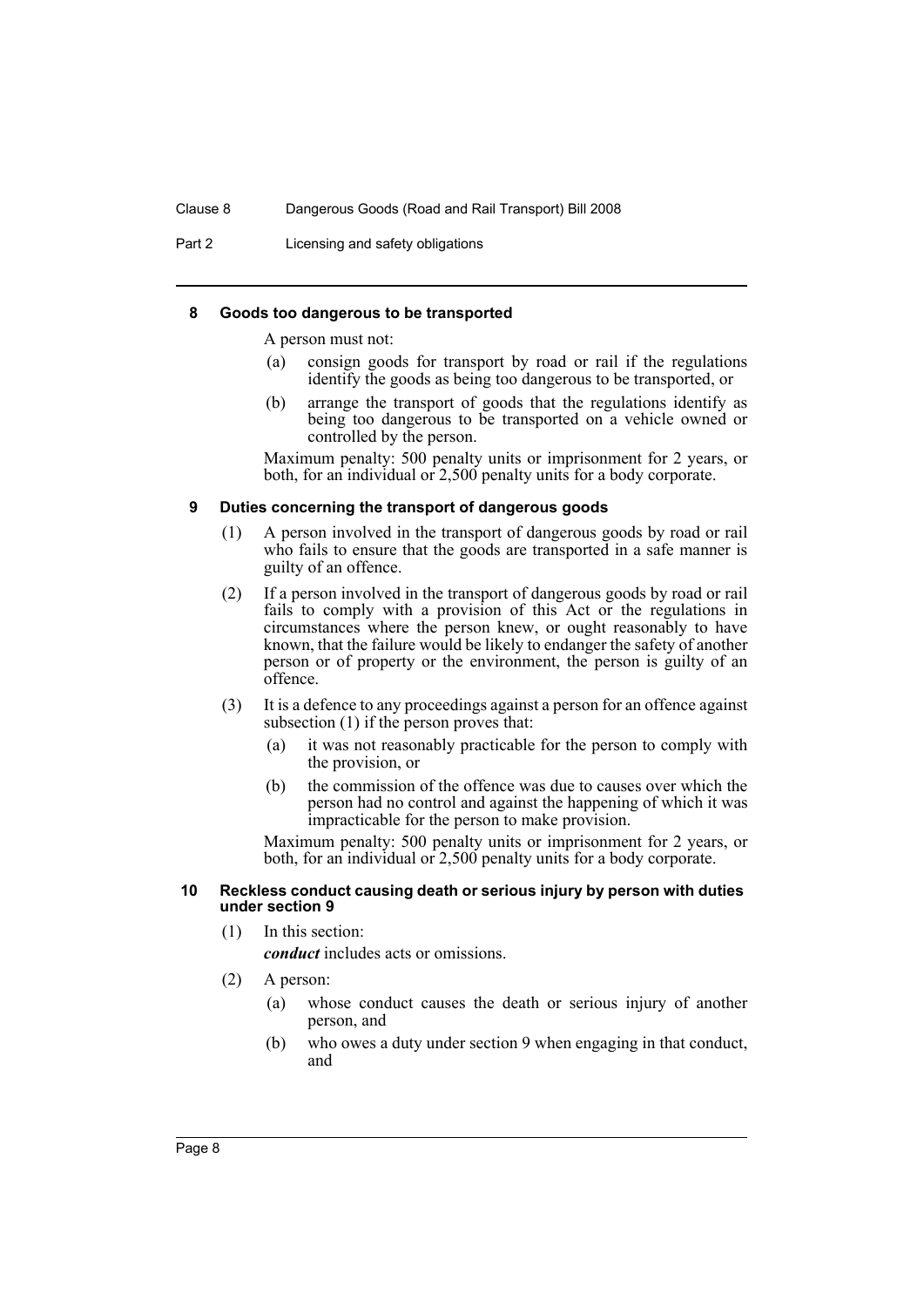| Dangerous Goods (Road and Rail Transport) Bill 2008 | Clause 11 |
|-----------------------------------------------------|-----------|
| Licensing and safety obligations                    | Part 2    |

(c) who is reckless as to the danger of death or serious injury to any person that arises from that conduct,

is guilty of an offence. Maximum penalty: 1,000 penalty units or imprisonment for 4 years, or both, for an individual or 5,000 penalty units for a body corporate.

- (3) For the purposes of this section, a person's conduct causes death if it substantially contributes to the death.
- (4) If, on the trial of a person for an offence against this section, the jury is not satisfied that the offence is proven but is satisfied that the person has committed an offence against section 9, the jury may acquit the person of the offence charged and find the person guilty of the offence against section 9, and the person is liable to punishment accordingly.

#### <span id="page-12-0"></span>**11 Special defence for owners or operators**

- (1) It is a defence to a prosecution for an offence against this Act or the regulations alleged to have been committed by a person in the capacity of an owner or operator of a vehicle transporting dangerous goods if the person establishes that the vehicle was being used at the relevant time by:
	- (a) another person not entitled (whether by express or implied authority or otherwise) to use it, other than an employee or agent of the alleged offender, or
	- (b) an employee of the alleged offender who was acting at the relevant time outside the scope of the employment, or
	- (c) an agent (in any capacity) of the alleged offender who was acting at the relevant time outside the scope of the agency.
- (2) If the offence relates to a breach of this Act or the regulations in connection with alleged deficiencies concerning the vehicle or dangerous goods, the defence is not available unless the alleged offender establishes that:
	- (a) the vehicle or dangerous goods had not, before they ceased to be under the alleged offender's control, been driven or transported on a road in Australia in breach of this Act or the regulations or a corresponding law arising in connection with all or any of those alleged deficiencies, and
	- (b) one or more material changes, resulting in the alleged breach, had been made after the vehicle or dangerous goods had ceased to be under the alleged offender's control.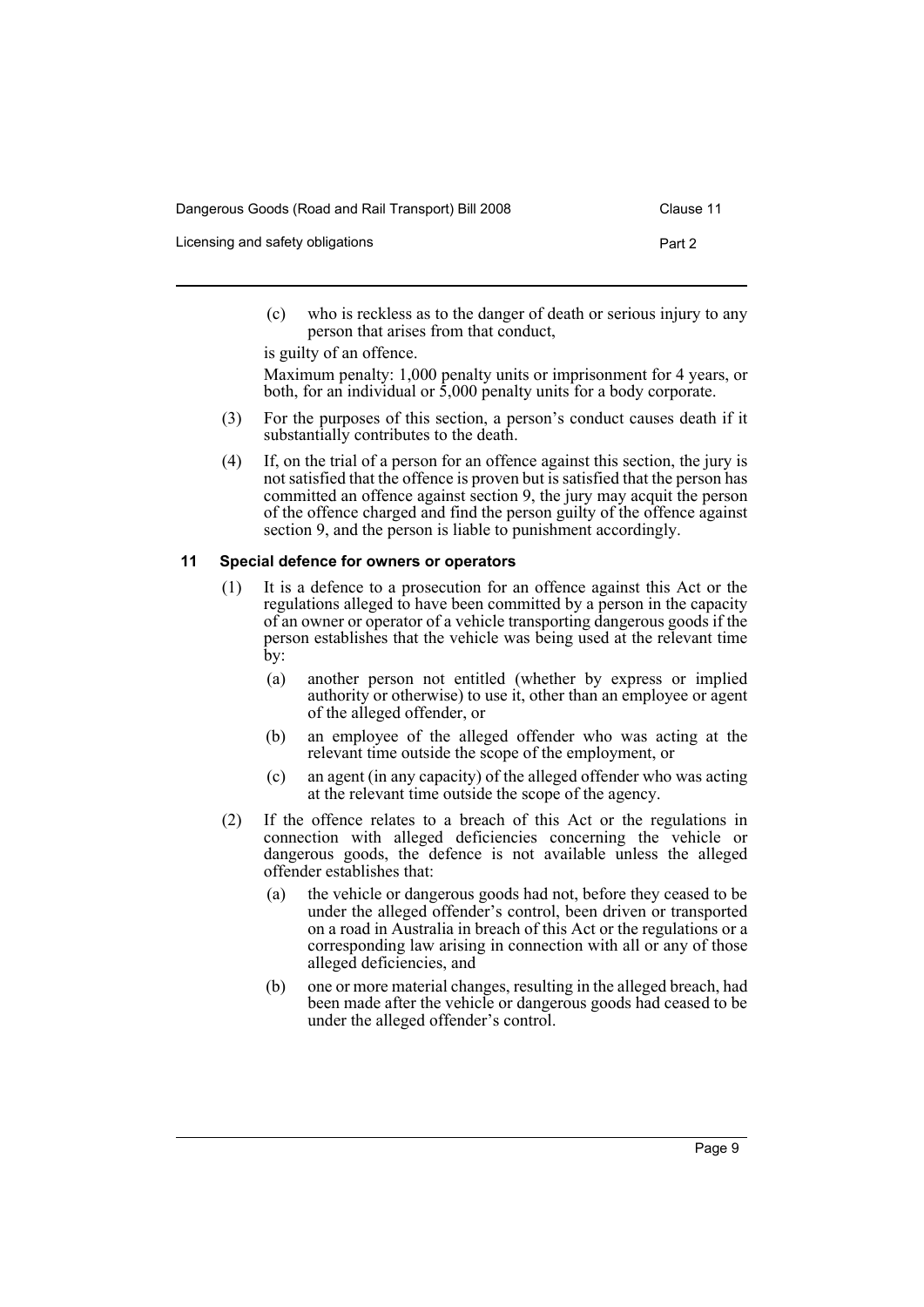Part 2 **Licensing and safety obligations** 

(3) In this section:

*deficiency concerning a vehicle or dangerous goods* means a deficiency in anything that is required by the regulations to be carried on or in a vehicle or to be met in relation to dangerous goods.

#### *operator* means:

- (a) in the case of a vehicle (not including a vehicle in a group of vehicles that are physically connected)—the person who is responsible for controlling or directing the operations of the vehicle, or
- (b) in the case of a group of vehicles that are physically connected the person who is responsible for controlling or directing the operations of the towing vehicle in the group.

*owner*, in respect of a vehicle, means a person who:

- (a) is the sole owner, a joint owner or a part owner of the vehicle, or
- (b) has possession or use of the vehicle under a credit, hire-purchase, lease or other agreement, except an agreement requiring the vehicle to be registered in the name of someone else.
- (4) For the purposes of this section, a person is not an operator merely because the person owns a vehicle or does any or all of the following:
	- (a) drives a vehicle,
	- (b) maintains or arranges for the maintenance of a vehicle,
	- (c) arranges for the registration of a vehicle.

#### <span id="page-13-0"></span>**12 Offences by corporations—liability of directors and managers**

- (1) If a corporation contravenes, whether by act or omission, any provision of this Act or the regulations, each director of the corporation, and each person concerned in the management of the corporation, is taken to have contravened the same provision unless the director or person satisfies the court that the director or person:
	- (a) was not in a position to influence the conduct of the corporation in relation to its contravention of the provision, or
	- (b) being in such a position, used all due diligence to prevent the contravention by the corporation.
- (2) A person may be proceeded against and convicted under a provision pursuant to subsection (1) whether or not the corporation has been proceeded against or been convicted under that provision.
- (3) Nothing in subsection (1) prejudices or affects any liability imposed by a provision of this Act or the regulations on any corporation by which an offence against the provision is actually committed.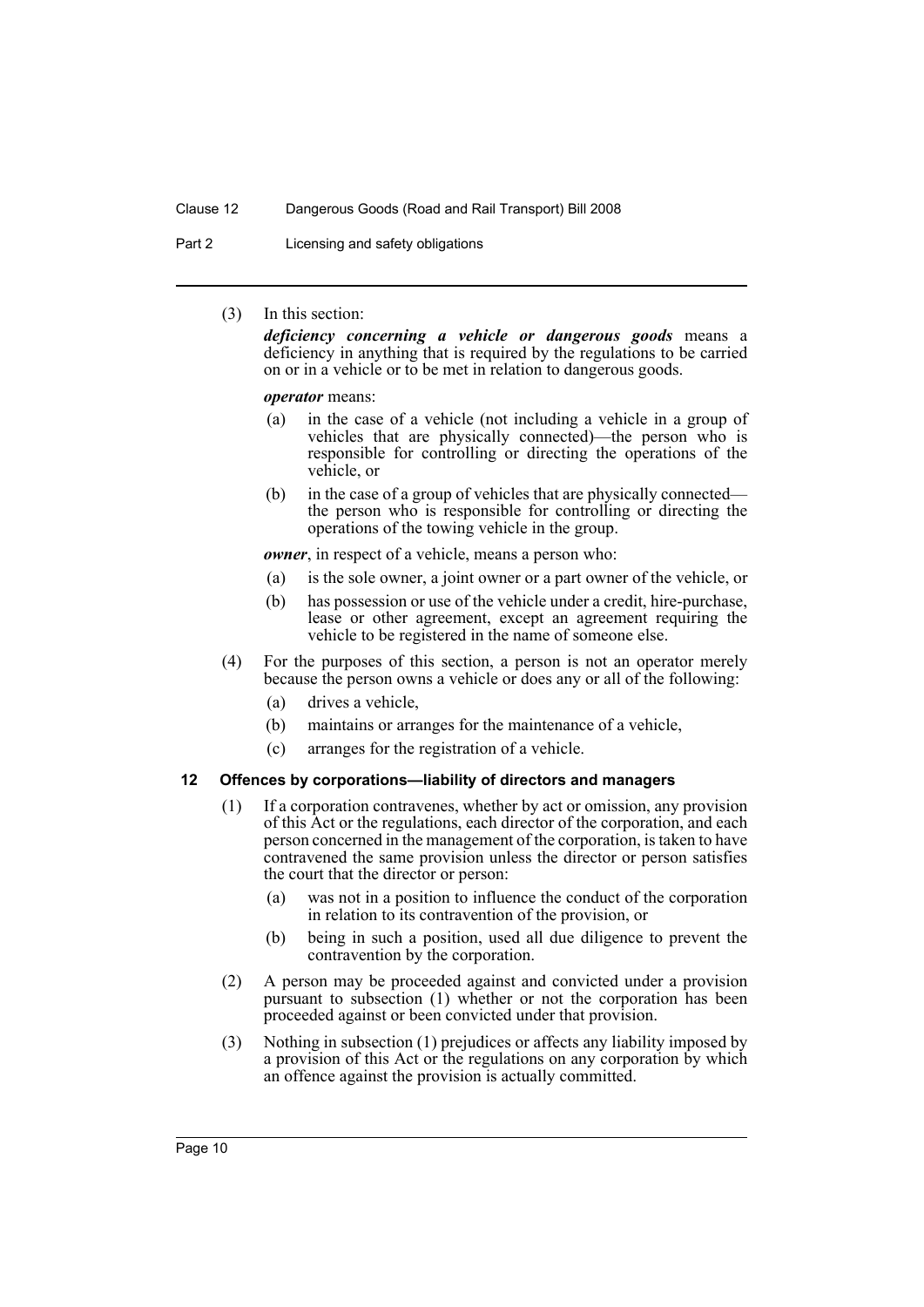| Dangerous Goods (Road and Rail Transport) Bill 2008 |        |  |
|-----------------------------------------------------|--------|--|
| Licensing and safety obligations                    | Part 2 |  |

(4) In the case of a corporation that is a local council, a member of the council (in his or her capacity as such a member) is not to be regarded as a director or person concerned in the management of the council for the purposes of this section.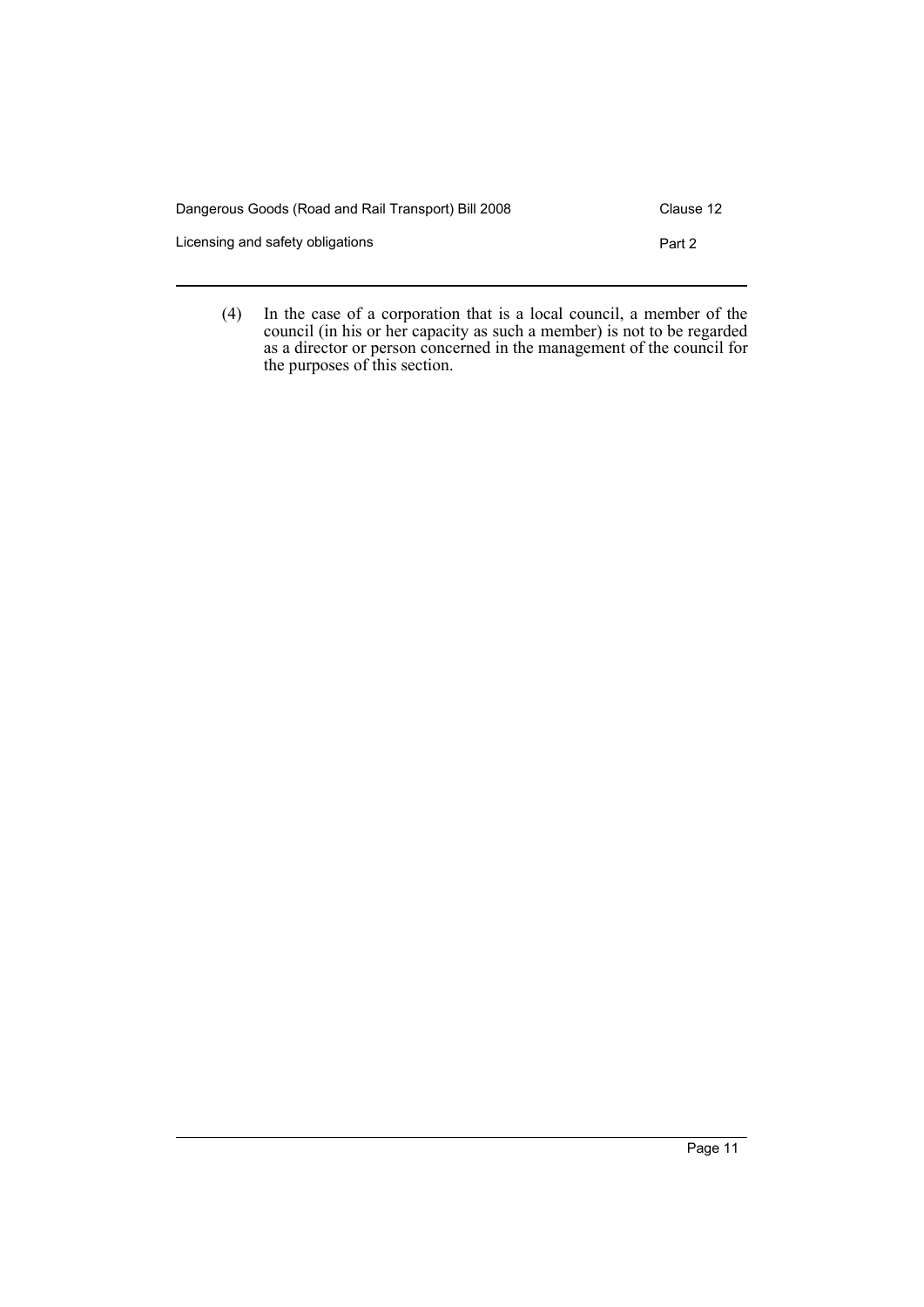Part 3 Regulations

# <span id="page-15-0"></span>**Part 3 Regulations**

#### <span id="page-15-1"></span>**13 Regulation-making powers**

- (1) The Governor may make regulations, not inconsistent with this Act, for or with respect to any matter that by this Act is required or permitted to be prescribed or that is necessary or convenient to be prescribed for carrying out or giving effect to this Act.
- (2) In particular, the regulations may make provision for or with respect to the following:
	- (a) the identification and classification of dangerous goods,
	- (b) identifying, classifying and regulating goods that are too dangerous to be transported (including prohibiting the transport of such goods),
	- (c) the making of determinations by a Competent Authority for the purposes of the regulations in relation to the following:
		- (i) the identification and classification of goods as dangerous goods,
		- (ii) the identification and classification of dangerous goods,
		- (iii) the specification of what is, and what is not, compatible with dangerous goods for transport purposes,
		- (iv) prohibiting or regulating the transport of dangerous goods by road or rail,
		- (v) regulating the containment of dangerous goods that are being, or that are to be, transported by road or rail,
	- (d) the analysis and testing of dangerous goods,
	- (e) fees that are to be paid for things done under this Act,
	- (f) the marking and labelling of packages containing dangerous goods for transport by road or rail and the placarding of vehicles and packaging on or in which dangerous goods are transported by road or rail,
	- (g) containers, vehicles, packaging, equipment and other items used in the transport of dangerous goods by road or rail,
	- (h) voluntary accreditation schemes, including privileges to be accorded or sanctions to be imposed under the schemes and the cancellation or suspension of the schemes,
	- (i) the loading of dangerous goods for, and the unloading of dangerous goods after, their transport by road or rail,
	- (j) the determination by a Competent Authority of routes along which, the areas in which and the times during which dangerous goods may or may not be transported by road or rail,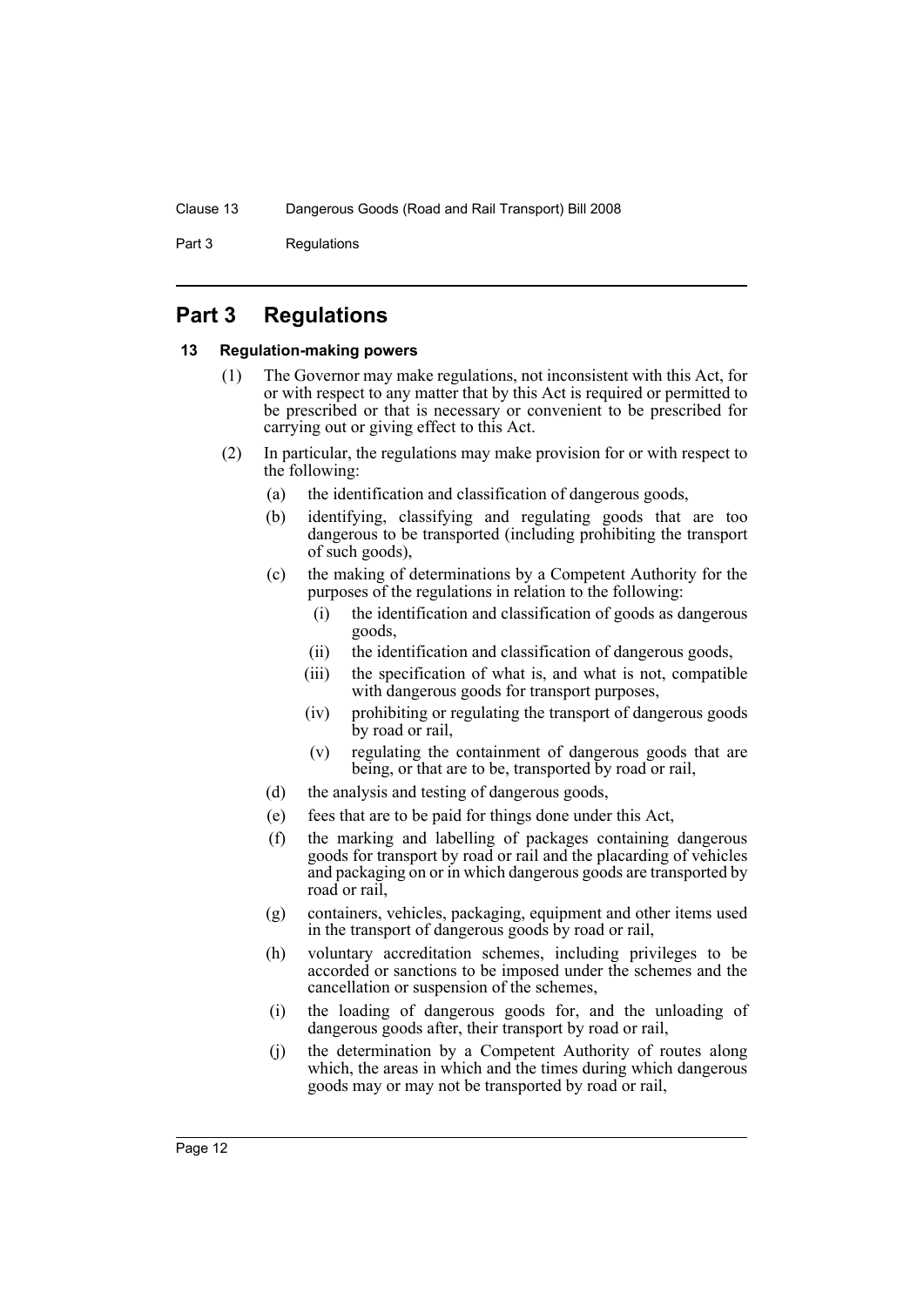Dangerous Goods (Road and Rail Transport) Bill 2008 Clause 13

Regulations **Part 3** 

- (k) procedures for the transport of dangerous goods by road or rail, including, but not limited to:
	- (i) the quantities and circumstances in which dangerous goods, or particular types of dangerous goods, may be transported, and
	- (ii) safety procedures and equipment,
- (l) the licensing of:
	- (i) vehicles and drivers for the purposes of the transport of dangerous goods by road or rail, and
	- (ii) persons involved in the transport of dangerous goods by road or rail or for vehicles used in that transport,
- (m) the mandatory accreditation of people involved in the transport of dangerous goods by road or rail or particular aspects of that transport,
- (n) the approval by a Competent Authority of the form in which applications are to be made to the Authority, and the form in which documents are to be issued by the Authority, for the purposes of the regulations,
- (o) the approval by a Competent Authority of:
	- (i) vehicles, packaging, equipment and other items used in relation to the transport of dangerous goods by road or rail, and
	- (ii) facilities for and methods of testing or using vehicles, packaging, equipment and other items used in relation to the transport of dangerous goods by road or rail, and
	- (iii) processes carried out in relation to the transport of dangerous goods,
- (p) documents required to be prepared or kept by people involved in the transport of dangerous goods by road or rail and the approval by a Competent Authority of alternative documentation,
- (q) obligations arising, and procedures to be followed, in the event of a dangerous situation in relation to the transport of dangerous goods by road or rail,
- (r) the training and qualifications required of authorised officers and other people performing functions under this Act,
- (s) the training and qualifications required of people involved in, and the approval of training courses and qualifications relating to involvement in, the transport of dangerous goods by road or rail,
- (t) the recognition of laws of other jurisdictions relating to the transport of dangerous goods by road or rail and of things done under those laws, and the giving effect to those things,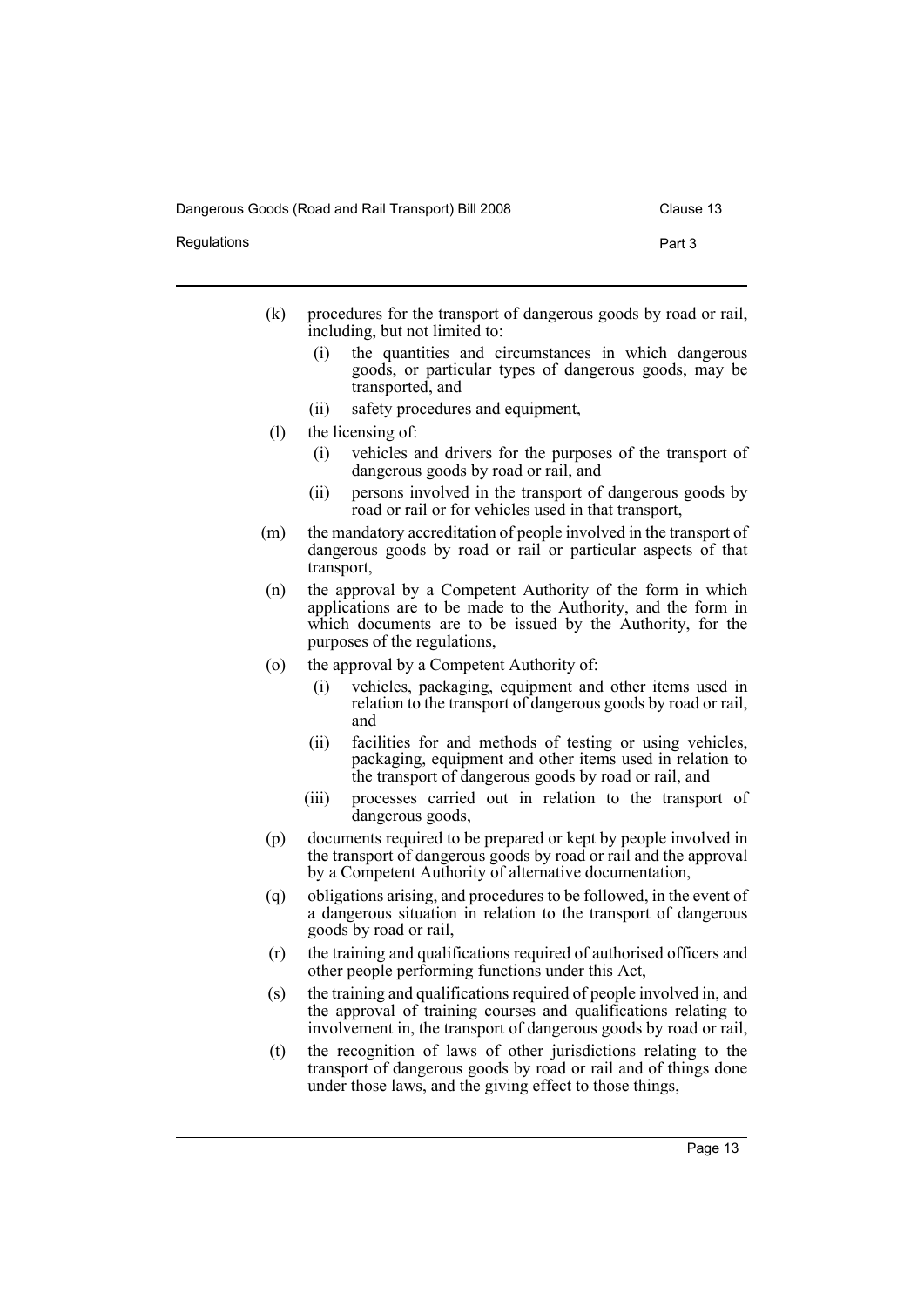#### Part 3 Regulations

- (u) the recognition of a body consisting of the Competent Authorities of this jurisdiction and other equivalent bodies in other jurisdictions to provide oversight on decisions made under this Act or the regulations that may have implications for other jurisdictions, and other matters in relation to such a body, including the recognition of decisions made by such a body,
- (v) the recognition of accredited providers of training, package testing, design verification and other similar activities,
- (w) the passing of information on persons relevant to licensing or compliance and enforcement matters to another Competent Authority and other authorities involved in the enforcement of road and rail laws,
- (x) requiring a person involved in the transport of dangerous goods by road or rail to hold insurance, or some other form of indemnity, in relation to that transport,
- (y) appeals against, and the review of, decisions under this Act, including conferring jurisdiction on a court or courts to hear appeals against, and on the Administrative Decisions Tribunal to review, decisions under the regulations,
- (z) applications for, and consideration of applications for, exemptions,
- (aa) registers of approvals, exemptions and determinations,
- (ab) the form of decisions under the Act,
- (ac) determinations by a Competent Authority,
- (ad) obligations of passengers in respect of transport of dangerous goods by rail.

#### <span id="page-17-0"></span>**14 Regulations may adopt codes, standards and rules**

- (1) The regulations may apply, adopt or incorporate any or all of the provisions of a code, standard or rule relating to dangerous goods or to transport by road or rail. Those provisions may be applied, adopted or incorporated as they currently exist, as amended by the regulations, or as amended from time to time.
- (2) The regulations may:
	- (a) prescribe a substance or article as being dangerous goods, or
	- (b) prescribe various types of dangerous goods, including goods that are too dangerous to be transported, and methods for deciding which dangerous goods fall into each type,

by reference to such a code, standard or rule.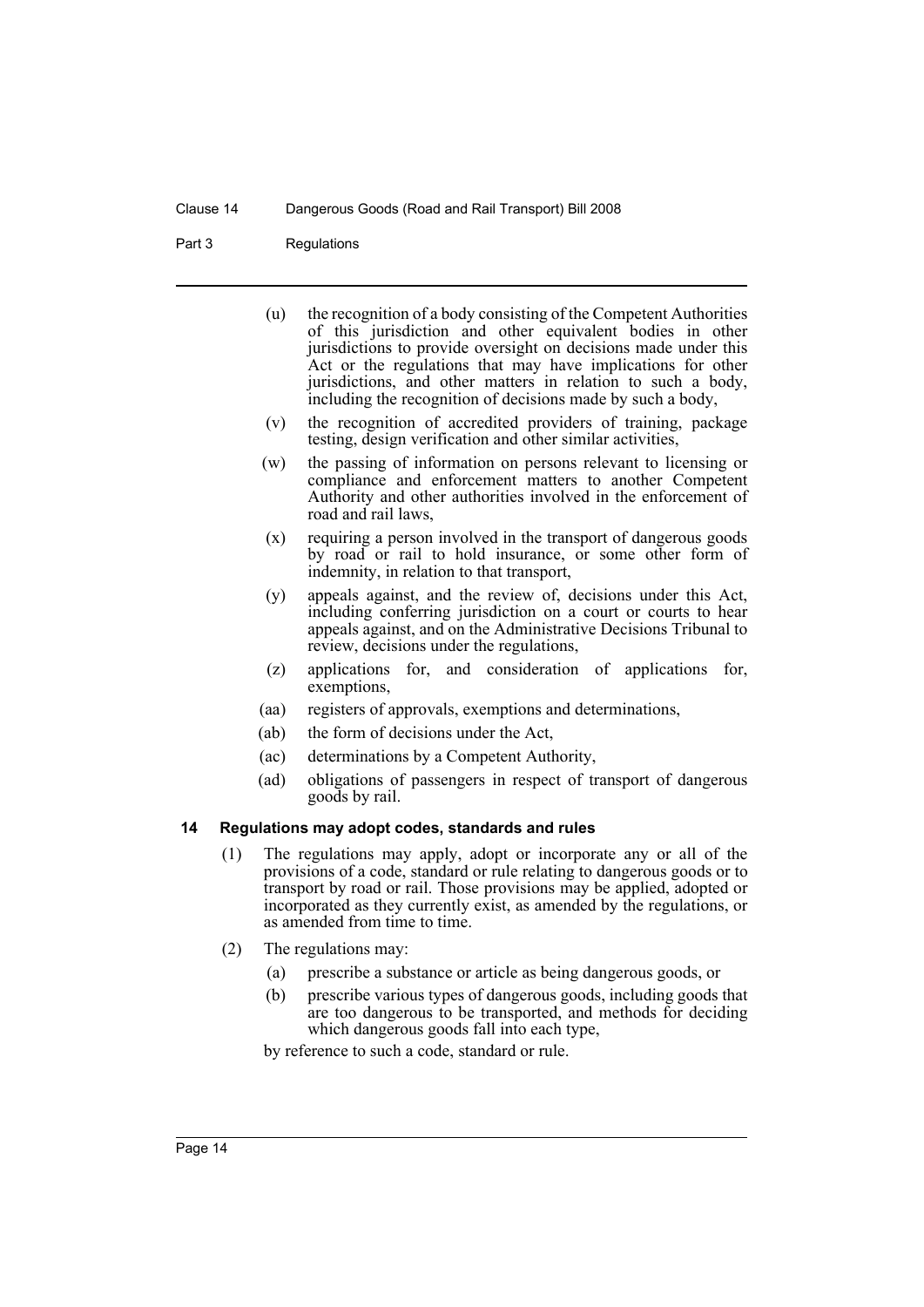| Dangerous Goods (Road and Rail Transport) Bill 2008 | Clause 15 |
|-----------------------------------------------------|-----------|
| Regulations                                         | Part 3    |
|                                                     |           |

(3) A reference in this section to a code, standard or rule includes a reference to one that is made outside Australia.

# <span id="page-18-0"></span>**15 Penalties under the regulations**

The regulations may create offences, and may provide for a maximum penalty, not exceeding 60 penalty units for an individual or 300 penalty units for a body corporate, for each offence.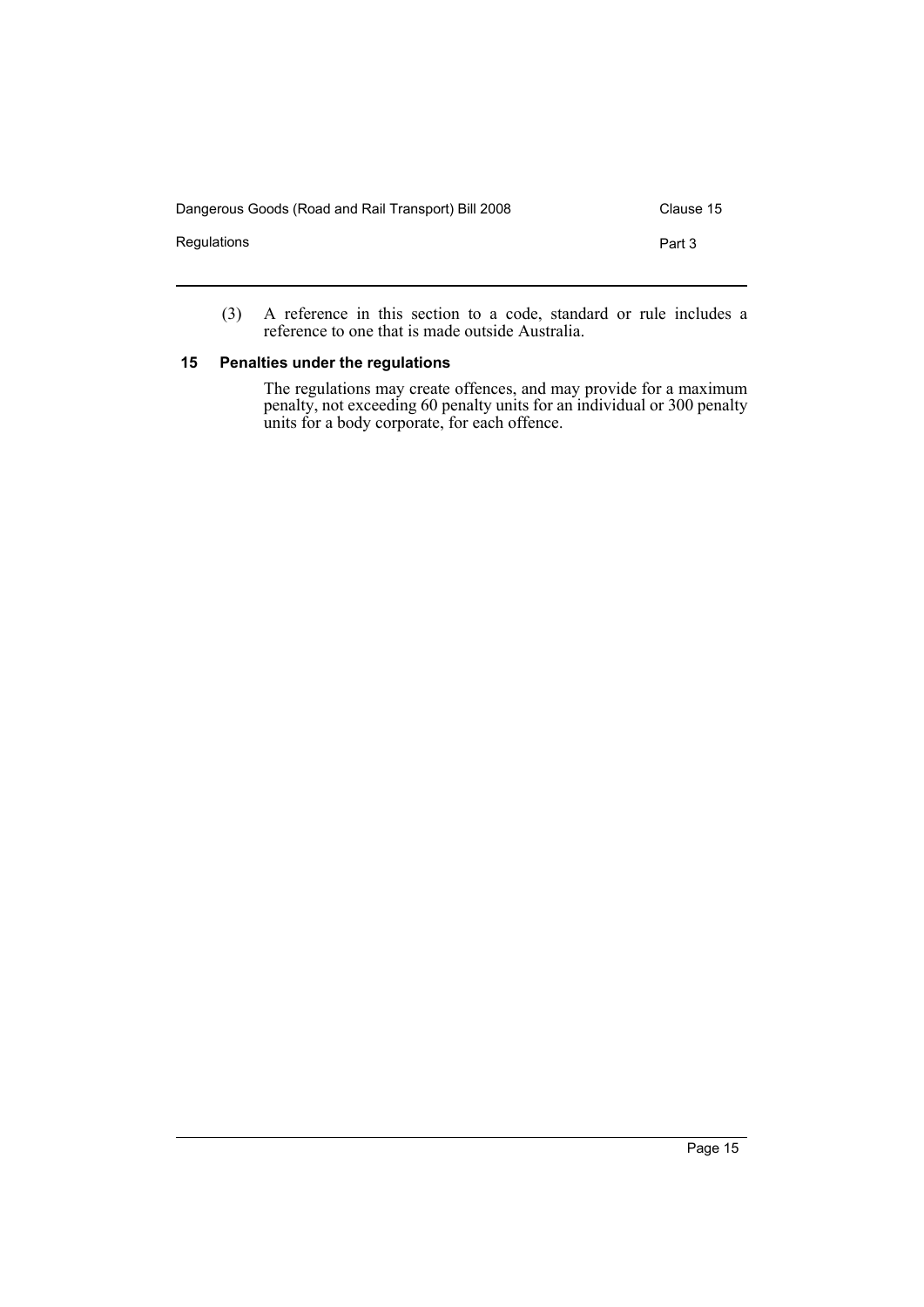Part 4 **Administration** 

# <span id="page-19-0"></span>**Part 4 Administration**

### <span id="page-19-1"></span>**Division 1 Competent Authorities and their authorised officers**

#### <span id="page-19-2"></span>**16 Competent Authorities**

- (1) For the purposes of this Act, each of the following are Competent Authorities:
	- (a) the EPA, and
	- (b) WorkCover.
- (2) A Competent Authority:
	- (a) may exercise the functions of an authorised officer, and
	- (b) when exercising those functions, has all the immunities of an authorised officer.

#### <span id="page-19-3"></span>**17 Appointment of authorised officers**

- (1) A Competent Authority may appoint a person to be an authorised officer.
- (2) In appointing authorised officers, a Competent Authority may specify that the appointment is subject to conditions or restrictions relating to:
	- (a) the powers that are exercisable by those officers, or
	- (b) when, where and in what circumstances those officers may exercise powers.
- (3) A Competent Authority may issue identification cards containing prescribed details to authorised officers.

#### <span id="page-19-4"></span>**18 Identification cards**

Each authorised officer who is not a police officer must:

- (a) carry his or her identification card as an authorised officer while carrying out duties under this Act, and
- (b) if requested to do so by any person affected by the exercise of a power by an authorised officer under this Act, produce the officer's identification card to the person.

**Note.** See section 201 of the *Law Enforcement (Powers and Responsibilities) Act 2002* in relation to a police officer's obligation to produce evidence that the police officer is a police officer (unless the police officer is in uniform).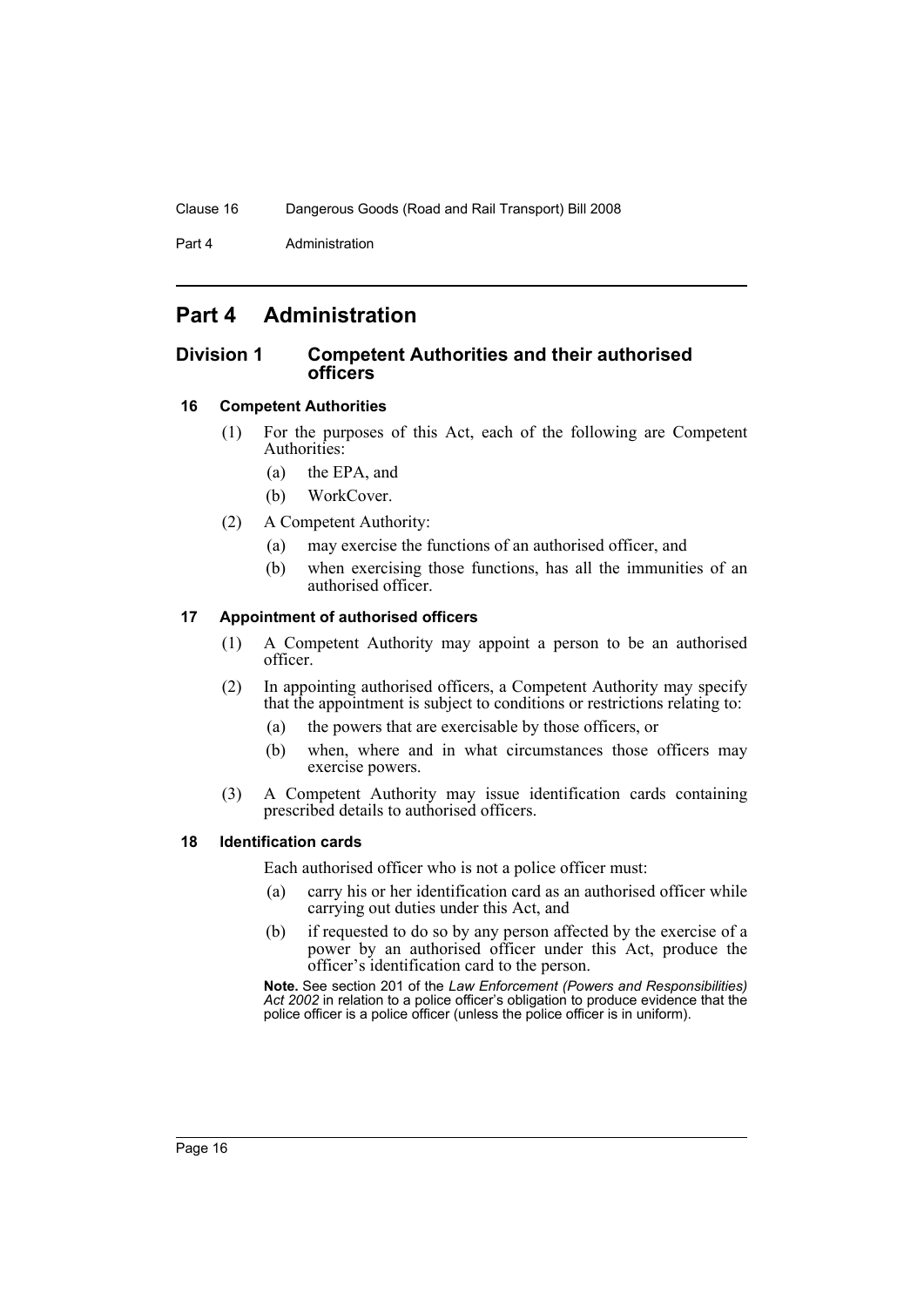| Dangerous Goods (Road and Rail Transport) Bill 2008 | Clause 19 |
|-----------------------------------------------------|-----------|
| Administration                                      | Part 4    |

#### <span id="page-20-0"></span>**19 Return of identification cards**

- (1) A person who has been issued with an identification card and who stops being an authorised officer must return his or her identification card to the appropriate Competent Authority as soon as practicable.
- (2) A person must not contravene subsection (1) without reasonable excuse. Maximum penalty: 10 penalty units.

#### <span id="page-20-1"></span>**20 Competent Authority may delegate functions**

A Competent Authority may delegate the exercise of any function of the Competent Authority under this Act (other than this power of delegation) to:

- (a) an authorised officer appointed by the Competent Authority, or
- (b) any person, or any class of persons, authorised for the purposes of this section by the regulations.

### <span id="page-20-2"></span>**Division 2 Powers of authorised officers**

#### <span id="page-20-3"></span>**21 General powers of authorised officers appointed by EPA: application of Chapter 7 of Protection of the Environment Operations Act 1997**

- (1) An authorised officer appointed by the EPA has and may exercise the functions of an authorised officer under Chapter 7 and section 319A of the *Protection of the Environment Operations Act 1997* (the *POEO Act*) for the following purposes:
	- (a) for determining whether there has been compliance with or a contravention of this Act and the regulations,
	- (b) for obtaining information or records for purposes connected with the administration of this Act and the regulations,
	- (c) generally for administering this Act and the regulations.
- (2) The provisions of Chapter 7 and section 319A of the POEO Act apply to and in respect of this Act as if those provisions were part of this Act, subject to the following modifications:
	- (a) references in those provisions to an authorised officer were references to an authorised officer appointed by the EPA as a Competent Authority under this Act,
	- (b) references in those provisions to "this Act" were references to this Act,
	- (c) references in those provisions to the EPA were references to the EPA as a Competent Authority,
	- (d) the EPA as a Competent Authority was the appropriate regulatory authority for matters concerning this Act.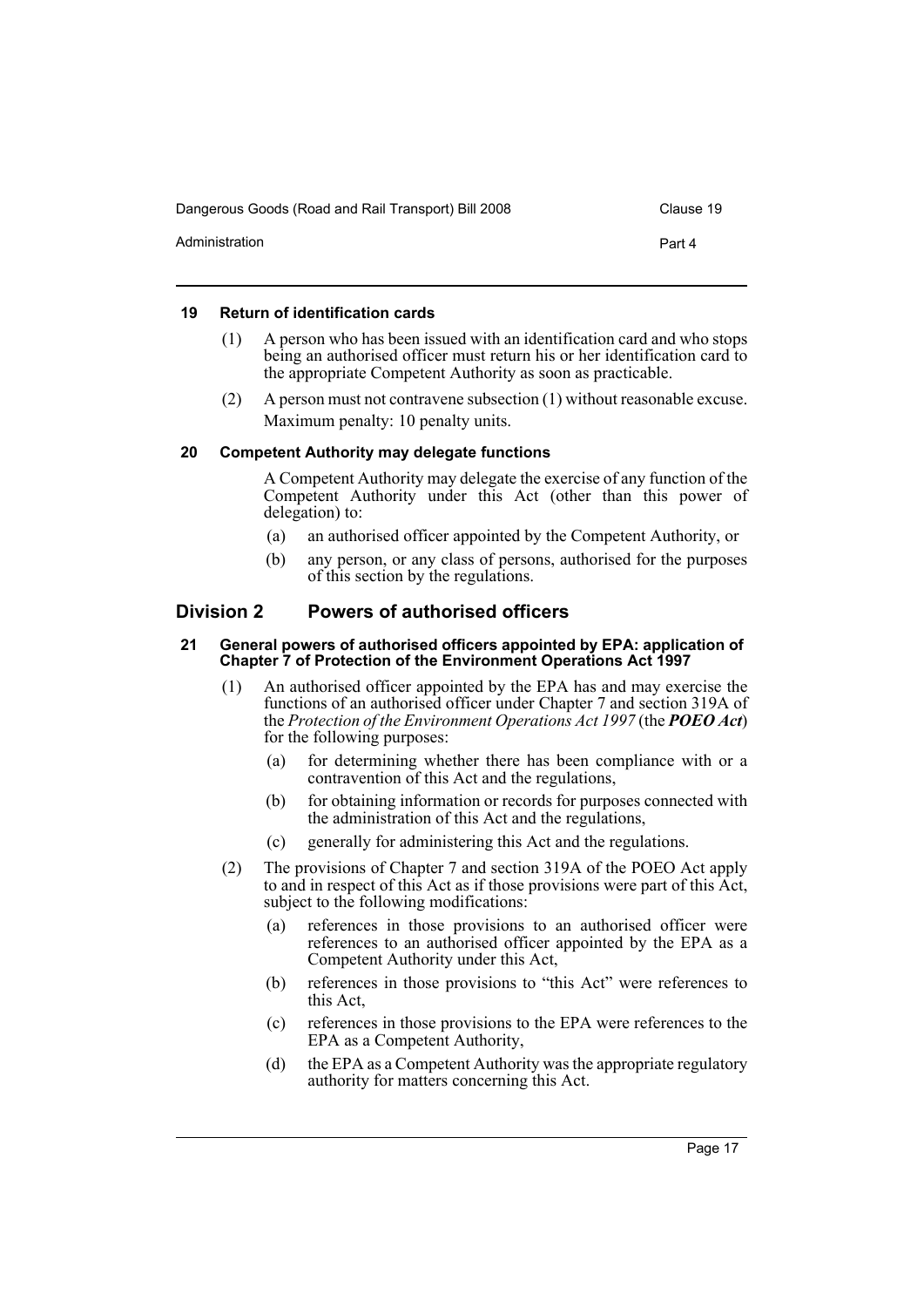Part 4 **Administration** 

- (3) For the avoidance of doubt, a prosecution of a person for an offence against a provision of Chapter 7 of the POEO Act (as applying under this section) is to be taken as if the offence were an offence against this Act.
- (4) The functions that an authorised officer has under Chapter 7 of the POEO Act are, for the purposes of any provision of this Act, taken to be functions under this Act.
- (5) If an authorised officer has functions in respect of a matter under both Chapter 7 of the POEO Act (as applying under this section) and under any other provision of this Act, the fact that there is a restriction on the exercise of a function under this Act does not of itself operate to restrict the exercise by an authorised officer of any similar or the same function under Chapter 7 of the POEO Act.

#### <span id="page-21-0"></span>**22 General powers of authorised officers appointed by WorkCover: application of Division 2 of Part 5 of Occupational Health and Safety Act 2000**

- (1) An authorised officer appointed by WorkCover has and may exercise the functions of an inspector under Division 2 of Part 5 of the *Occupational Health and Safety Act 2000* (the *OHS Act*) for the following purposes:
	- (a) for determining whether there has been compliance with or a contravention of this Act and the regulations,
	- (b) for obtaining information or records for purposes connected with the administration of this Act and the regulations,
	- (c) generally for administering this Act and the regulations.
- (2) The provisions of Division 2 of Part 5 of the OHS Act apply to and in respect of this Act as if those provisions were part of this Act, subject to the following modifications:
	- (a) references in those provisions to an inspector were references to an authorised officer appointed by WorkCover as a Competent Authority under this Act,
	- (b) references in those provisions to "this Act" were references to this Act,
	- (c) references in those provisions to WorkCover were references to WorkCover as a Competent Authority.
- (3) For the avoidance of doubt, a prosecution of a person for an offence against a provision of Division 2 of Part 5 of the OHS Act (as applying under this section) is to be taken as if the offence were an offence against this Act.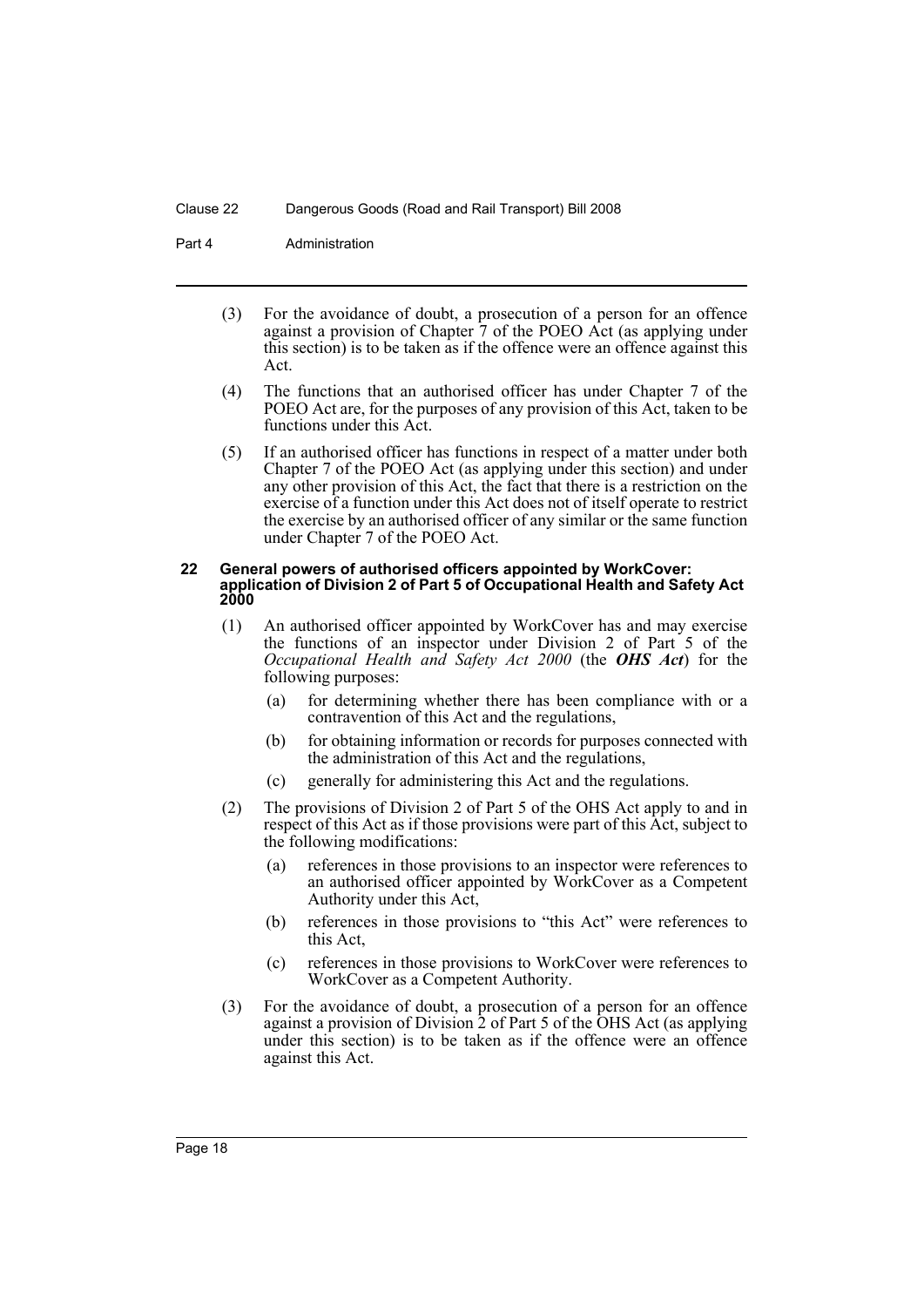| Dangerous Goods (Road and Rail Transport) Bill 2008 | Clause 23 |
|-----------------------------------------------------|-----------|
| Administration                                      | Part 4    |
|                                                     |           |

- (4) The functions that an authorised officer has under Division 2 of Part 5 of the OHS Act are, for the purposes of any provision of this Act, taken to be functions under this Act.
- (5) If an authorised officer has functions in respect of a matter under both Division 2 of Part 5 of the OHS Act (as applying under this section) and under any other provision of this Act, the fact that there is a restriction on the exercise of a function under this Act does not of itself operate to restrict the exercise by an authorised officer of any similar or the same function under Division 2 of Part 5 of the OHS Act.

#### <span id="page-22-0"></span>**23 Offence of obstructing or intimidating authorised officers and others exercising functions under Act**

A person must not:

- (a) obstruct, hinder or impede any authorised officer or a person assisting an authorised officer in the exercise of the officer's functions under this Act, or
- (b) intimidate or threaten or attempt to intimidate any authorised officer in the exercise of the officer's functions under this Act.

Maximum penalty: 100 penalty units or imprisonment for 6 months, or both, for an individual or 500 penalty units for a body corporate.

# <span id="page-22-1"></span>**24 Offence of impersonating an authorised officer**

A person must not impersonate, or falsely represent that the person is, an authorised officer.

Maximum penalty: 100 penalty units.

# <span id="page-22-2"></span>**25 Reciprocal powers of authorised officers**

- (1) This section has effect in relation to another jurisdiction while the corresponding law of the other jurisdiction contains provisions corresponding to this section.
- (2) The Minister may enter into agreements with a Minister of the other jurisdiction for the purposes of this section.
- (3) To the extent envisaged by such an agreement:
	- (a) authorised officers of this jurisdiction may, in the other jurisdiction, exercise powers conferred on authorised officers of the other jurisdiction by or under the corresponding law of the other jurisdiction, and
	- (b) authorised officers of the other jurisdiction may, in this jurisdiction, exercise powers conferred on authorised officers by this Act.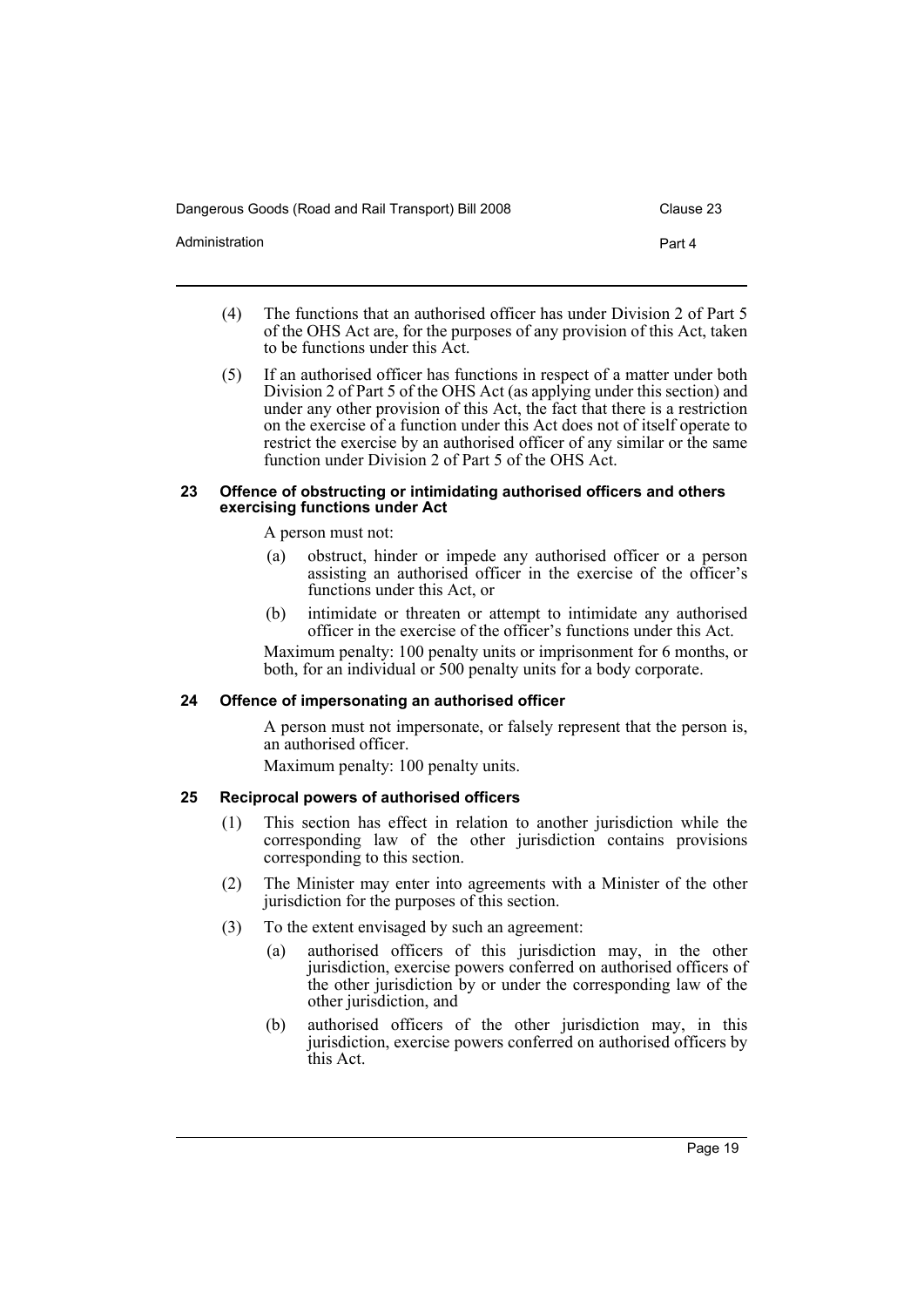Part 4 **Administration** 

- (4) Anything done by an authorised officer of this jurisdiction under subsection (3) (a) (including an omission of an act) is taken to have been done under this Act as well as under the corresponding law.
- (5) The regulations may make provision for or with respect to the exercise of powers under this section.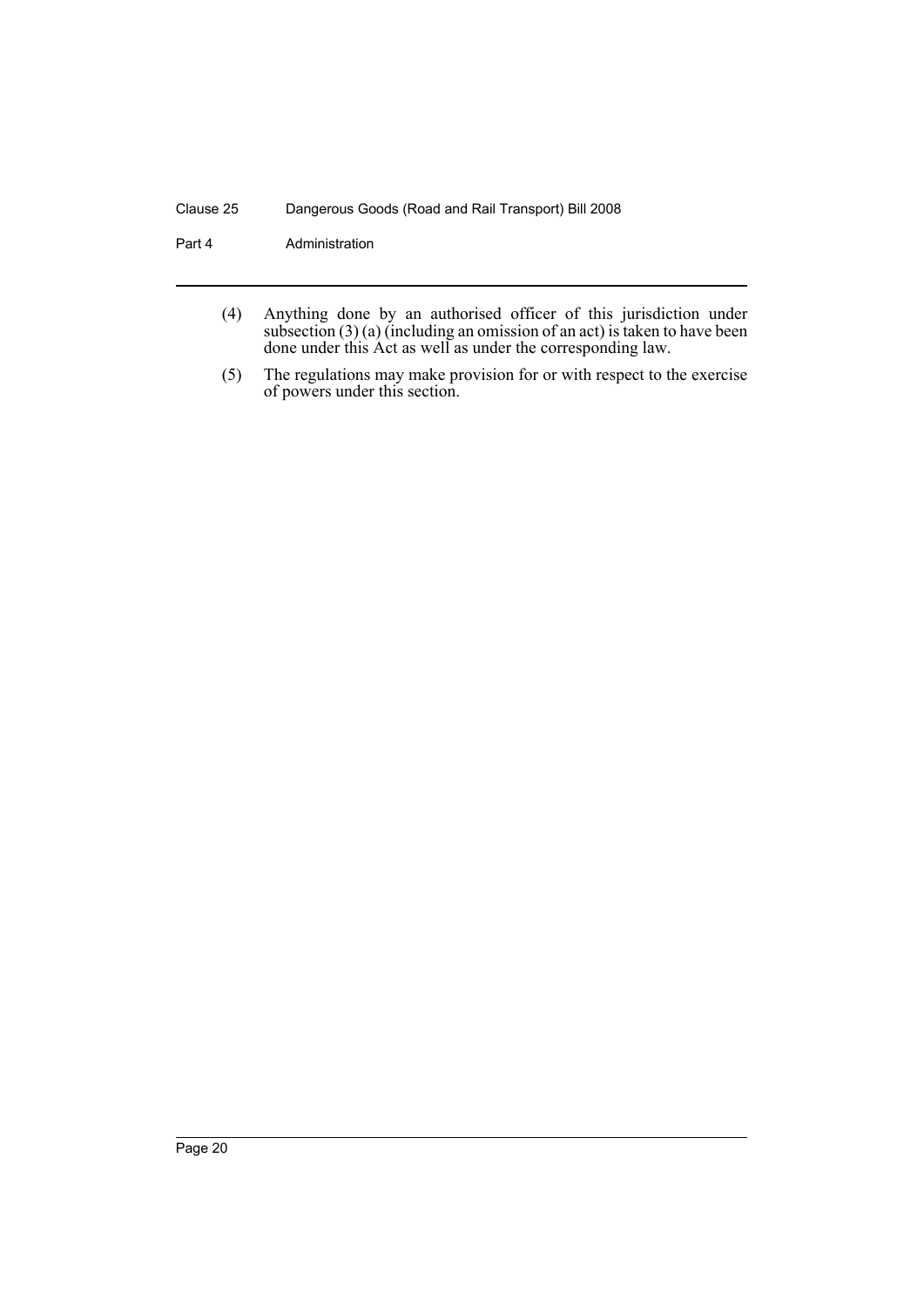| Dangerous Goods (Road and Rail Transport) Bill 2008 | Clause 26 |
|-----------------------------------------------------|-----------|
| Investigation, improvement and prohibition notices  | Part 5    |

# <span id="page-24-0"></span>**Part 5 Investigation, improvement and prohibition notices**

# <span id="page-24-1"></span>**Division 1 Investigation notices**

#### <span id="page-24-2"></span>**26 Investigation notices**

- (1) An authorised officer who has exercised any power under Part 4 may issue an investigation notice to a person if the authorised officer believes on reasonable grounds that it is necessary to issue the notice in order to facilitate the exercise of the authorised officer's powers under that Part.
- (2) An investigation notice must set out the grounds on which it is issued.
- (3) An investigation notice remains in force for the period specified in the notice. A notice may be renewed more than once by an authorised officer by issuing a further investigation notice in accordance with this section.

#### <span id="page-24-3"></span>**27 Offence: failure to comply with investigation notice**

While an investigation notice is in force, the person to whom the notice is issued must:

- (a) stop the use or movement of, or interference with, any substance or thing that is specified in the notice, and
- (b) take measures to prevent the disturbance of any substance or thing that is specified in the notice, or any specified area in which it is located.

Maximum penalty: 100 penalty units or imprisonment for 6 months, or both, for an individual or 500 penalty units for a body corporate.

# <span id="page-24-4"></span>**Division 2 Improvement notices**

#### <span id="page-24-5"></span>**28 Issue of improvement notices**

- (1) If an authorised officer is of the opinion that any person:
	- (a) is contravening any provision of this Act or the regulations, or
	- (b) is likely to contravene such a provision, or
	- (c) has contravened such a provision in circumstances that make it likely that the contravention will continue or be repeated,

the authorised officer may issue to the person a notice requiring the person to remedy the contravention or the matters occasioning it within the period specified in the notice (being a reasonable period for the person to comply with the requirements imposed by the notice).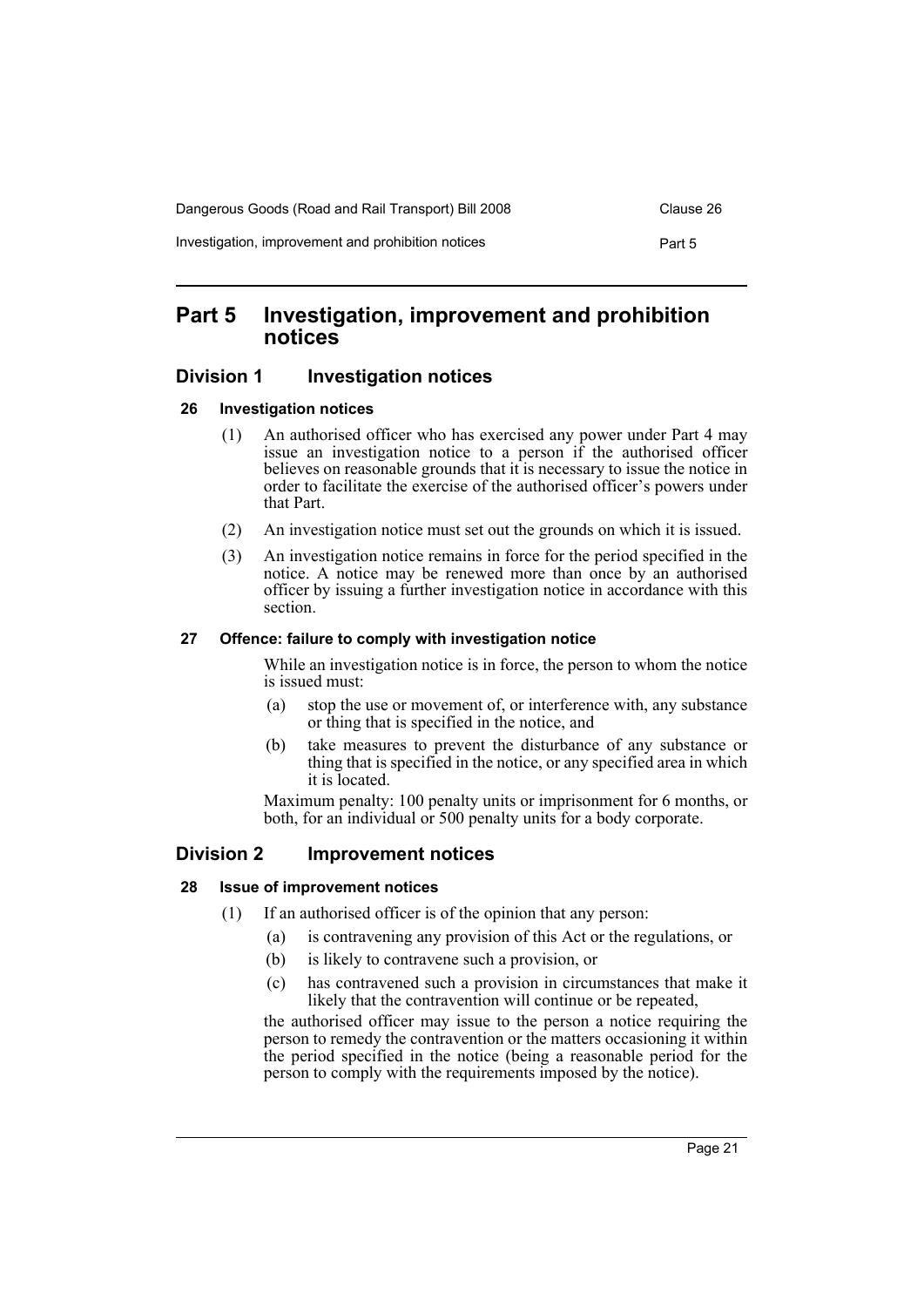- (2) An improvement notice must:
	- (a) state that the authorised officer is of the opinion referred to in subsection (1), and
	- (b) state the reasons for that opinion, and
	- (c) specify the provision of this Act or the regulations in respect of which that opinion is held, and
	- (d) include information about obtaining a review of the notice under this Part.

#### <span id="page-25-0"></span>**29 Offence: failure to comply with improvement notice**

A person who, without reasonable excuse, fails to comply with a requirement imposed by an improvement notice is guilty of an offence. Maximum penalty: 100 penalty units or imprisonment for 6 months, or both, for an individual or 500 penalty units for a body corporate.

### <span id="page-25-1"></span>**Division 3 Prohibition notices**

#### <span id="page-25-2"></span>**30 Issue of prohibition notices**

- (1) If an authorised officer is of the opinion that there is occurring or about to occur any dangerous activity, the authorised officer may issue to the person who has or may be reasonably presumed to have control over the activity a notice prohibiting the carrying on of the activity until the authorised officer has certified in writing that the activity is not or is no longer a dangerous activity.
- (2) A prohibition notice must:
	- (a) state that the authorised officer is of the opinion referred to in subsection (1), and
	- (b) state the reasons for that opinion, and
	- (c) specify the activity in respect of which that opinion is held, and
	- (d) if in the authorised officer's opinion the activity involves a contravention or likely contravention of any provision of this Act or the regulations—specify that provision and state the reasons for that opinion, and
	- (e) include information about obtaining a review of the notice under this Part.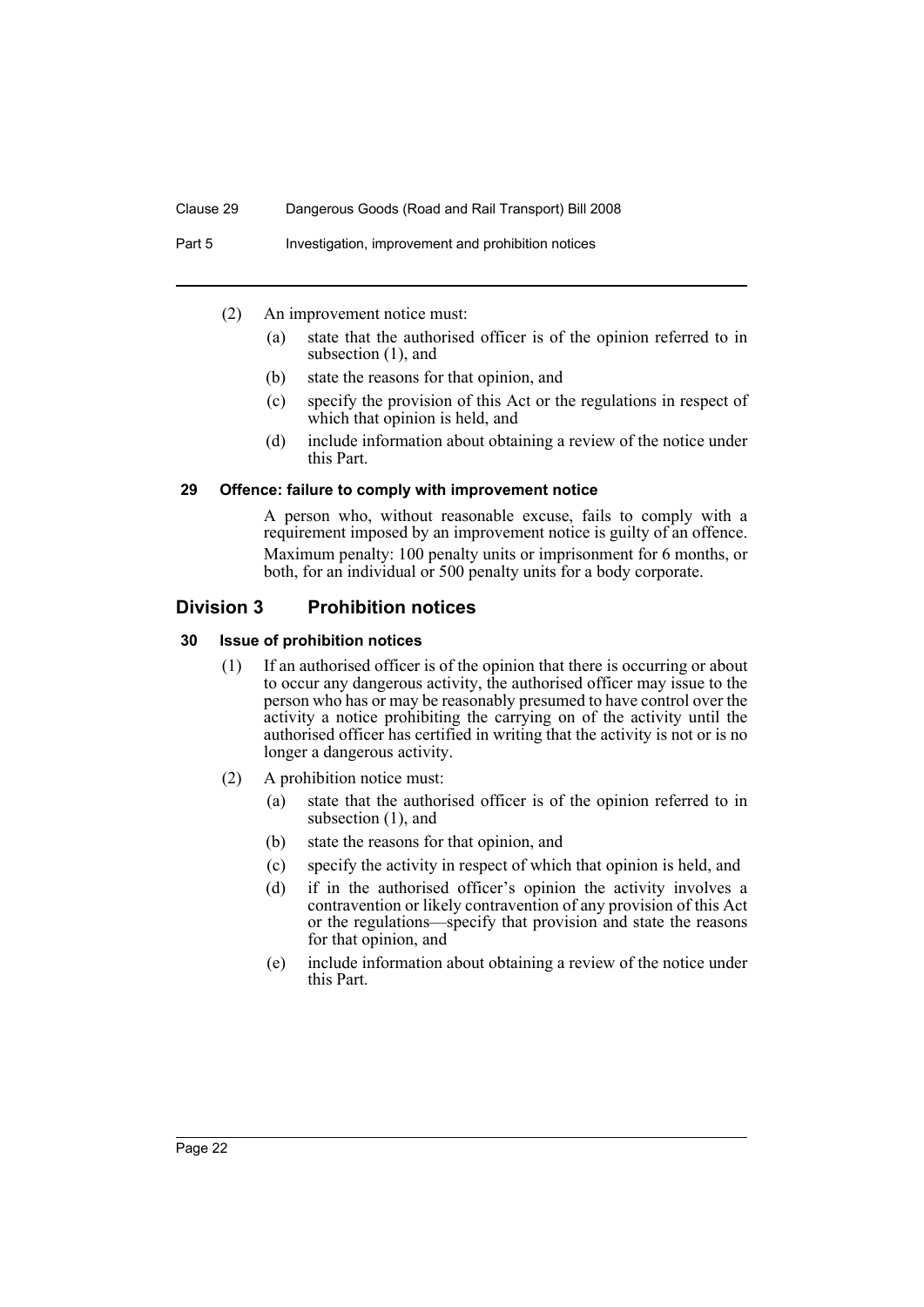| Dangerous Goods (Road and Rail Transport) Bill 2008 |        |  |
|-----------------------------------------------------|--------|--|
| Investigation, improvement and prohibition notices  | Part 5 |  |

#### <span id="page-26-0"></span>**31 Offence: failure to comply with prohibition notice**

A person who, without reasonable excuse, fails to comply with a requirement imposed by a prohibition notice is guilty of an offence. Maximum penalty: 100 penalty units or imprisonment for 6 months, or both, for an individual or 500 penalty units for a body corporate.

# <span id="page-26-1"></span>**Division 4 General provisions relating to notices**

#### <span id="page-26-2"></span>**32 Preventing injury and damage—taking direct action**

If:

- (a) an authorised officer believes on reasonable grounds that there is occurring or about to occur any dangerous activity, and
- (b) either:
	- (i) a person to whom a notice under section 28 or 30 has been given has not complied with the notice, or
	- (ii) giving such a notice to a person would not be appropriate to avert, eliminate or minimise the danger,

the authorised officer may take or cause to be taken any action the authorised officer believes on reasonable grounds to be necessary to avert, eliminate or minimise the danger.

#### <span id="page-26-3"></span>**33 Notices may include directions**

- (1) An authorised officer may include in a notice under this Part directions as to the measures to be taken to remedy any contravention or matter to which the notice relates or to otherwise comply with the notice.
- (2) Any such direction may:
	- (a) adopt, by reference, the requirements of any industry or other code of practice or standard, and
	- (b) offer the person to whom it is issued a choice of ways in which to remedy the contravention or matter or to comply with the notice.

#### <span id="page-26-4"></span>**34 Review of notices by Competent Authority**

- (1) A person who is issued with a notice under this Part may apply in writing to the relevant Competent Authority for a review of the notice.
- (2) The application for review must be made within 7 days after the notice is issued or, if the regulations prescribe a different period, within the period so prescribed.
- (3) An application for review may be made only once in respect of any particular notice.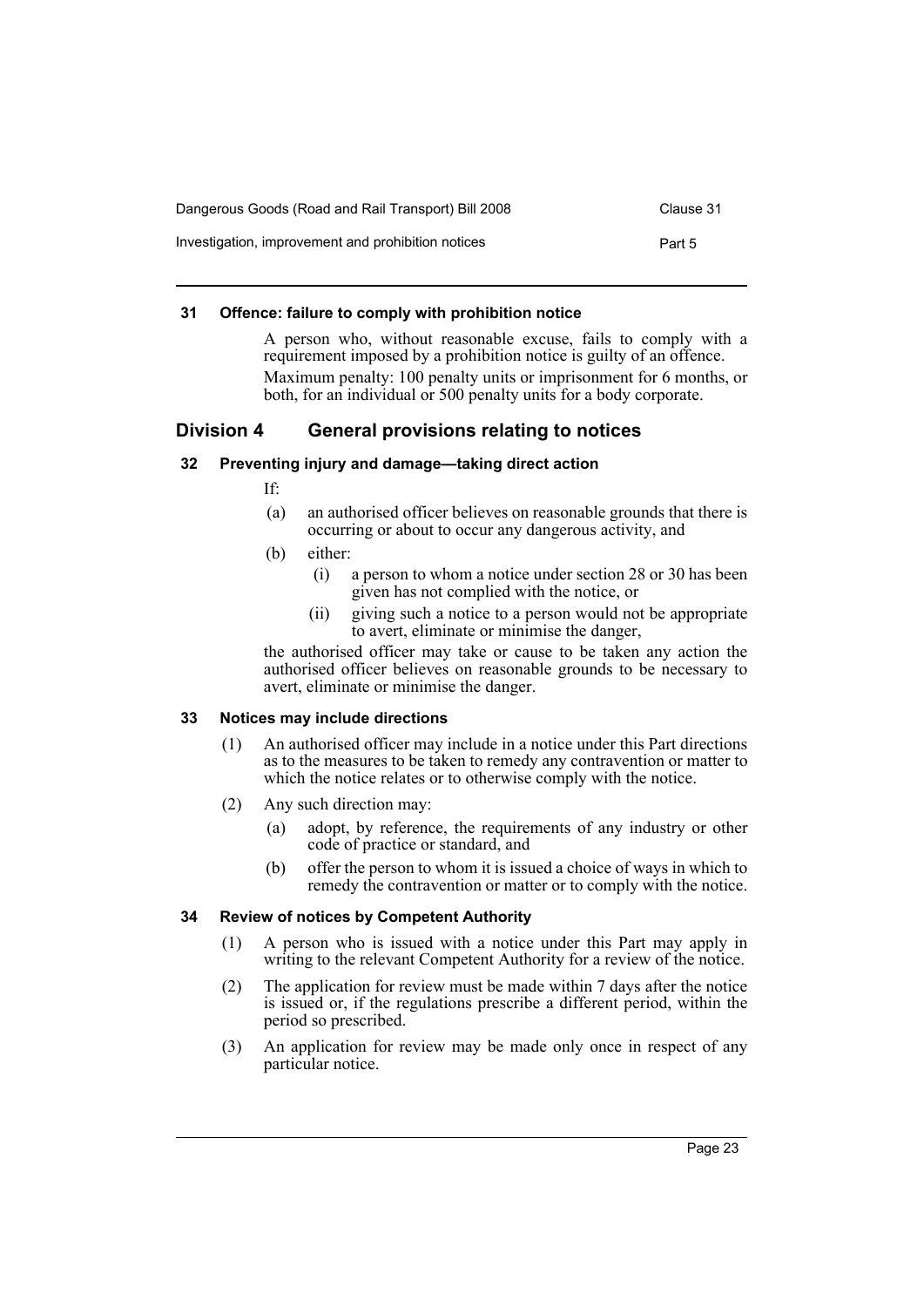Part 5 Investigation, improvement and prohibition notices

- (4) The relevant Competent Authority is to review a notice that is the subject of a duly made application for review.
- (5) The notice is stayed (unless it is an investigation notice or a prohibition notice) from when the application for review is received by the relevant Competent Authority until the relevant Competent Authority gives notice to the applicant of the result of the review.
- (6) The relevant Competent Authority may, as a result of the review, confirm the notice, vary it or revoke it. The confirmation, variation or revocation has effect when notice of the result of the review is given to the applicant.
- (7) Regulations may be made with respect to reviews under this section.
- (8) In this section, *relevant Competent Authority* means the Competent Authority that appointed the authorised officer who issued the notice concerned.

#### <span id="page-27-0"></span>**35 Appeal to Court following review**

- (1) A person who is not satisfied with the result of a review of a notice under this Part may appeal against the notice to:
	- (a) in the case of a review by the EPA—the Land and Environment Court, or
	- (b) in the case of a review by WorkCover—a Local Court constituted by an Industrial Magistrate sitting alone.
- (2) An appeal under this section does not operate to stay the notice the subject of the appeal except as otherwise ordered by the court concerned.
- (3) The court to which an appeal under this section is made may, on the appeal, confirm the notice, vary it or revoke it.
- (4) Regulations may be made with respect to appeals under this section, including the time and manner in which such an appeal is to be made.

#### <span id="page-27-1"></span>**36 Application for stay of investigation or prohibition notice**

- (1) If a person duly applies under this Part for review of an investigation notice or a prohibition notice, the person may apply to the following courts for a stay of the notice:
	- (a) in the case of a review by the EPA—the Land and Environment Court, or
	- (b) in the case of a review by WorkCover—a Local Court constituted by an Industrial Magistrate sitting alone.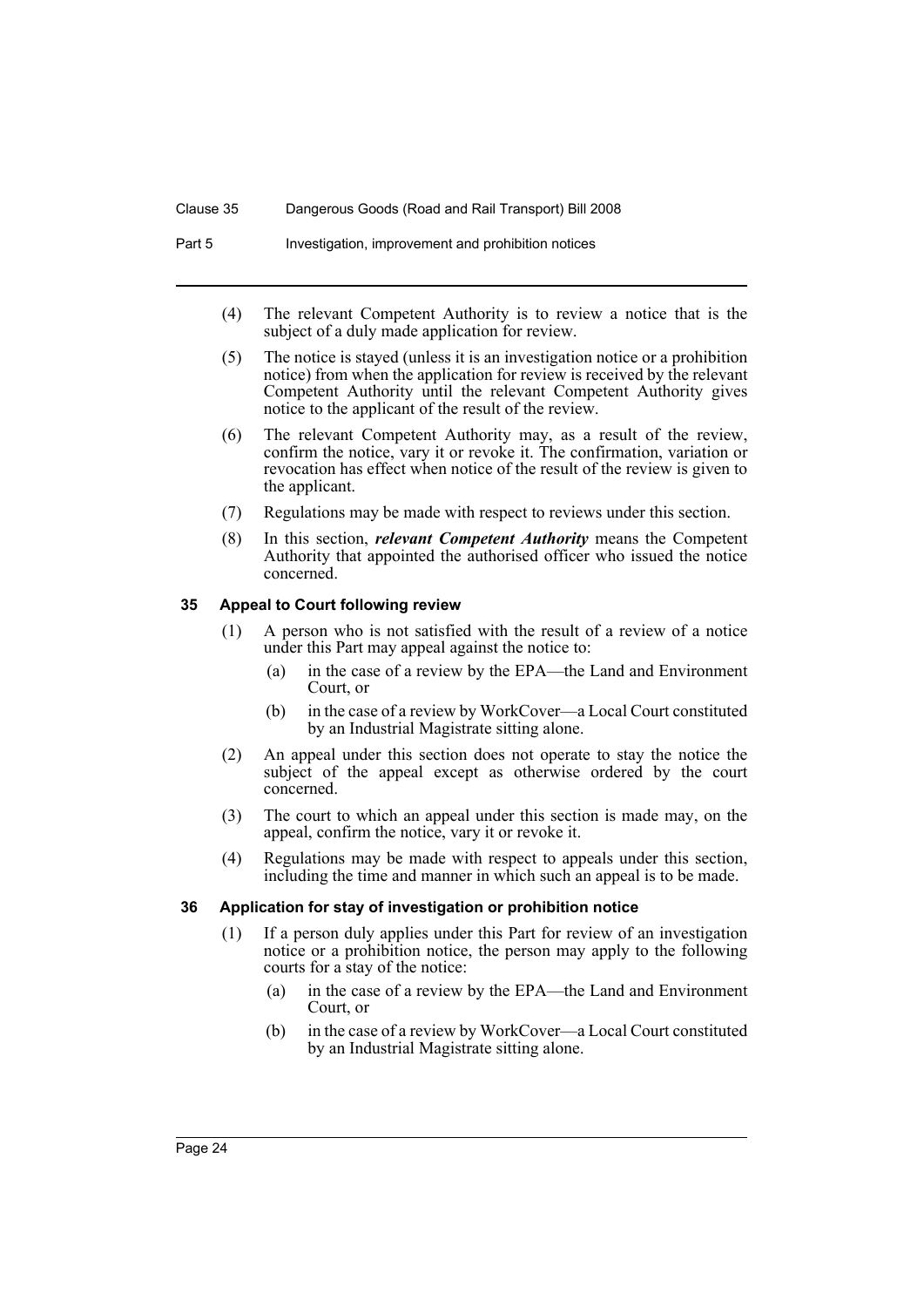| Dangerous Goods (Road and Rail Transport) Bill 2008 | Clause 37 |
|-----------------------------------------------------|-----------|
| Investigation, improvement and prohibition notices  | Part 5    |

- (2) A stay may be granted for such period as the court concerned considers appropriate, but not so as to extend past the time when notice of the result of the review is given to the applicant by the relevant Competent Authority.
- (3) A stay may be granted on such conditions as the court considers appropriate and may be revoked or amended by the court.

### <span id="page-28-0"></span>**37 Withdrawal of notices**

- (1) A notice under this Part may be withdrawn at any time by the authorised officer who issued the notice or by the Competent Authority if the authorised officer or the Competent Authority is satisfied that the notice was issued in error or is incorrect in some respect.
- (2) The withdrawal has effect when notice of the withdrawal is given to the person to whom the notice was issued.

#### <span id="page-28-1"></span>**38 Revocation or withdrawal of notice does not prevent issue of another notice**

The revocation or withdrawal of a notice under this Part does not prevent the issue of any other notice.

#### <span id="page-28-2"></span>**39 Service of notices**

- (1) A notice under this Part (including a notice confirming, revoking or withdrawing such a notice) may be issued or given to a person:
	- (a) by delivering it personally to the person, or
	- (b) by leaving it with some other person at, or sending it by post or facsimile transmission to, the person's place of residence or business or the place of work to which the notice relates.
- (2) A notice under this Part that relates to a vehicle may be given by placing it securely on the vehicle in a conspicuous position.
- (3) A person must not remove a notice under this Part from a vehicle before the matters causing the contravention have been remedied (unless it is necessary to do so to remedy the matters). Maximum penalty: 100 penalty units for an individual or 500 penalty units for a body corporate.
- (4) This section does not affect the operation of any provision of a law or the rules of a court authorising a notice or other document to be served in a manner not authorised by this section.

# <span id="page-28-3"></span>**40 Exhibition of notices**

(1) An authorised officer may cause a notice containing a copy of or extract from a notice under this Part, or of the matter contained in the notice, to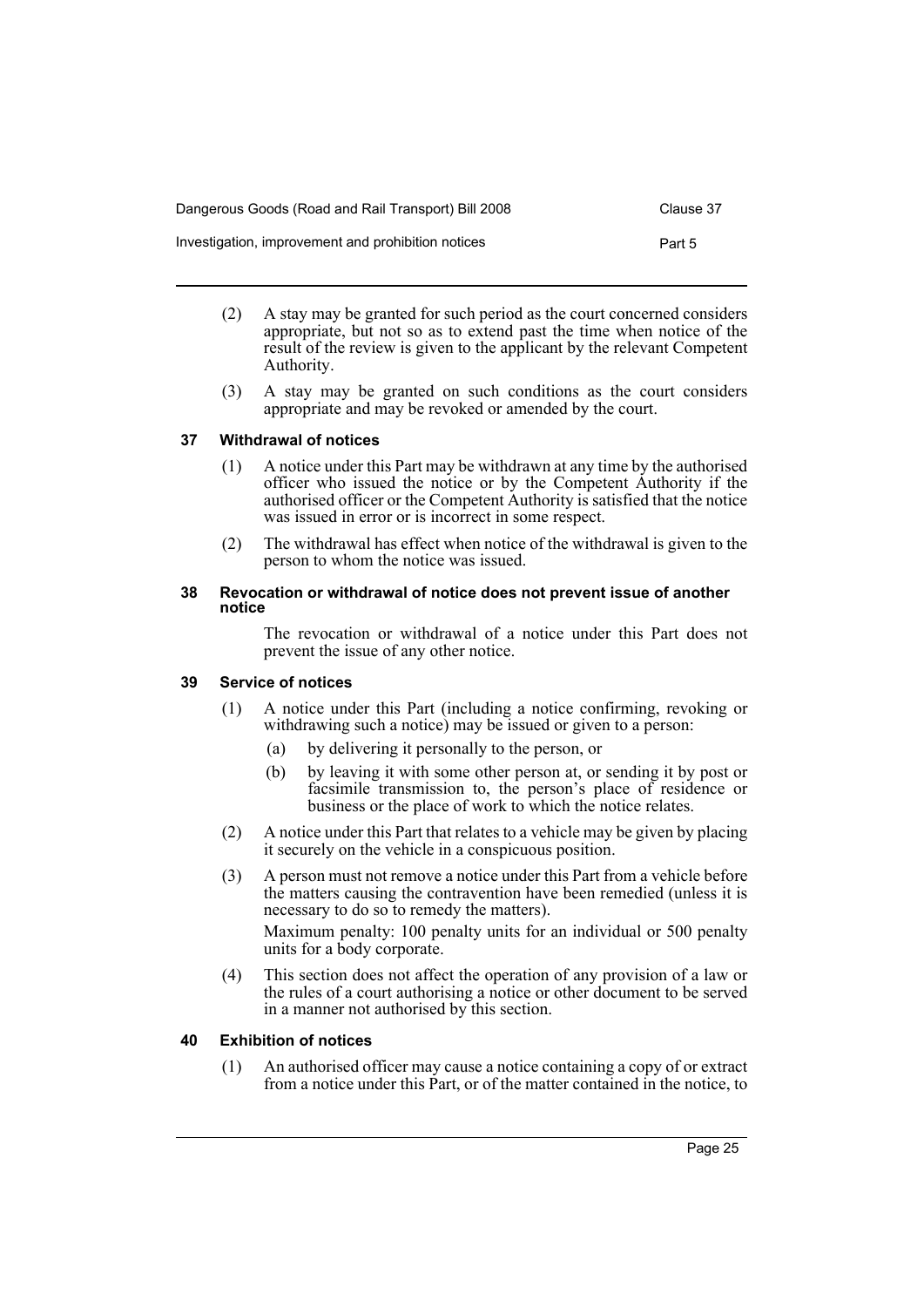Part 5 Investigation, improvement and prohibition notices

be exhibited at a place of work or on a vehicle concerned in a manner approved by the Competent Authority.

(2) A person must not destroy, damage or remove a notice so exhibited except with the approval of the Competent Authority or an authorised officer.

Maximum penalty: 20 penalty units for an individual or 100 penalty units for a body corporate.

#### <span id="page-29-0"></span>**41 Proceedings for offences not affected by notices**

The issue, variation, revocation or withdrawal of a notice under this Part does not affect any proceedings for an offence against this Act or the regulations in connection with any matter in respect of which the notice was issued.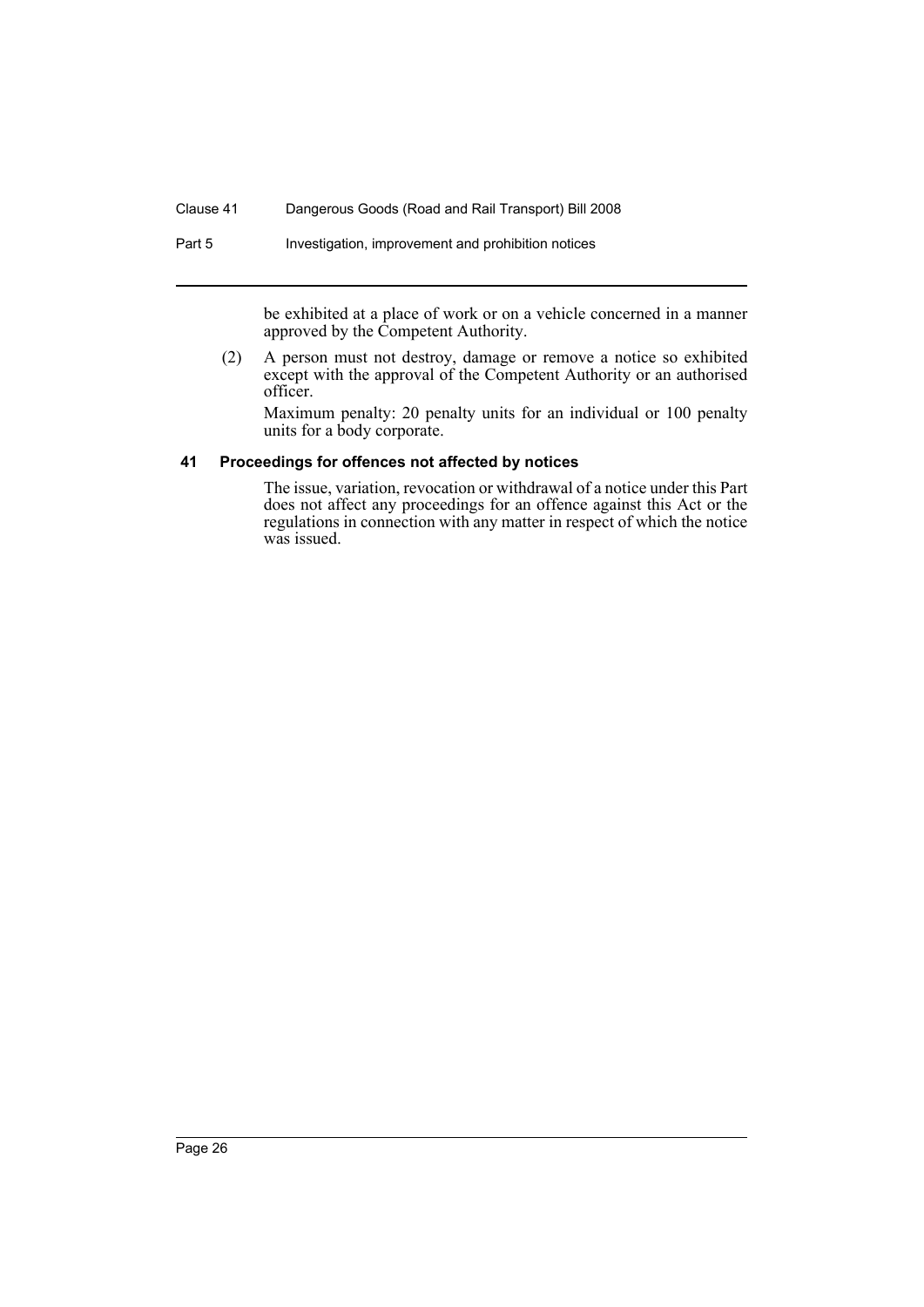Dangerous Goods (Road and Rail Transport) Bill 2008 Clause 42

Exemptions Part 6

# <span id="page-30-0"></span>**Part 6 Exemptions**

#### <span id="page-30-1"></span>**42 Exemptions**

- (1) A person or a representative of a class of persons may apply to a Competent Authority for an exemption from compliance with a provision of the regulations in relation to the transport of particular dangerous goods by road or rail.
- (2) A Competent Authority may, on its own initiative or in response to an application under subsection (1), exempt the person or class of persons from compliance with the provision if the Competent Authority is satisfied that:
	- (a) it is not reasonably practicable for the person or class of persons to comply with the provision, and
	- (b) granting the exemption:
		- (i) would not be likely to create a risk of death or injury to a person, or harm to the environment or to property, greater than that which would be the case if the person or class of persons were required to comply, and
		- (ii) would not cause unnecessary administrative or enforcement difficulties, particularly with respect to maintaining national uniformity of road transport laws or rail transport laws.
- (3) An exemption may be subject to conditions.
- (4) If a Competent Authority grants an exemption to one person, the Competent Authority must send a notice to the person stating:
	- (a) the provisions of the regulations that are the subject of the exemption, and
	- (b) the dangerous goods to which the exemption applies, and
	- (c) the period of time for which the exemption remains in force, and
	- (d) the conditions to which the exemption is subject, and
	- (e) the geographical area for which the exemption is valid.
- (5) If a Competent Authority:
	- (a) grants an exemption to a class of persons, or
	- (b) grants an exemption that is to remain in force for longer than 6 months,

the Competent Authority must place a notice in the Gazette specifying all the details in subsection  $(4)$  and the person or class of persons to which the exemption applies.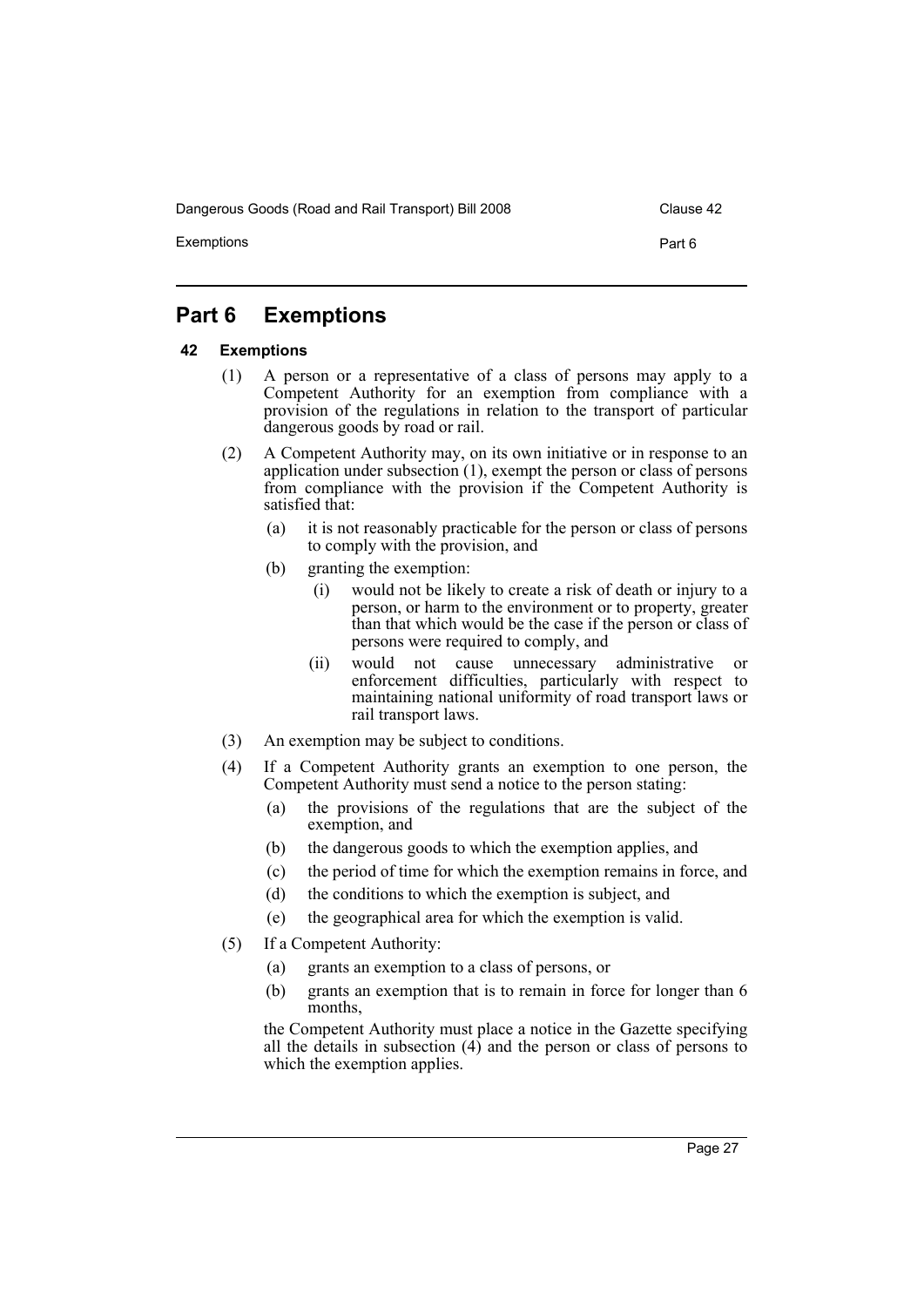Part 6 Exemptions

(6) A person who fails to comply with conditions to which an exemption is subject is guilty of an offence.

Maximum penalty: 100 penalty units or imprisonment for 6 months, or both, for an individual or 500 penalty units for a body corporate.

- (7) If an exemption is granted to one person, the person must keep a copy of the notice of exemption in the vehicle or premises to which it applies.
- (8) If a Competent Authority:
	- (a) grants an exemption to a class of persons, or
	- (b) grants an exemption that is to remain in force for longer than 6 months,

the Competent Authority must notify a Competent Authority of each other State or Territory of the details of the exemption.

#### <span id="page-31-0"></span>**43 Variation and cancellation of exemptions and conditions**

- (1) A Competent Authority may cancel an exemption if it:
	- (a) is satisfied that a condition to which the exemption is subject has not been complied with, or
	- (b) is no longer satisfied of the matters referred to in section 42 (2).
- (2) An exemption granted to a person is to be varied or cancelled by notice in writing given to the person, and the variation or cancellation takes effect from the day on which the notice is given, or from a later day specified in the notice.
- (3) An exemption granted to a class of persons is to be varied or cancelled by notice published in the Gazette, and the variation or cancellation takes effect on the day of publication, or from a later day specified in the notice.
- (4) A Competent Authority may vary or cancel conditions to which the exemption is subject or impose new conditions.

#### <span id="page-31-1"></span>**44 Internal review of exemptions by Competent Authority**

- (1) If a Competent Authority:
	- (a) refuses to grant an exemption to a person or a class of persons, or
	- (b) cancels an exemption granted to a person or a class of persons, or
	- (c) grants an exemption to a person or a class of persons subject to conditions, or
	- (d) varies or cancels conditions to which an exemption granted to a person or a class of persons is subject or imposes new conditions,

the person or a representative of the class of persons may apply in writing to the Competent Authority for a review of the decision.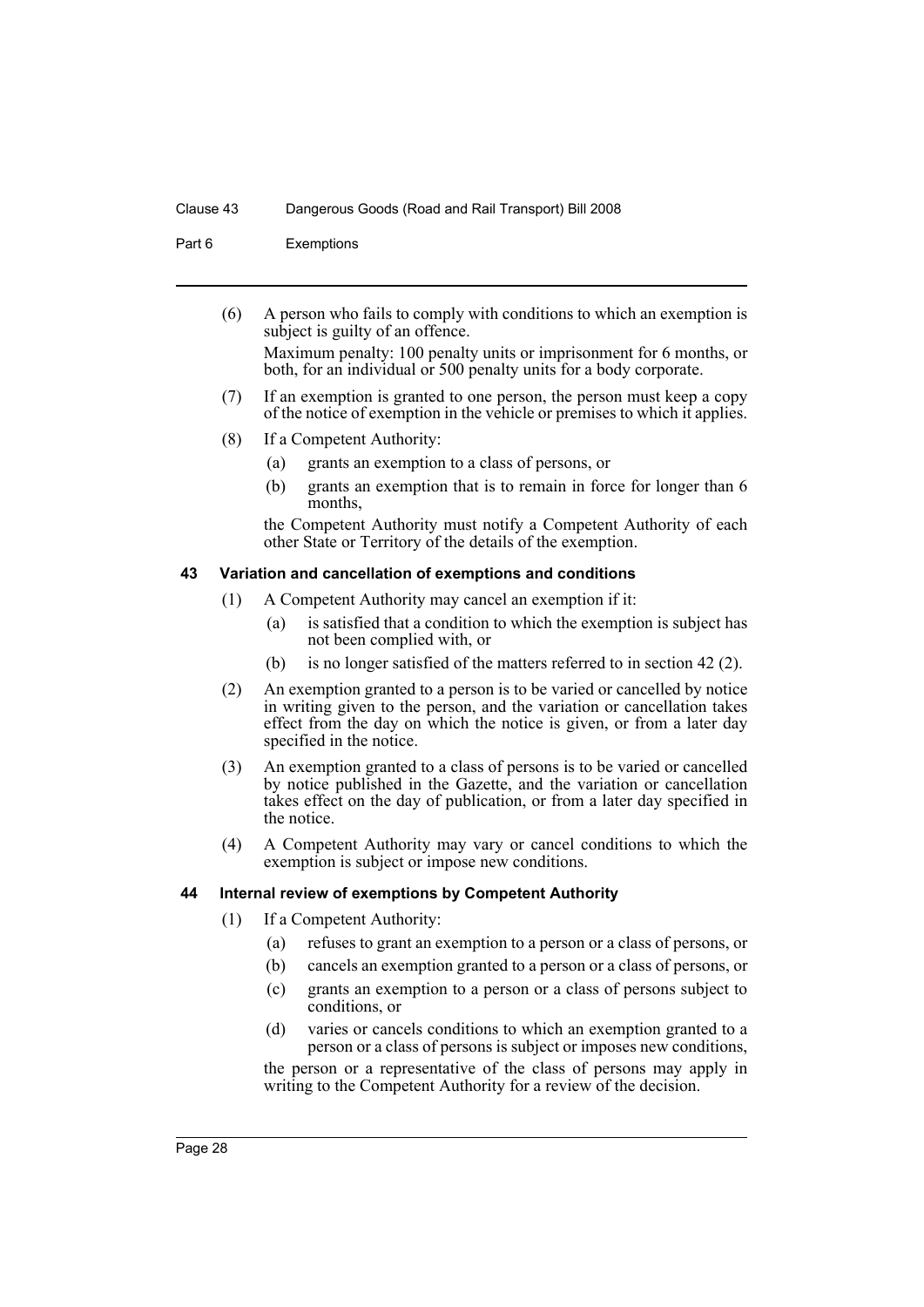Dangerous Goods (Road and Rail Transport) Bill 2008 Clause 45

Exemptions Part 6

- 
- (2) The application for review must be made within 7 days after the decision or, if the regulations prescribe a different period, within the period so prescribed.
- (3) An application for review may be made only once in respect of any particular decision.
- (4) The Competent Authority is to review the decision that is the subject of a duly made application for review.
- (5) The Competent Authority may stay a decision that is the subject of a duly made application for review.
- (6) The Competent Authority may, as a result of the review, confirm the decision, vary it or revoke it. The confirmation, variation or revocation has effect when notice of the result of the review is given to the applicant.
- (7) Regulations may be made with respect to reviews under this section.

#### <span id="page-32-0"></span>**45 Appeal to Court following review**

- (1) A person, or a representative of a class of persons, who is not satisfied with the result of an internal review of a decision under this Part may appeal against the notice to:
	- (a) in the case of a review by the EPA—the Land and Environment Court, or
	- (b) in the case of a review by WorkCover—a Local Court constituted by an Industrial Magistrate sitting alone.
- (2) An appeal under this section does not operate to stay the notice the subject of the appeal except as otherwise ordered by the court concerned.
- (3) The court to which an appeal is made under this section may, on the appeal, confirm the decision, vary it or revoke it.
- (4) Regulations may be made with respect to appeals under this section, including the time and manner in which such an appeal is to be made.

#### <span id="page-32-1"></span>**46 Application orders and emergency orders**

- (1) The Minister may order, by notice published in the Gazette, that the operation of the regulations, or of specified parts of the regulations:
	- (a) is suspended for a specified period, or
	- (b) is varied in a manner specified by the Minister.
- (2) An order may have effect in relation to the whole of this State or to a specified area of this State.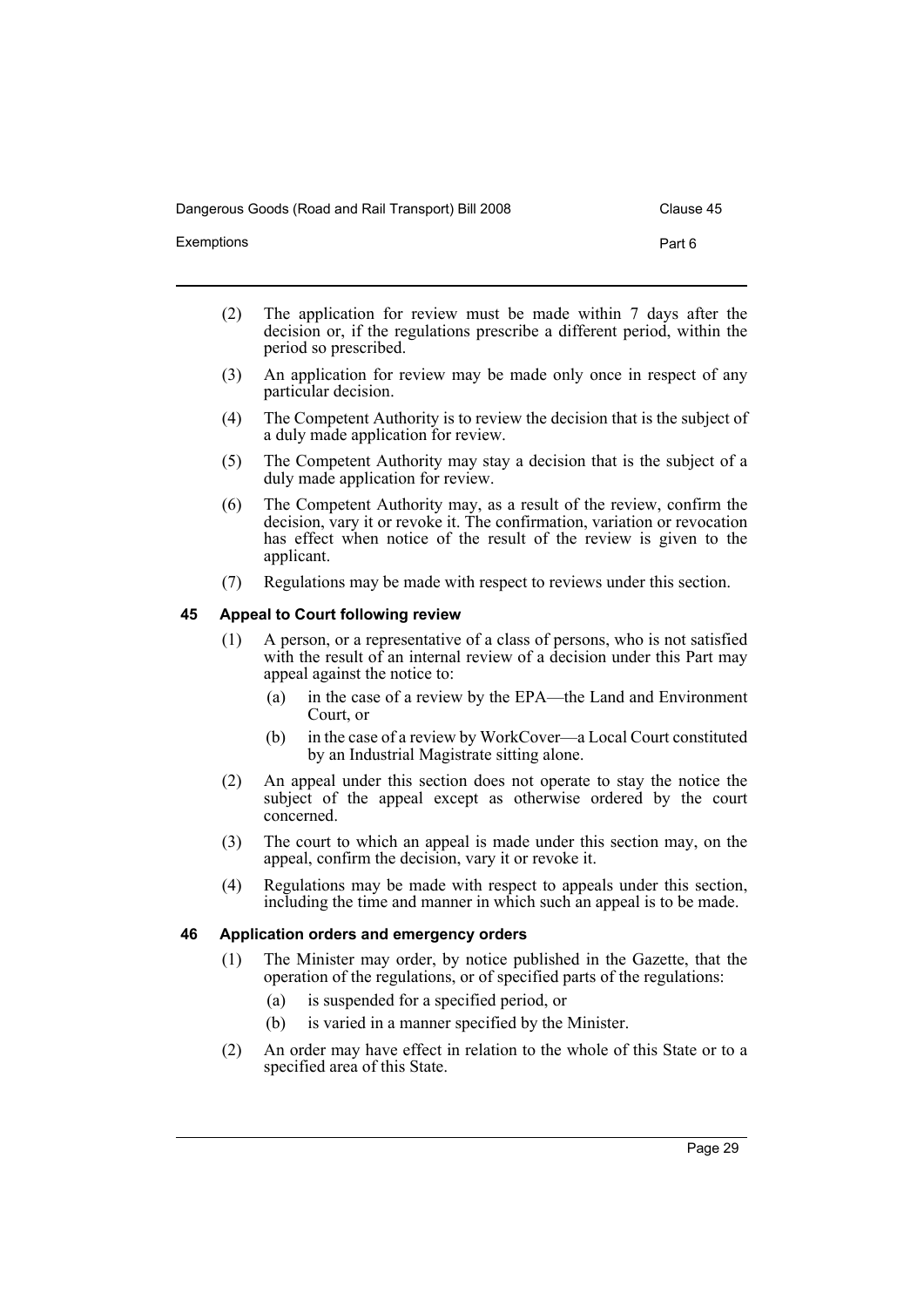# <span id="page-33-0"></span>**Part 7 Criminal and other proceedings**

# <span id="page-33-1"></span>**Division 1 Proceedings for offences generally**

#### <span id="page-33-2"></span>**47 Proceedings for an offence**

- (1) A prosecution for an offence against this Act or the regulations may be brought by a Competent Authority or an authorised officer.
- (2) Subject to subsection (3), proceedings for an offence against this Act or the regulations that is prescribed by the regulations for the purposes of this subsection may be dealt with:
	- (a) summarily before a Local Court, or
	- (b) summarily before the Industrial Court of New South Wales.
- (3) Proceedings for an offence against section 10 may only be dealt with summarily before the Industrial Court of New South Wales.
- (4) The provisions of the *Industrial Relations Act 1996*, and of the regulations under that Act, relating to appeals from, and the stating of a case by, a Local Court to the Industrial Court apply to proceedings before a Local Court for an offence referred to in subsection (2).
- (5) Proceedings for an offence against this Act or the regulations other than an offence referred to in subsection (2) or (3) may be dealt with:
	- (a) summarily before a Local Court, or
	- (b) summarily before the Land and Environment Court in its summary jurisdiction.
- (6) If proceedings for an offence against this Act or the regulations are brought in a Local Court, the maximum monetary penalty that the Local Court may impose for the offence is, despite any other provision of this Act, 100 penalty units.
- (7) Proceedings for an offence under this Act or the regulations may be commenced within but not later than 2 years after the date on which the offence is alleged to have been committed.
- (8) Proceedings for an offence under this Act or the regulations may also be commenced within but not later than 2 years after the date on which evidence of the alleged offence first came to the attention of a Competent Authority or an authorised officer.
- (9) If subsection (8) is relied on for the purpose of commencing proceedings for an offence, the court attendance notice, summons, information or application must contain particulars of the date on which evidence of the offence first came to the attention of a Competent Authority or an authorised officer and need not contain particulars of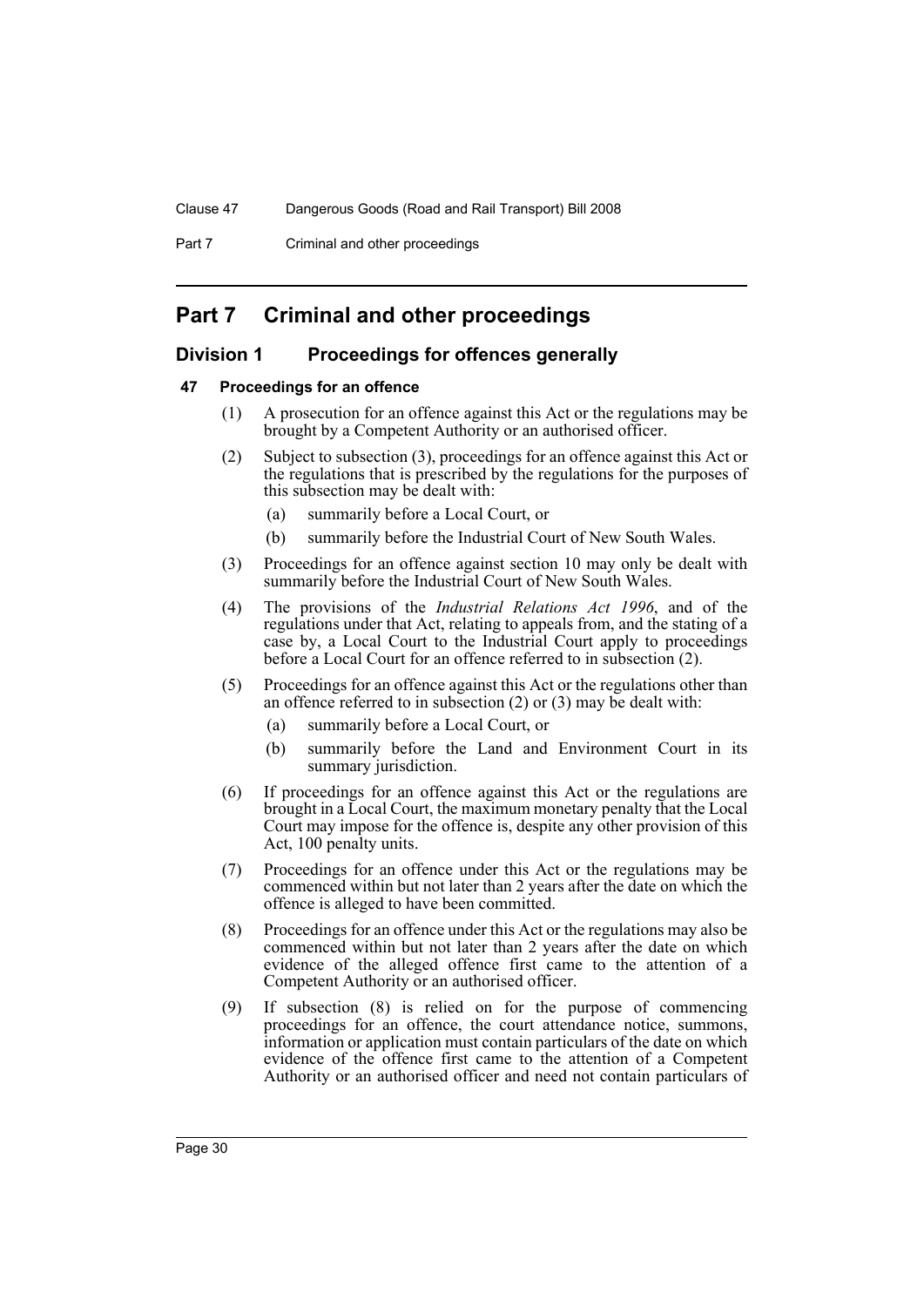| Dangerous Goods (Road and Rail Transport) Bill 2008 | Clause 48 |  |
|-----------------------------------------------------|-----------|--|
| Criminal and other proceedings                      | Part 7    |  |

the date on which the offence was committed. The date on which evidence first came to the attention of a Competent Authority or an authorised officer is the date specified in the court attendance notice,

summons, information or application, unless the contrary is established.

(10) In this section, *evidence of an offence* means evidence of any act or omission constituting the offence.

# <span id="page-34-0"></span>**48 Penalty notices**

- (1) An authorised officer may serve a penalty notice on a person if it appears to the officer that the person has committed an offence against this Act or the regulations, being an offence prescribed by the regulations as a penalty notice offence.
- (2) A penalty notice is a notice to the effect that, if the person served does not wish to have the matter determined by a court, the person may pay, within the time and to the person specified in the notice, the amount of the penalty prescribed by the regulations for the offence if dealt with under this section.
- (3) A penalty notice may be served personally or by post.
- (4) If the amount of penalty prescribed for an alleged offence is paid under this section, no person is liable to any further proceedings for the alleged offence.
- (5) Payment under this section is not to be regarded as an admission of liability for the purpose of, and does not in any way affect or prejudice, any civil claim, action or proceeding arising out of the same occurrence.
- (6) The regulations may:
	- (a) prescribe an offence for the purposes of this section by specifying the offence or by referring to the provision creating the offence, and
	- (b) prescribe the amount of penalty payable for the offence if dealt with under this section, and
	- (c) prescribe different amounts of penalties for different offences or classes of offences.
- (7) The amount of a penalty prescribed under this section for an offence is not to exceed the maximum amount of penalty that could be imposed for the offence by a court.
- (8) This section does not limit the operation of any other provision of, or made under, this or any other Act relating to proceedings that may be taken in respect of offences.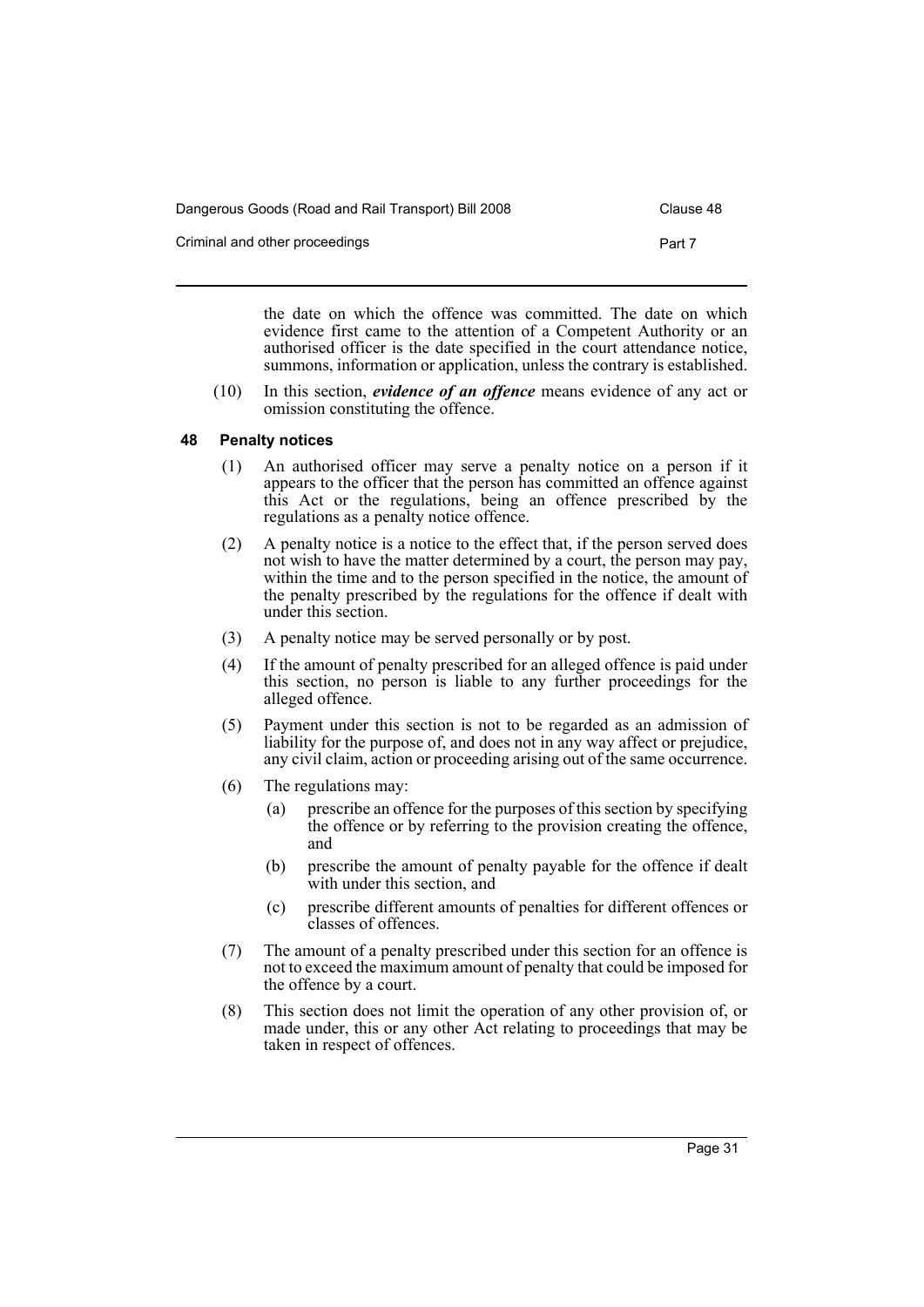Part 7 Criminal and other proceedings

# <span id="page-35-0"></span>**Division 2 Court orders in connection with offences**

#### <span id="page-35-1"></span>**49 Operation of Division**

#### (1) **Application to proved offences**

This Division applies where a court finds an offence against this Act or the regulations proved.

#### (2) **Meaning of proved offences**

Without limiting the generality of subsection (1), a court finds an offence proved if:

- (a) the court convicts the offender of the offence, or
- (b) the court makes an order under section 10 of the *Crimes (Sentencing Procedure) Act 1999* against the offender in relation to the offence (in which case the order is not a punishment for the purposes of that section).

#### (3) **Definitions**

In this Division:

*the court* means the court that finds the offence proved.

*the offender* means the person who is found to have committed the offence.

#### <span id="page-35-2"></span>**50 Orders generally**

#### (1) **Orders may be made**

One or more orders may be made under this Division against the offender.

#### (2) **Orders are additional**

Orders may be made under this Division in addition to any penalty that may be imposed or any other action that may be taken in relation to the offence.

#### (3) **Other action not required**

Orders may be made under this Division regardless of whether any penalty is imposed, or other action taken, in relation to the offence.

#### <span id="page-35-3"></span>**51 Orders regarding monetary benefits**

(1) The court may order the offender to pay, as part of the penalty for committing the offence, an additional penalty of an amount the court is satisfied, on the balance of probabilities, represents 3 times the amount of any monetary benefits that: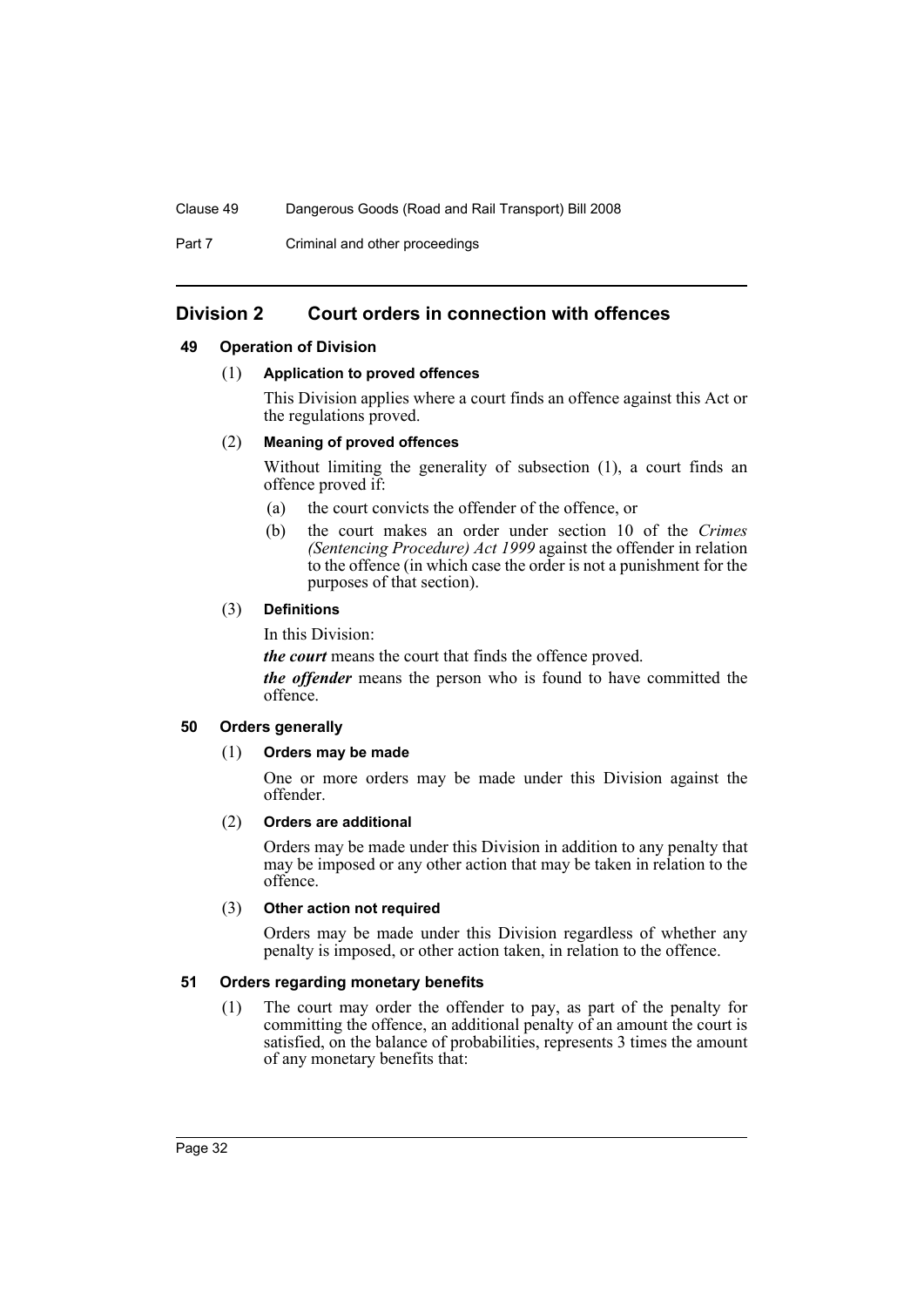| Dangerous Goods (Road and Rail Transport) Bill 2008 | Clause 52 |
|-----------------------------------------------------|-----------|
| Criminal and other proceedings                      | Part 7    |

- (a) was received or receivable, by the person or by an associate of the person, from the commission of the offence, and
- (b) in the case of a journey that was interrupted or not commenced because of action taken by an authorised officer in connection with the commission of the offence—would have been received or receivable, by the person or by an associate of the person, from the commission of the offence had the journey been completed.
- (2) The amount of an additional penalty for an offence is not subject to any maximum amount of penalty provided elsewhere by or under this Act.
- (3) For the purposes of this section, a person is an *associate* of another if:
	- (a) one is a spouse, parent, brother, sister or child of the other, or
	- (b) they are members of the same household, or
	- (c) they are partners, or
	- (d) they are both trustees or beneficiaries of the same trust, or one is a trustee and the other is a beneficiary of the same trust, or
	- (e) one is a body corporate and the other is a director or member of the governing body of the body corporate, or
	- (f) one is a body corporate (other than a public company whose shares are listed on a stock exchange) and the other is a shareholder in the body corporate, or
	- (g) they are related bodies corporate within the meaning of the *Corporations Act 2001* of the Commonwealth, or
	- (h) a chain of relationships can be traced between them under any one or more of the above paragraphs.
- (4) In this section:

*beneficiary*, in relation to a trust, includes an object of a discretionary trust.

*monetary benefits* means monetary, financial or economic benefits. *the court* does not include a Local Court.

### <span id="page-36-0"></span>**52 Power to affect licences**

The court that finds the driver of a vehicle guilty of an offence may make an order for either or both of the following:

- (a) that a licence the driver is required to have by the regulations is:
	- (i) cancelled, or
	- (ii) modified or suspended for a specified period,
- (b) that the driver is disqualified for a specified period from obtaining or holding a licence the driver is required to have by the regulations.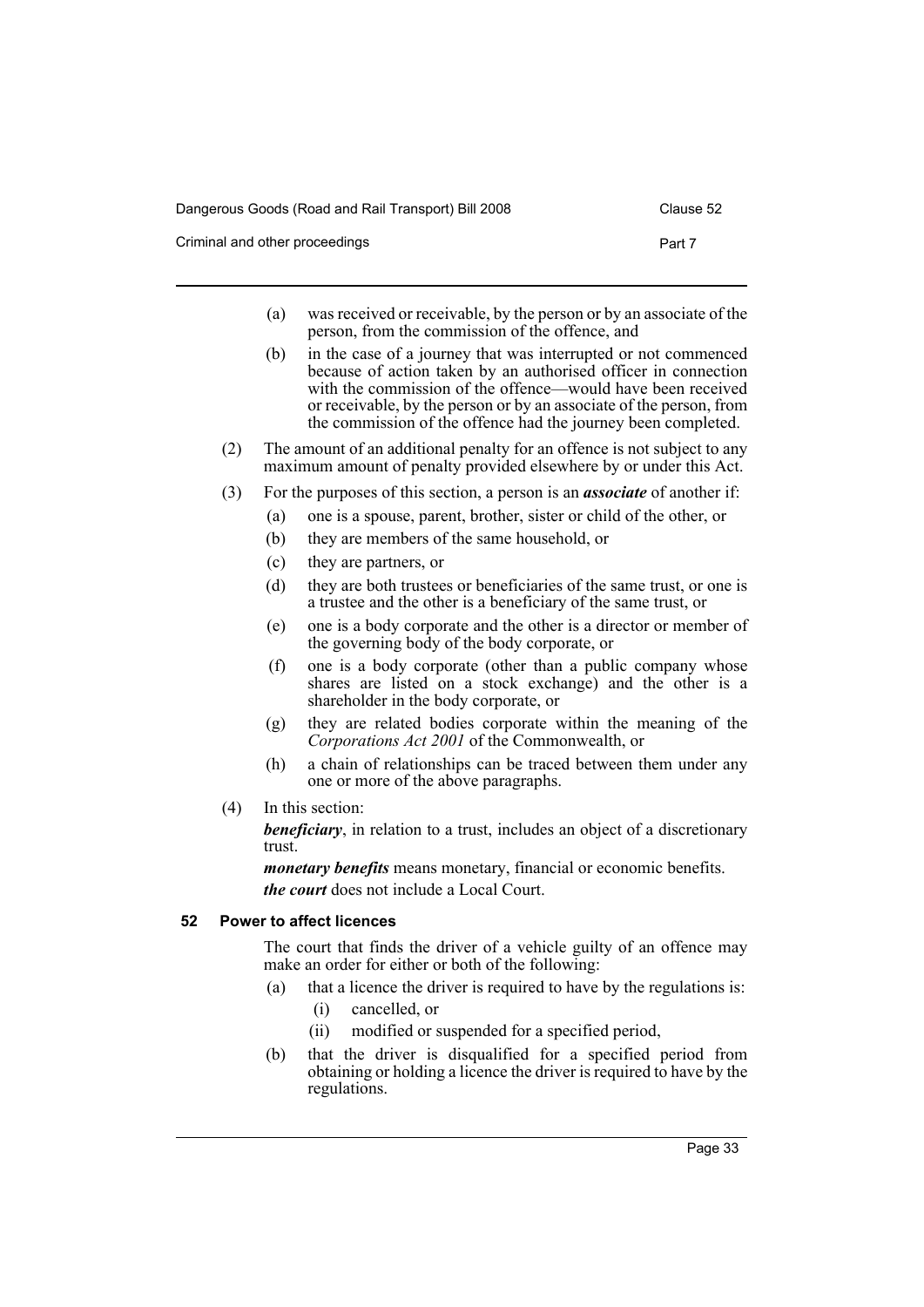Part 7 Criminal and other proceedings

#### <span id="page-37-0"></span>**53 Supervisory intervention orders**

- (1) The court may make an order under this section if the court considers an offender to be a systematic or persistent offender against this Act or the regulations.
- (2) The court may, on the application of a Competent Authority, make a supervisory intervention order requiring the offender (at the offender's own expense and for a specified period not exceeding one year) to do any or all of the following:
	- (a) to do specified things that the court considers will improve the offender's compliance with this Act or the regulations or specified provisions of this Act or the regulations, including (for example) the following:
		- (i) appointing or removing staff to or from particular activities or positions,
		- (ii) training and supervising staff,
		- (iii) obtaining expert advice as to maintaining appropriate compliance,
		- (iv) installing monitoring, compliance, managerial or operational equipment (including, for example, intelligent transport system equipment),
		- (v) implementing monitoring, compliance, managerial or operational practices, systems or procedures,
	- (b) to conduct specified monitoring, compliance, managerial or operational practices, systems or procedures subject to the direction of the Competent Authority or a person nominated by the Competent Authority,
	- (c) to furnish compliance reports to the Competent Authority or the court or both as specified in the order,
	- (d) to appoint a person to have responsibilities:
		- (i) to assist the offender in improving compliance with this Act and the regulations or specified provisions of this Act or the regulations, and
		- (ii) to monitor the offender's performance in complying with this or specified provisions of this Act and the regulations and in complying with the requirements of the order, and
		- (iii) to furnish compliance reports to the Competent Authority or the court or both as specified in the order.
- (3) The court may specify matters that are to be dealt with in compliance reports and the form, manner and frequency in which compliance reports are to be prepared and furnished.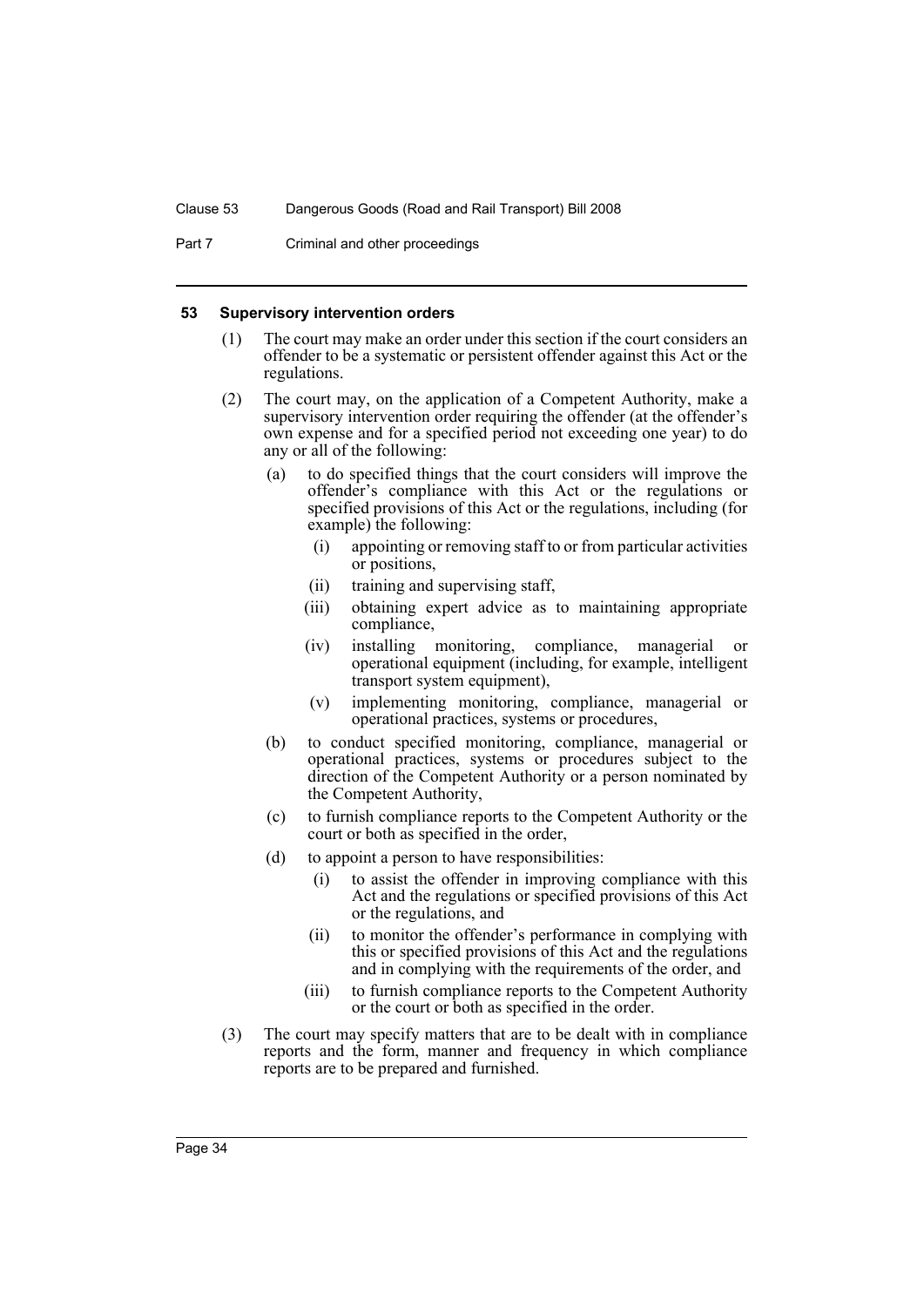Dangerous Goods (Road and Rail Transport) Bill 2008 Clause 53

Criminal and other proceedings **Part 7** Part 7

- (4) The court may require that compliance reports or aspects of compliance reports be made public, and may specify the form, manner and frequency in which they are to be made public.
- (5) The court may only make a supervisory intervention order if it is satisfied that the order is capable of improving the offender's ability or willingness to comply with this Act, having regard to:
	- (a) the offences of which the offender has been previously found guilty, and
	- (b) the offences for which the offender has been proceeded against by way of penalty notices, and
	- (c) any other offences or other matters that the court considers to be relevant to the conduct of the offender in connection with the transport of dangerous goods.
- (6) The order may direct that any other penalty or sanction imposed for the offence by the court is suspended until the court determines that there has been a substantial failure to comply with the order.
- (7) A court that has power to make supervisory intervention orders may revoke or amend a supervisory intervention order on the application of:
	- (a) the Competent Authority that applied for the order, or
	- (b) the offender, but only if the court is satisfied that there has been a change of circumstances warranting revocation or amendment.
- (8) For the purposes of subsections (1) and (5), if a person has committed at least one offence against this Act or the regulations, the court may treat any offences that the person has committed against any corresponding law as if they had also been committed against this Act.
- (9) A person who contravenes an order under this section is guilty of an offence.

Maximum penalty: 500 penalty units or imprisonment for 2 years, or both, for an individual or 2,500 penalty units for a body corporate.

(10) In this section:

*compliance report*, in relation to an offender in respect of whom a supervisory intervention order is made, means a report relating to:

- (a) the performance of the offender in complying with:
	- (i) this Act and the regulations or provisions of this Act or the regulations specified in the order, and
	- (ii) the requirements of the order, and
- (b) without limiting the above:
	- (i) things done by the offender to ensure that any failure by the offender to comply with this Act and the regulations or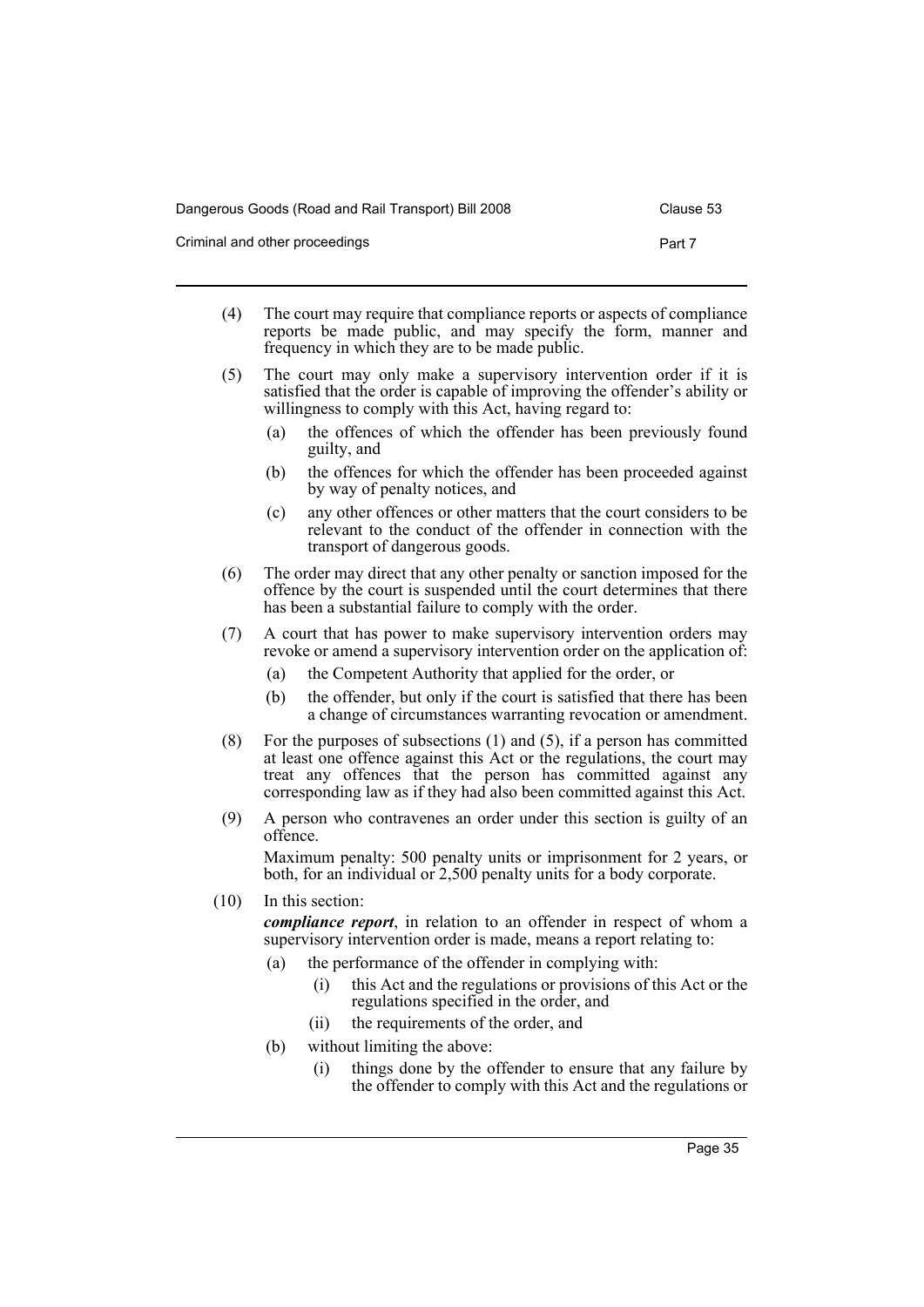Part 7 Criminal and other proceedings

the specified provisions of this Act or the regulations does not continue, and

(ii) the results of those things having been done.

*intelligent transport system* means a system involving the use of electronic or other technology (whether located in or on a vehicle, or on or near a road or rail, or elsewhere) that has the capacity and capability to monitor, collect, store, display, analyse, transmit or report information relating to:

- (a) a vehicle or its equipment or load, the driver of a vehicle, the operator of a fleet of vehicles or another person involved in road or rail transport, and
- (b) without limiting the above, whether a vehicle is being operated in conformity with this Act and the regulations and any authorisation issued under this Act.

#### <span id="page-39-0"></span>**54 Prohibiting a person from involvement in the dangerous goods transport industry**

- (1) In sentencing an offender for an offence, a court may, having regard to the matters referred to in subsection (2) and to such other matters as it thinks fit, order that the offender be prohibited for a specified period from involvement in the transport of dangerous goods by road or rail.
- (2) The matters to which a court must have regard are:
	- (a) the offender's record in the transport of dangerous goods by road or rail, and
	- (b) any prior convictions of the offender relating to dangerous goods, and
	- (c) the circumstances surrounding the commission of the offence for which the offender is being sentenced.
- (3) A person who contravenes an order under this section is guilty of an offence.

Maximum penalty: 500 penalty units or imprisonment for 2 years, or both, for an individual or 2,500 penalty units for a body corporate.

#### <span id="page-39-1"></span>**55 Forfeiture**

- (1) If:
	- (a) a person is convicted by a court of an offence in relation to dangerous goods, and
	- (b) the person owns the goods or the owner cannot be identified,

the court may, in addition to imposing any other penalty, order the dangerous goods and their container to be forfeited to the Crown.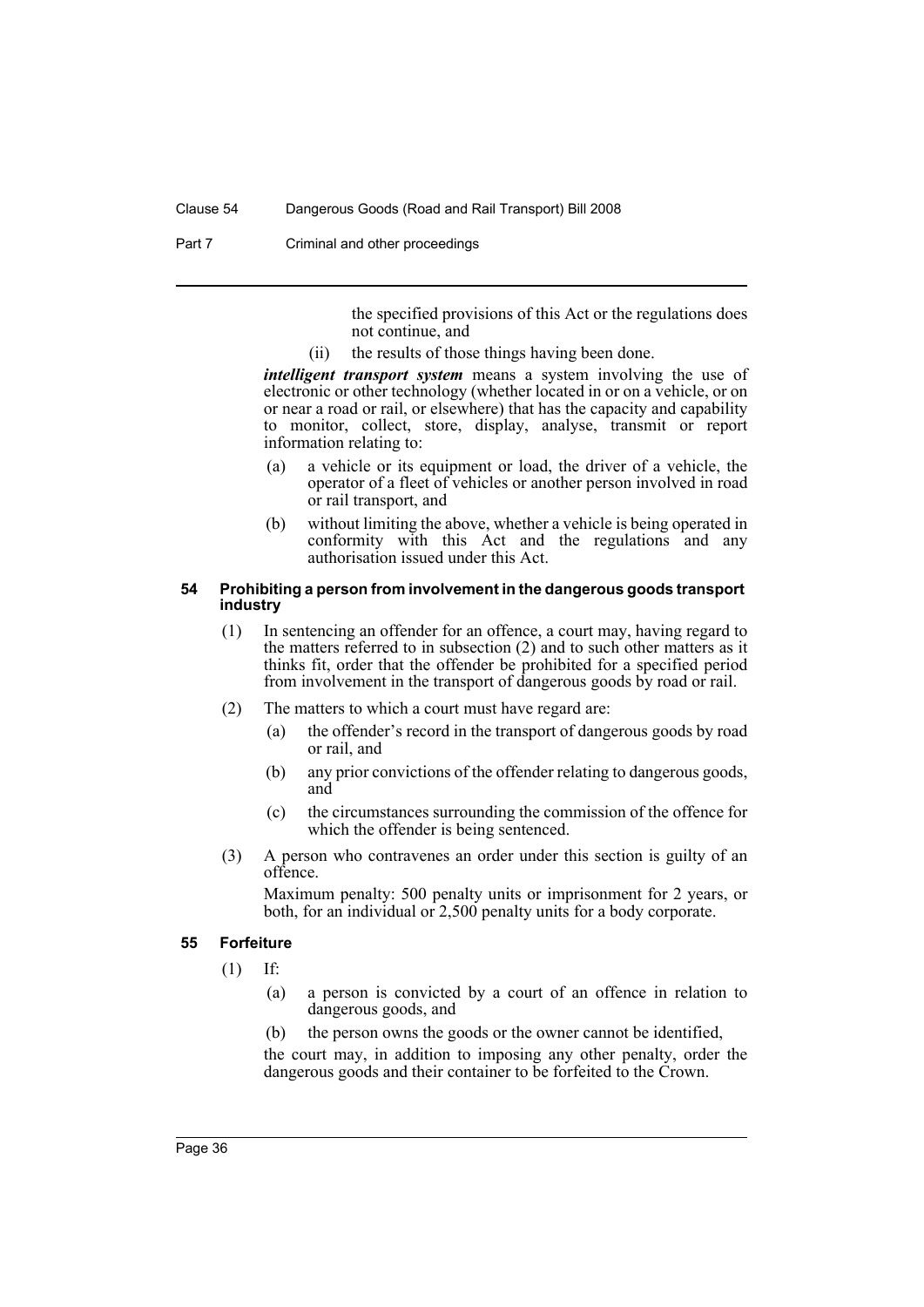| Dangerous Goods (Road and Rail Transport) Bill 2008 | Clause 56 |
|-----------------------------------------------------|-----------|
|-----------------------------------------------------|-----------|

| Criminal and other proceedings | Part 7 |  |
|--------------------------------|--------|--|
|                                |        |  |

- (2) Dangerous goods and containers forfeited to the Crown may be destroyed, sold or otherwise disposed of as directed by a Competent Authority.
- (3) The person must pay to the Crown the reasonable costs of destruction, sale or other disposal.

#### <span id="page-40-0"></span>**56 Orders for costs, expenses and compensation at time offence proved**

- (1) The court may, if it appears to the court that:
	- (a) a public authority has incurred costs and expenses in connection with an incident that relates to the transport of dangerous goods by road or rail being an incident:
		- (i) wholly or partly constituted by or arising from:
			- (A) the escape of dangerous goods, or
			- (B) an explosion or fire involving dangerous goods, or
		- (ii) that involves the danger of the escape of dangerous goods or an explosion or fire involving dangerous goods, or
	- (b) a person (including a public authority) has, by reason of the commission of the offence, suffered loss of or damage to property or has incurred costs and expenses in preventing or mitigating, or in attempting to prevent or mitigate, any such loss or damage,

order the offender to pay to the public authority or person the costs and expenses so incurred, or compensation for the loss or damage so suffered, as the case may be, in such amount as is fixed by the order.

- (2) An order made by the Land and Environment Court under subsection (1) is enforceable as if it were an order made by the Court in Class 4 proceedings under the *Land and Environment Court Act 1979*.
- (3) A Local Court may not make an order under subsection (1) for the payment of an amount that exceeds the amount for which an order may be made by the court when exercising jurisdiction under the *Civil Procedure Act 2005*. An order made by the court is enforceable as if it were an order made by the court when exercising jurisdiction under that Act.

#### <span id="page-40-1"></span>**57 Recovery of costs, expenses and compensation after offence proved**

- (1) If, after the court finds the offence proved:
	- (a) a public authority has incurred costs and expenses in connection with an incident that relates to the transport of dangerous goods by road or rail being an incident:
		- (i) wholly or partly constituted by or arising from:
			- (A) the escape of dangerous goods, or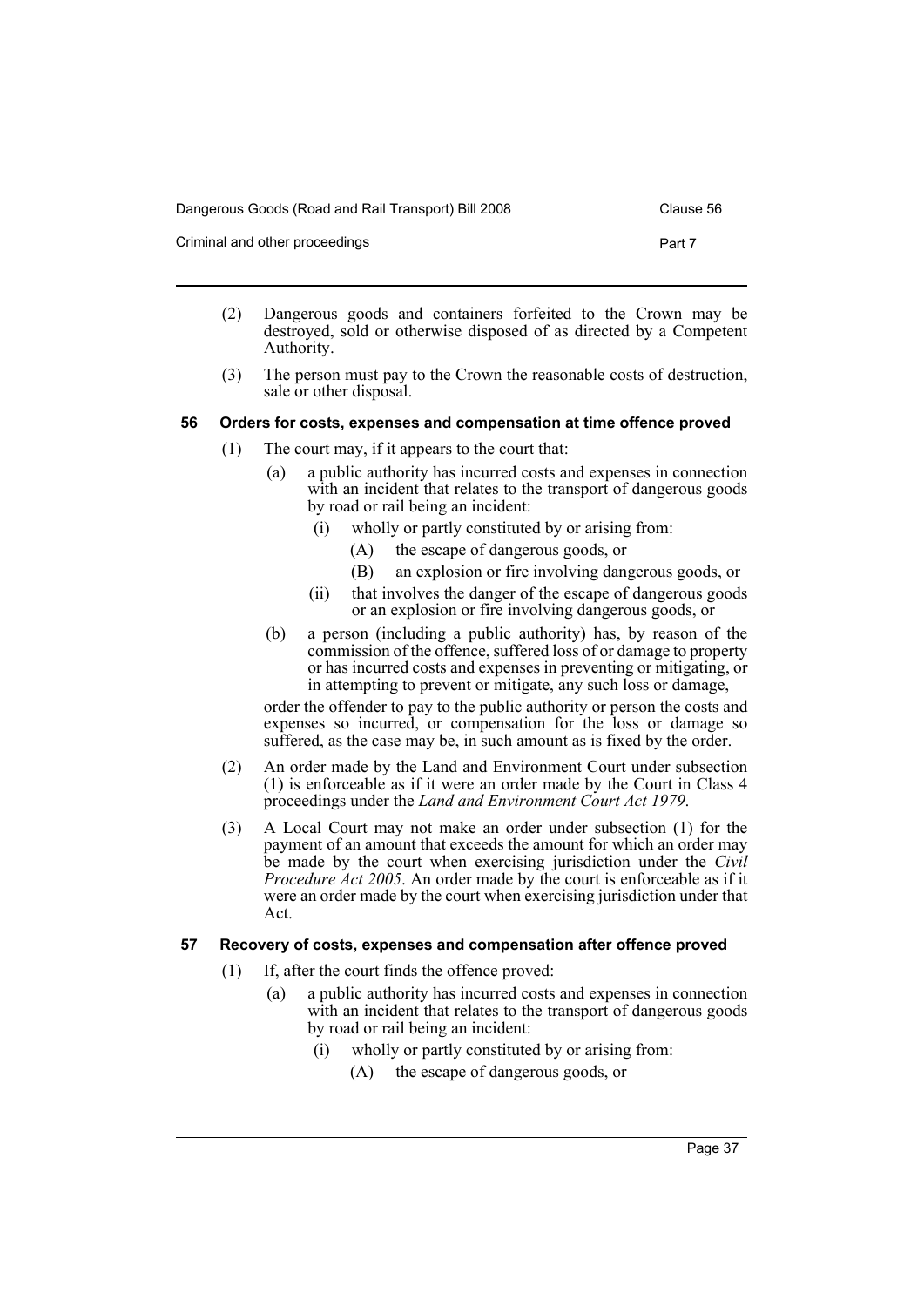Part 7 Criminal and other proceedings

- (B) an explosion or fire involving dangerous goods, or
- (ii) that involves the danger of the escape of dangerous goods or an explosion or fire involving dangerous goods, or
- (b) a person (including a public authority) has, by reason of the commission of the offence, suffered loss of or damage to property or has incurred costs and expenses in preventing or mitigating, or in attempting to prevent or mitigate, any such loss or damage,

the person or public authority may recover from the offender the costs and expenses incurred or the amount of the loss or damage in the Land and Environment Court.

(2) The amount of any such costs and expenses (but not the amount of any such loss or damage) may be recovered as a debt.

#### <span id="page-41-0"></span>**58 Recovery of costs from convicted person**

- (1) The court may order that an offender must pay to a Competent Authority costs that:
	- (a) were reasonably incurred in taking that action, and
	- (b) are directly related to the investigation of the offence.
- (2) Those costs include costs for testing, transporting, storing and disposing of the dangerous goods and other evidence.

#### <span id="page-41-1"></span>**Division 3 General**

#### <span id="page-41-2"></span>**59 Evidence**

- (1) If, in a prosecution for an offence against this Act or the regulations, an authorised officer gives evidence that the authorised officer believes any of the matters referred to in subsection (2), that evidence is admissible and is prima facie evidence of those matters.
- (2) The matters are:
	- (a) that dangerous goods described in shipping documents carried in a vehicle are being carried in the vehicle, or
	- (b) that particular goods are dangerous goods or dangerous goods of a particular type, or
	- (c) if markings or placards on or attached to a substance or packaging indicate that the substance is or the packaging contains particular dangerous goods—that the substance is or the packaging contains those dangerous goods, or
	- (d) if markings on or attached to a package indicate that the package contains particular dangerous goods—that the package contains those dangerous goods, or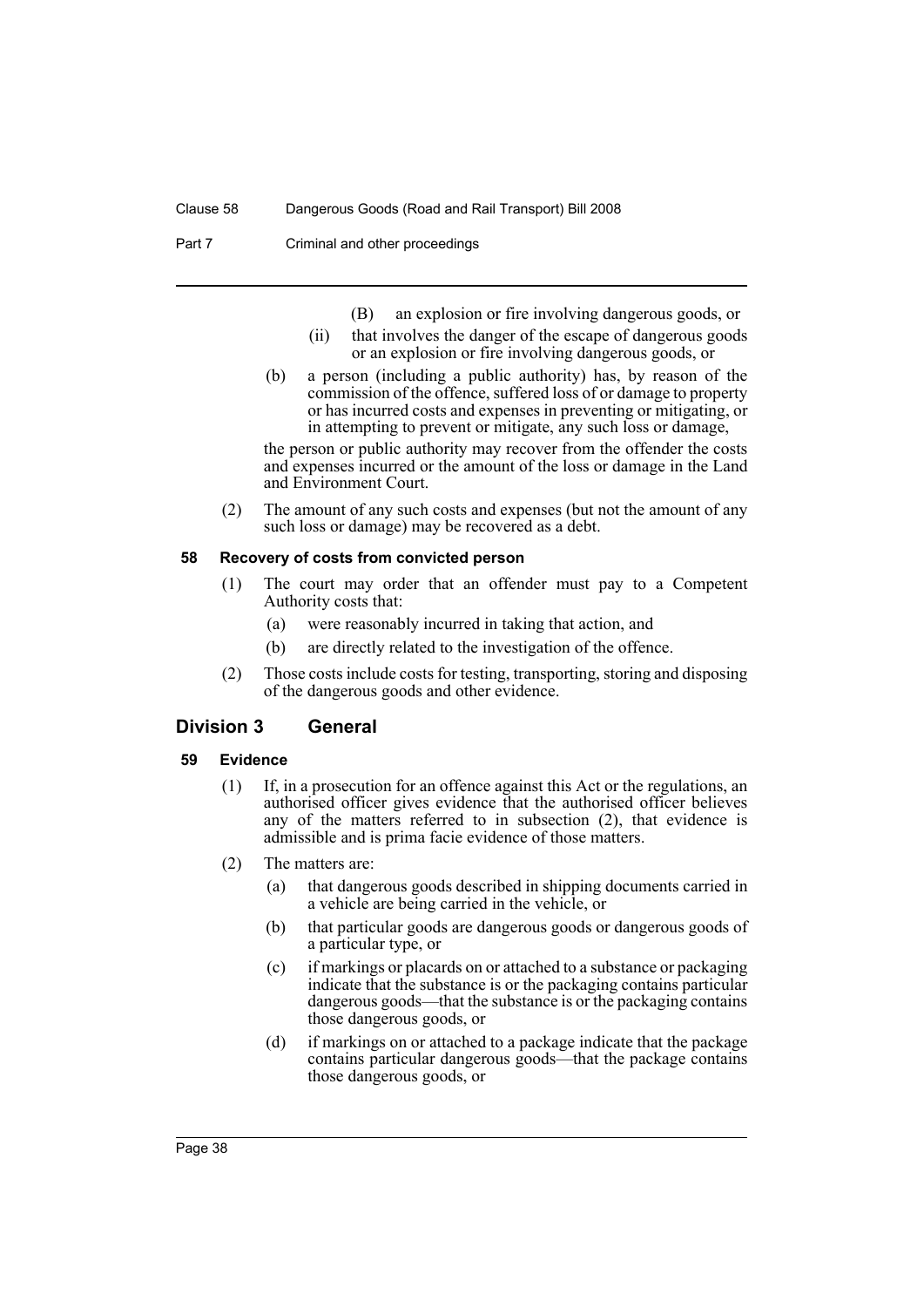Dangerous Goods (Road and Rail Transport) Bill 2008 Clause 59

Criminal and other proceedings **Part 7** Part 7

- (e) if markings or placards on or attached to a vehicle or equipment indicate that the vehicle or equipment is being used to transport dangerous goods—that the vehicle or equipment is being used to transport those dangerous goods, or
- (f) if markings or placards on or attached to a substance or packaging indicate, in relation to the substance, the packaging or the contents of the packaging, a particular capacity, tare weight, origin, character, specification, ownership or date of manufacture—that the substance, the packaging or the contents of the packaging has that capacity, tare weight, origin, character, specification, ownership or date of manufacture, or
- (g) if markings or placards on or attached to a package indicate, in relation to the contents of the package, a particular capacity, tare weight, origin, character, specification, ownership or date of manufacture—that the contents of the package has that capacity, tare weight, origin, character, specification, ownership or date of manufacture, or
- (h) if markings or placards on or attached to, a vehicle or packaging indicate, in relation to the load of the vehicle or the contents of the packaging, a particular quantity of dangerous goods—that the vehicle or packaging contained that quantity of dangerous goods, or
- (i) that a person was not, at a particular time, accredited or the holder of a licence relating to dangerous goods.
- (3) A court may admit the following documents as evidence if they appear to be signed by a Competent Authority or by a person exercising powers delegated by a Competent Authority for the relevant purpose:
	- (a) documents relating to whether a person is exempt from certain requirements under section 42,
	- (b) documents relating to vehicles, equipment or other items required by the regulations to be approved by a Competent Authority,
	- (c) documents relating to accreditation or licensing by a Competent Authority.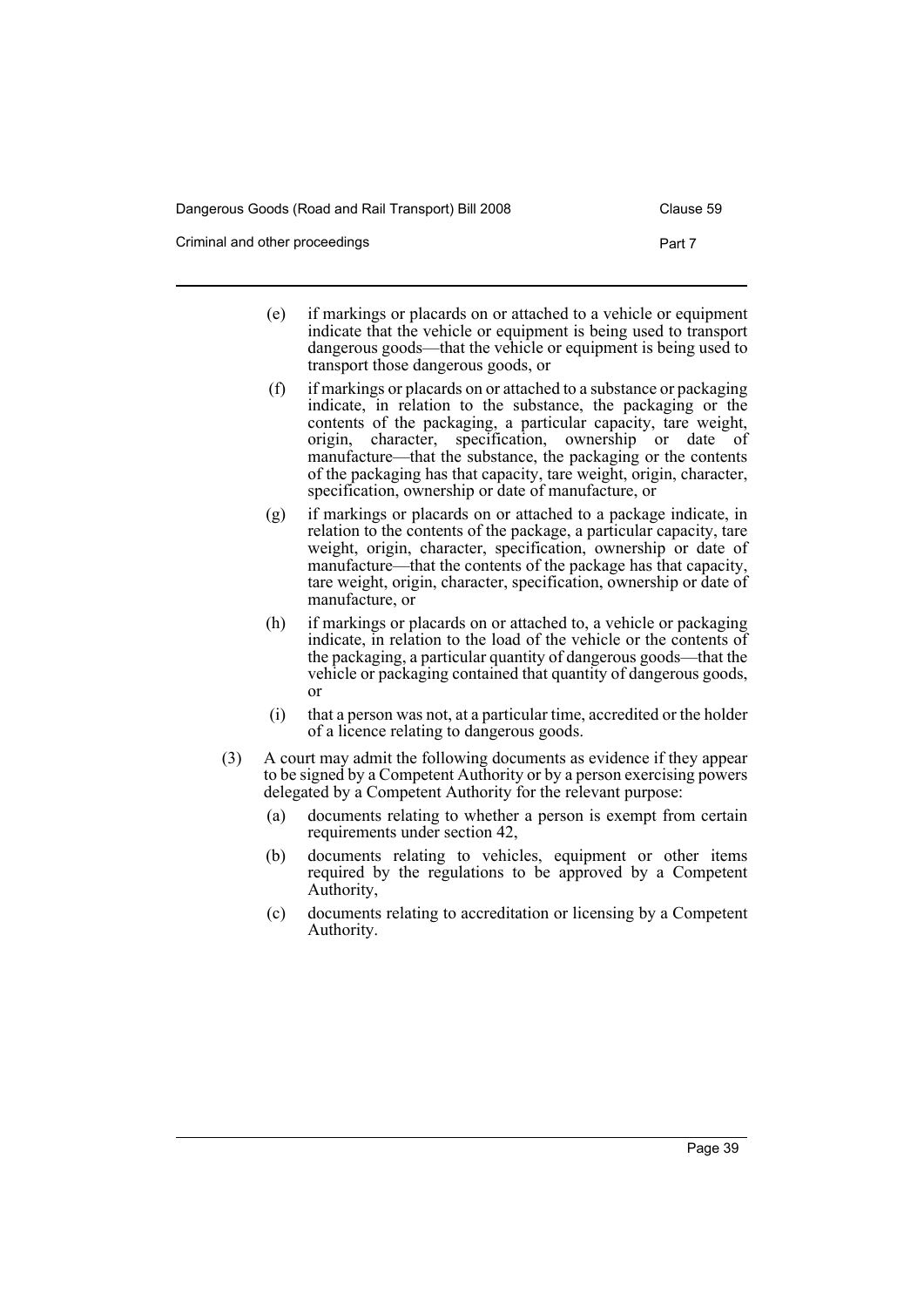Part 7 Criminal and other proceedings

#### <span id="page-43-0"></span>**60 Evidence regarding weighing**

For the purposes of this Act, evidence of a record made by:

- (a) the operator of a weighbridge or weighing facility, or
- (b) an employee of the operator of the weighbridge or weighing facility.

of the mass of a vehicle transporting dangerous goods or a container containing dangerous goods weighed at the weighbridge or facility is admissible in any proceedings and is prima facie evidence of the mass of the vehicle or container at the time it was weighed.

#### <span id="page-43-1"></span>**61 Transport documentation**

- (1) Transport documentation is admissible in any proceedings under or for the purposes of this Act and is prima facie evidence of:
	- (a) the identity and status of the parties to the transaction to which it relates, and
	- (b) the destination or intended destination of the load to which it relates.
- (2) The reference in subsection (1) to the *status* of parties includes a reference to their status in respect of their involvement in the transport of dangerous goods.

#### <span id="page-43-2"></span>**62 Proof of appointments and signatures unnecessary**

- (1) For the purposes of this Act, it is not necessary to prove the appointment of an authorised officer.
- (2) For the purposes of this Act, a signature purporting to be the signature of an authorised officer is evidence of the signature it purports to be.

#### <span id="page-43-3"></span>**63 Use of codes of practice etc in proceedings**

- (1) This section applies to a code of practice, guideline or other document that is approved by the Australian Transport Council for the purpose of providing practical guidance to people engaged in the transport of dangerous goods by road or rail.
- $(2)$  If:
	- (a) in proceedings against a person for an offence, it is alleged that a person contravened a provision of this Act or the regulations, and
	- (b) a code of practice, guideline or other document to which this section applies specifies a means of complying with the provision or with a requirement of the provision, and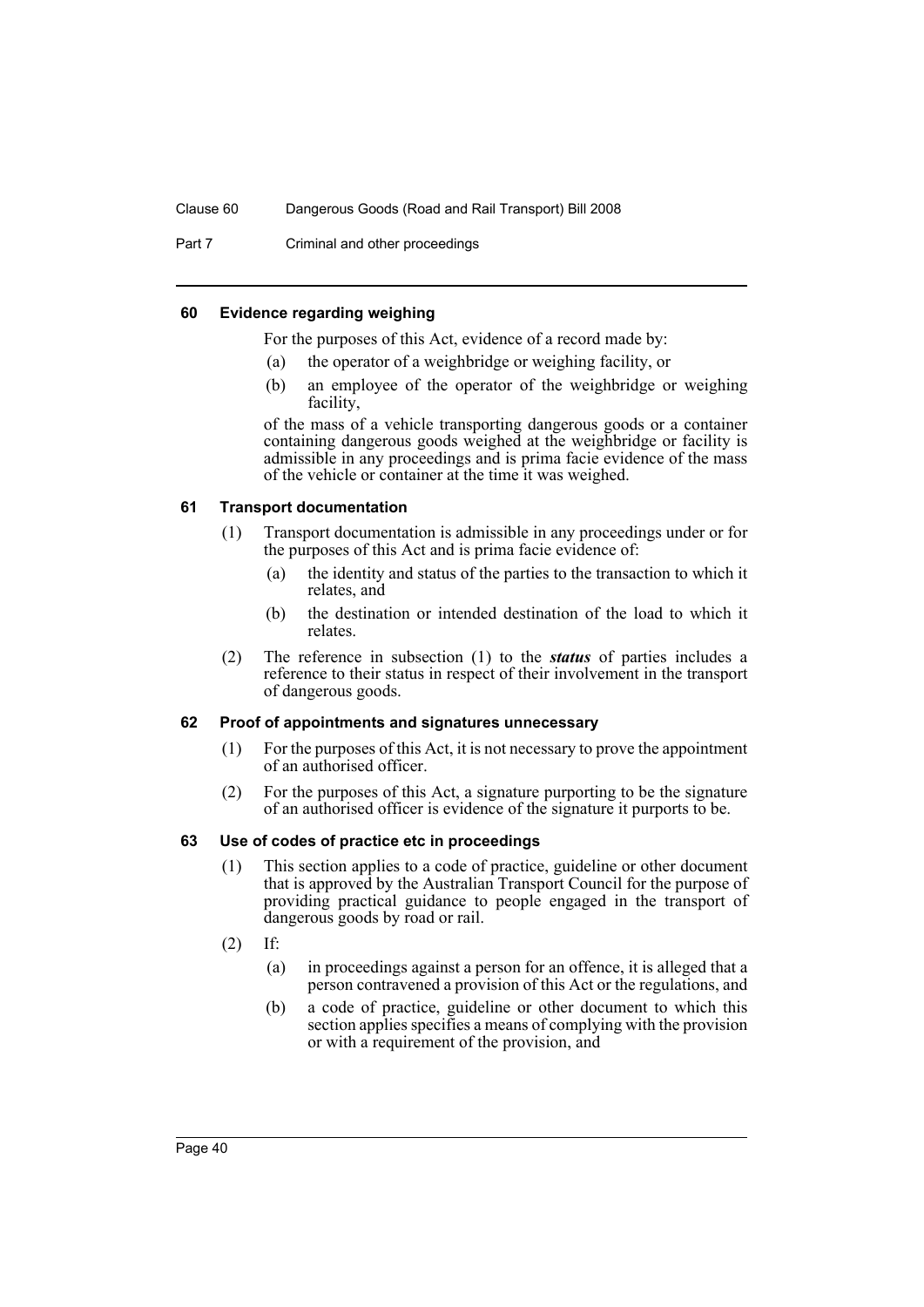| Dangerous Goods (Road and Rail Transport) Bill 2008 | Clause 63 |
|-----------------------------------------------------|-----------|
| Criminal and other proceedings                      | Part 7    |

(c) either:

- (i) the code of practice, guideline or other document has been published in the Gazette, or
- (ii) copies of the code of practice, guideline or other document are available for purchase or inspection within this State,

then:

- (d) the code of practice, guideline or other document is admissible in the proceedings, and
- (e) if the court is satisfied that, at the relevant time, the person acted in accordance with the code of practice, guideline or other document, the person is taken to have complied with the provision or requirement.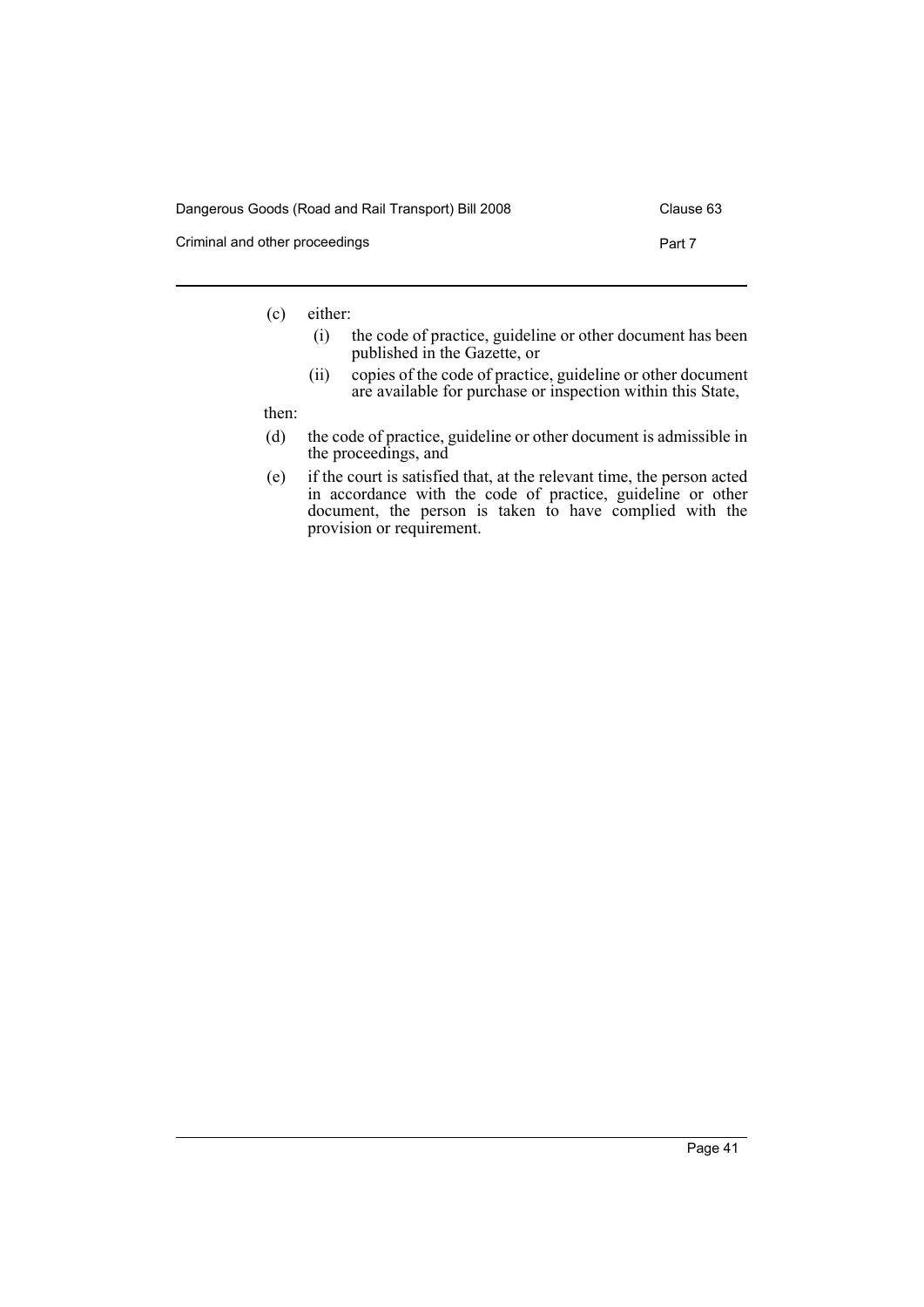Part 8 Miscellaneous

# <span id="page-45-0"></span>**Part 8 Miscellaneous**

#### <span id="page-45-1"></span>**64 Act to bind Crown**

This Act binds the Crown in right of New South Wales and, in so far as the legislative power of the Parliament of New South Wales permits, the Crown in all its other capacities.

#### <span id="page-45-2"></span>**65 Protection from liability**

- (1) An authorised officer does not incur civil liability for an act or omission done honestly and in good faith in the course of his or her duties.
- (2) A liability that would, apart from this section, attach to an authorised officer attaches instead to the Competent Authority that appointed the authorised officer.

#### <span id="page-45-3"></span>**66 Confidentiality and disclosure of information**

- (1) This section applies to a person engaged or previously engaged in the administration of this Act and (without limiting the foregoing) to:
	- (a) a person who is or was a delegate of a Competent Authority, or
	- (b) a person who is or was employed by, or engaged to provide services to or on behalf of, a Competent Authority, or
	- (c) a person who is or was employed by, or engaged to provide services to, a person or body engaged to provide services to a Competent Authority.
- (2) Except as provided by this section, a person to whom this section applies must not disclose any information obtained by the person in connection with the administration or execution of this Act, unless the disclosure is made:
	- (a) as required or authorised by or under this or any other Act, or
	- (b) with the consent of the person from whom the information was obtained, or
	- (c) in connection with the administration or execution of this Act, or
	- (d) to another Competent Authority or an authorised officer or a police officer, or
	- (e) to a prescribed public authority of any jurisdiction, or
	- (f) to a public authority of any jurisdiction for law enforcement purposes, or
	- (g) to a court or in connection with any legal proceedings, or
	- (h) in accordance with the regulations.

Maximum penalty: 5 penalty units.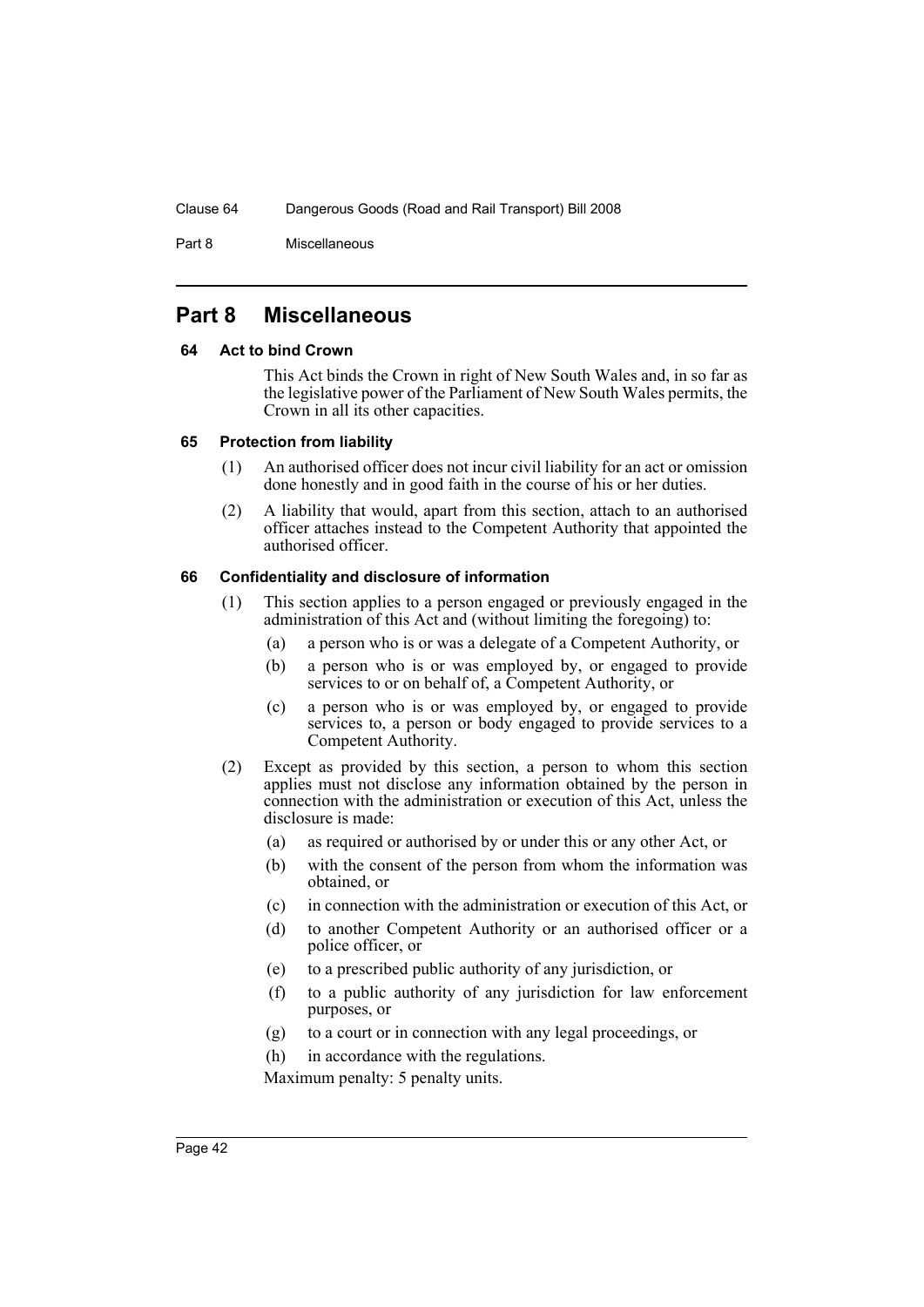Dangerous Goods (Road and Rail Transport) Bill 2008 Clause 67

| Miscellaneous | Part 8 |
|---------------|--------|
|               |        |

- (3) A person to whom information has been disclosed under subsection (2) for a purpose must not use that information for any other purpose. Maximum penalty: 5 penalty units.
- (4) A Competent Authority may, for law enforcement purposes, give a record, device or other thing seized in accordance with this Part, or any information obtained in accordance with this Part, to a public authority, including a public authority of another jurisdiction.
- (5) A Competent Authority may communicate any information concerning the location, type and quantity of dangerous goods, which comes to its knowledge in the exercise of its functions under this Act, to any person or authority requiring the information to provide an emergency or rescue service or some other lawful service.
- (6) Nothing in this section prevents a Competent Authority providing information to a corresponding authority about:
	- (a) any action taken by the Competent Authority under this Act, or
	- (b) any information obtained under this Act, including any information contained in any records, devices or other things inspected or seized under this Act.
- (7) Nothing in this section prevents information from being used to enable the Competent Authority to accumulate aggregate data and to enable it to authorise use of the aggregate data for the purposes of research or education.
- (8) Nothing in this section authorises or permits the disclosure of information that is a train safety record (within the meaning of Division 3 of Part 3 of the *Rail Safety Act 2002*).

# <span id="page-46-0"></span>**67 Contracting out prohibited**

A term of any contract or agreement that purports to exclude, limit or modify the operation of this Act or the regulations or of any provision of this Act or the regulations is void to the extent that it would otherwise have that effect.

# <span id="page-46-1"></span>**68 Recovery of costs of public authorities**

- (1) This section applies to an incident that relates to the transport of dangerous goods by road or rail being an incident:
	- (a) wholly or partly constituted by or arising from:
		- (i) the escape of dangerous goods, or
		- (ii) an explosion or fire involving dangerous goods, or
	- (b) that involves the danger of the escape of dangerous goods or an explosion or fire involving dangerous goods.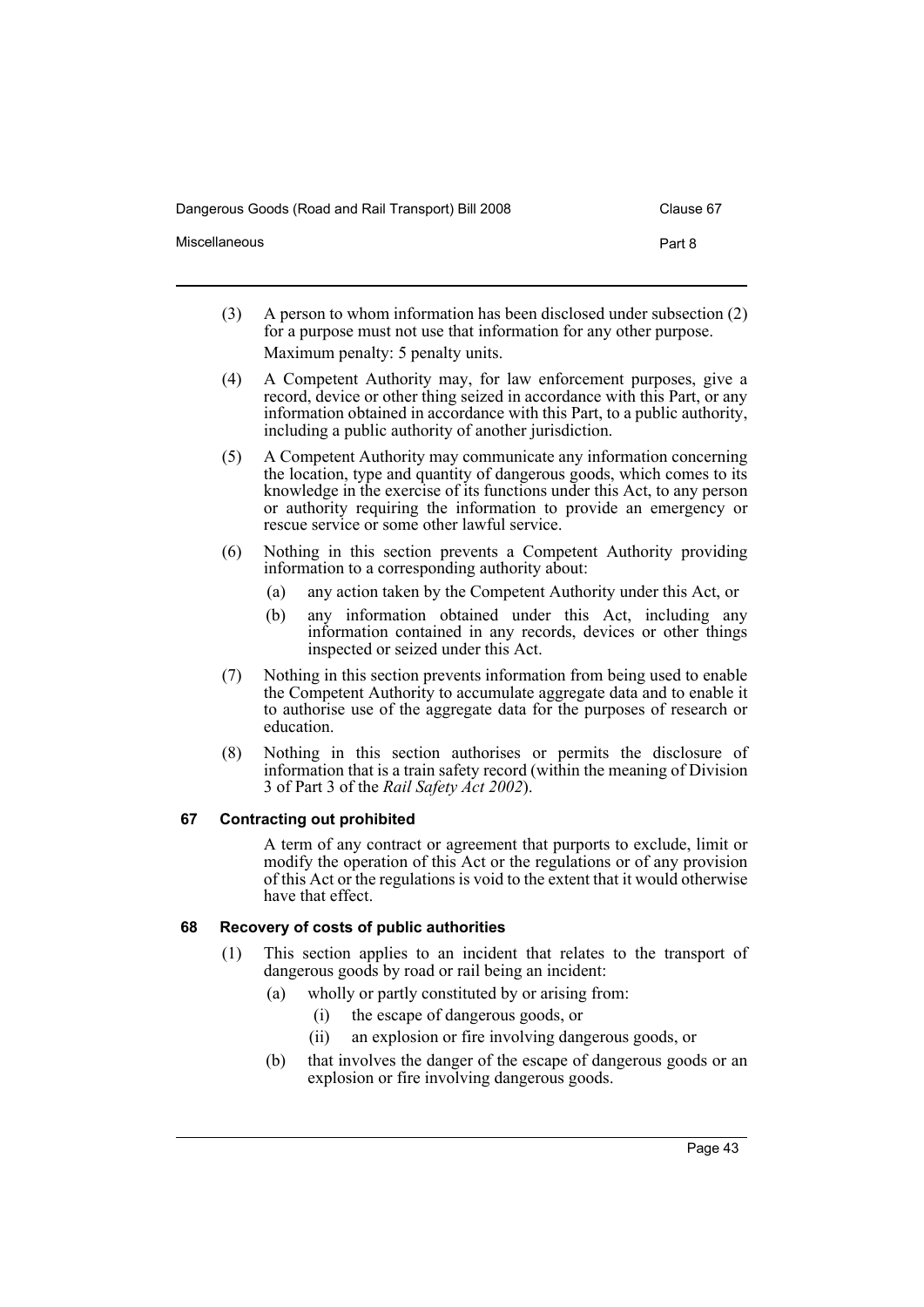#### Part 8 Miscellaneous

- (2) If a public authority incurs costs as a result of the occurrence of an incident to which this section applies, so much of the costs as were reasonably incurred are recoverable as a debt due to the authority or to the Crown by action in a court of competent jurisdiction.
- (3) The costs are recoverable jointly or severally from the following people:
	- (a) the person who was the owner of the dangerous goods at the time of the incident,
	- (b) the person who was in control or possession of the dangerous goods at the time of the incident,
	- (c) the person who caused the incident,
	- (d) the person responsible, otherwise than as an employee, agent or sub-contractor of another person, for the transport of the dangerous goods by road or rail.
- (4) Costs are not recoverable from a person who establishes that:
	- (a) the incident was due to the act or default of another person, and
	- (b) the person could not, exercising reasonable care, have prevented the incident, and
	- (c) the incident was not attributable to an employee, agent or sub-contractor of the person.
- (5) The recovery of costs incurred by one public authority as a result of the occurrence of an incident to which this section applies, including an award or judgment in relation to those costs or expenses, does not preclude the recovery of costs incurred by another public authority as a result of the occurrence of the incident.
- (6) This section does not affect a right to recover an amount in respect of costs or expenses that exists apart from this section, but a public authority is not entitled to recover, in respect of the same costs or expenses, an amount under this section and an amount in proceedings founded on other rights.
- (7) In proceedings under this section, a document apparently signed by the principal officer of the relevant public authority specifying details of the costs reasonably incurred as a result of the occurrence of an incident to which this section applies is, in the absence of evidence to the contrary, proof of the matter so specified.

#### <span id="page-47-0"></span>**69 Assistance in emergencies or accidents**

(1) A person does not incur civil liability for an act done honestly and in good faith, and without any fee, charge or other reward, for the purpose of assisting or attempting to assist in a situation in which an emergency or accident involving dangerous goods occurs or is likely to occur.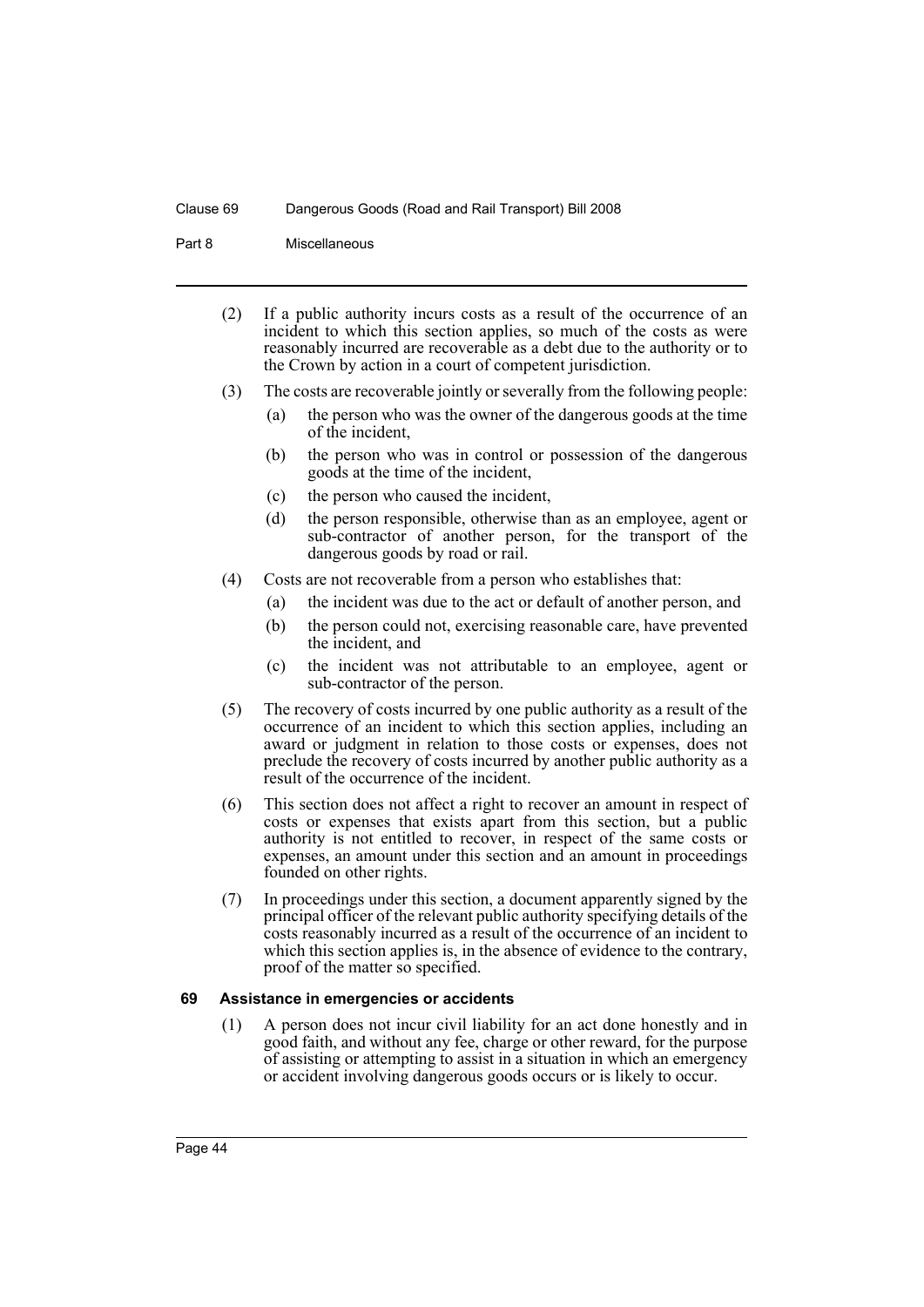Dangerous Goods (Road and Rail Transport) Bill 2008 Clause 70

Miscellaneous **Part 8** 

- 
- (2) Subsection (1) does not apply to a person whose act or omission was wholly or partly the cause of the occurrence or likely occurrence.
- (3) Subsection (1) applies to a public authority even though the authority requires payment for a service provided in connection with the occurrence or likely occurrence.
- (4) This section does not apply to an authorised officer.

#### <span id="page-48-0"></span>**70 Minister to notify adoption of code etc**

- (1) If the regulations apply, adopt or incorporate provisions of a regulation, code, standard or rule, the Minister must, as soon as practicable after the regulations are made, publish in the Gazette a notice giving details of places where the regulation, code, standard or rule may be obtained or inspected.
- $(2)$  If:
	- (a) the regulations apply, adopt or incorporate provisions of a regulation, code, standard or rule as in force from time to time, and
	- (b) the regulation, code, standard or rule is amended or replaced,

the Minister must, as soon as practicable after the amendment or replacement, publish in the Gazette a notice stating that the regulation, code, standard or rule has been amended or replaced and giving details of places where the amended or replaced regulation, code, standard or rule may be obtained or inspected.

(3) A reference in this section to a code, standard or rule includes a reference to one that is made outside Australia.

#### <span id="page-48-1"></span>**71 Delegation**

The Minister may by instrument in writing delegate all or any of the Minister's powers under this Act (other than powers under section 46 (Application orders and emergency orders) and this power of delegation) or the regulations to a Competent Authority.

### <span id="page-48-2"></span>**72 Savings, transitional and other provisions**

Schedule 1 has effect.

#### <span id="page-48-3"></span>**73 Amendment of other Acts**

The Acts set out in Schedule 2 are amended as set out in that Schedule.

#### <span id="page-48-4"></span>**74 Repeal**

The *Road and Rail Transport (Dangerous Goods) Act 1997* is repealed.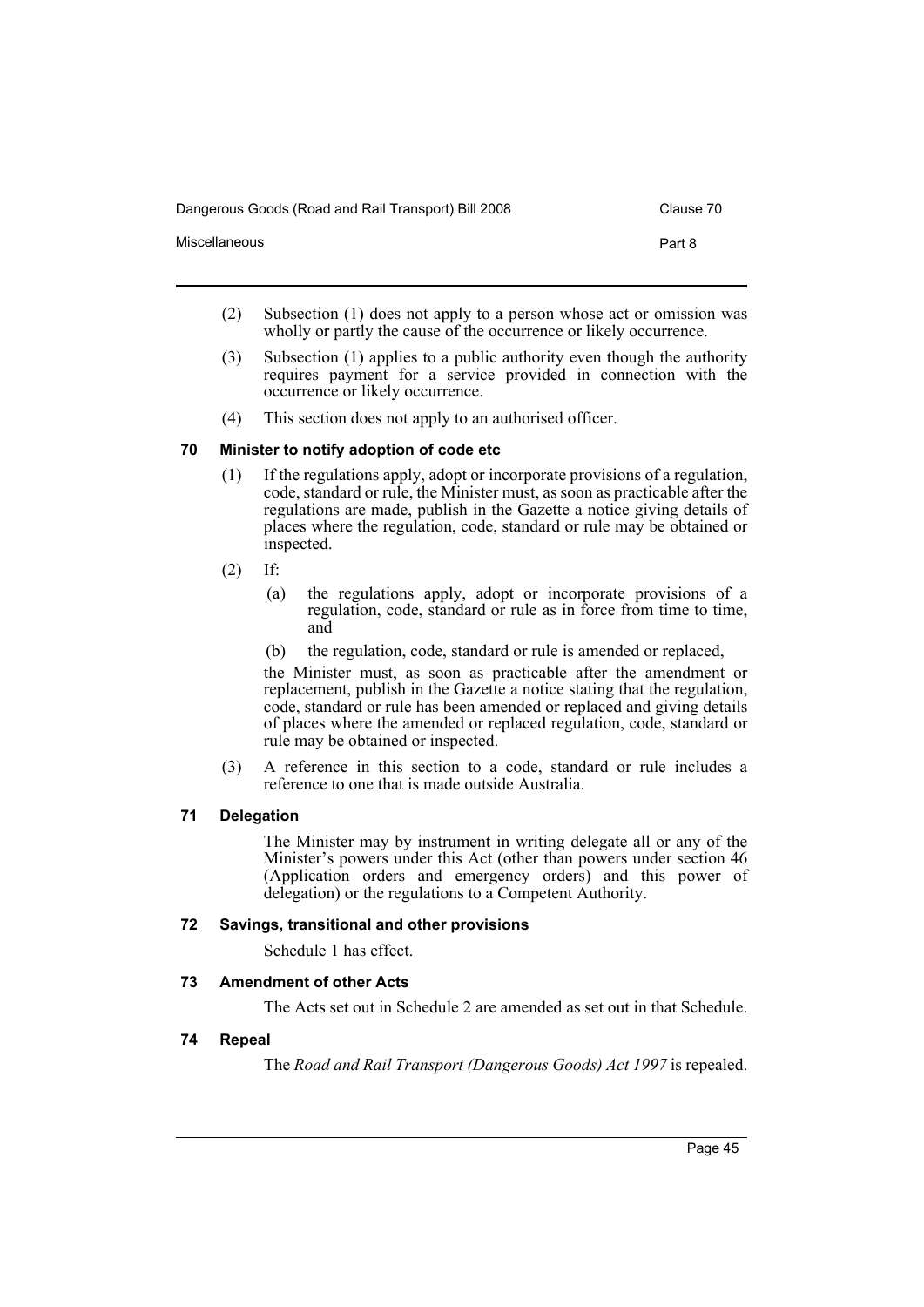Part 8 Miscellaneous

#### <span id="page-49-0"></span>**75 Review of Act**

- (1) The Minister is to review this Act to determine whether the policy objectives of the Act remain valid and whether the terms of the Act remain appropriate for securing those objectives.
- (2) The review is to be undertaken as soon as possible after the period of 5 years from the date of assent to this Act.
- (3) A report on the outcome of the review is to be tabled in each House of Parliament within 12 months after the end of the period of 5 years.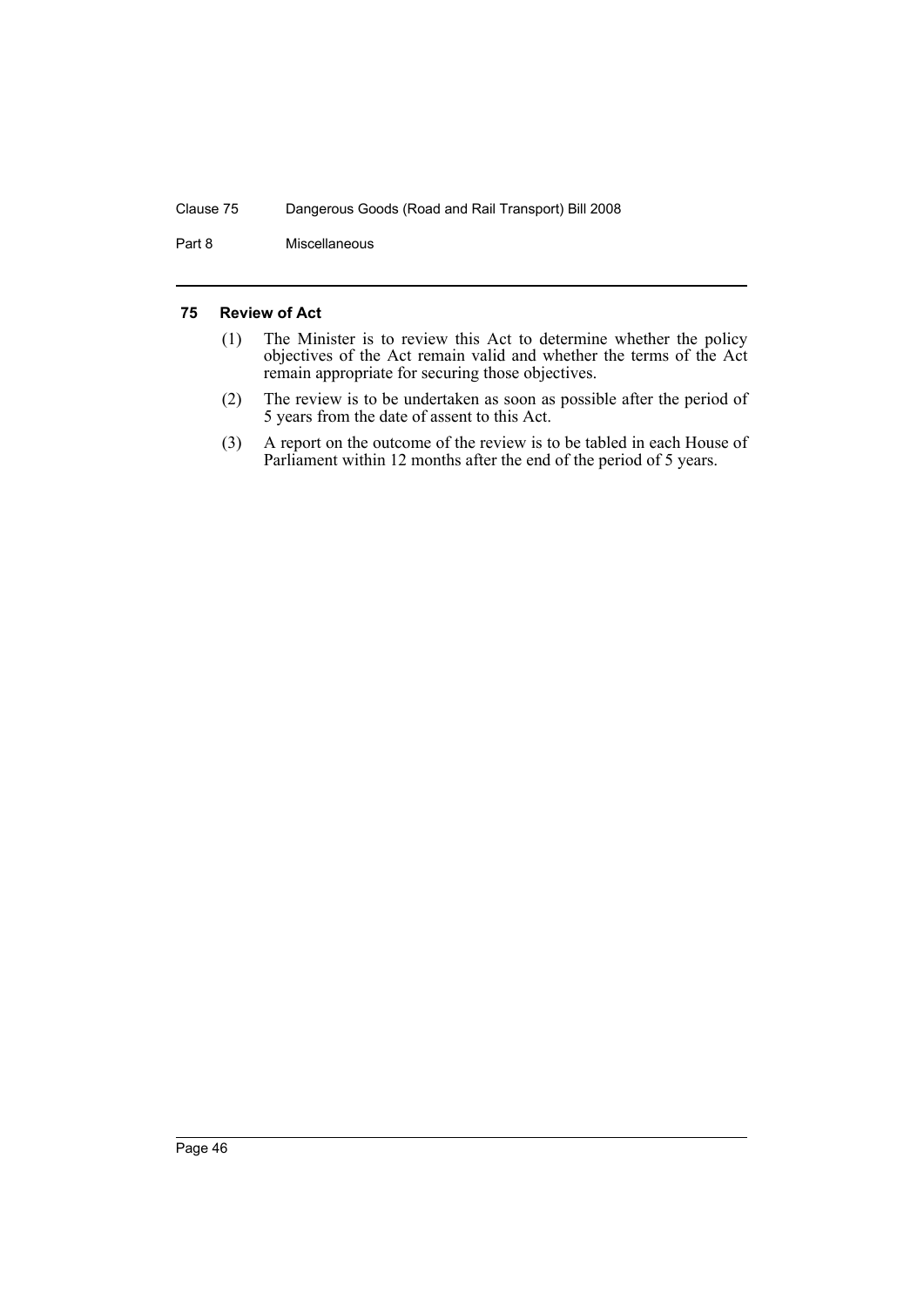Savings, transitional and other provisions Schedule 1 and Schedule 1

# <span id="page-50-0"></span>**Schedule 1 Savings, transitional and other provisions**

(Section 72)

# **Part 1 General**

#### **1 Savings and transitional regulations**

(1) The regulations may contain provisions of a savings or transitional nature consequent on the enactment of:

this Act

- (2) Any such provision may, if the regulations so provide, take effect from the date of assent to the Act concerned or a later date.
- (3) To the extent to which any such provision takes effect from a date that is earlier than the date of its publication in the Gazette, the provision does not operate so as:
	- (a) to affect, in a manner prejudicial to any person (other than the State or an authority of the State), the rights of that person existing before the date of its publication, or
	- (b) to impose liabilities on any person (other than the State or an authority of the State) in respect of anything done or omitted to be done before the date of its publication.

# **Part 2 Provisions consequent on enactment of this Act**

#### **2 Definition**

In this Part, *former Act* means the *Road and Rail Transport (Dangerous Goods) Act 1997*.

#### **3 Authorised officers**

- (1) A person appointed as an authorised officer under the former Act and holding that position immediately before the commencement of section 17 of this Act is taken to have been appointed as an authorised officer under that section and the appointment is subject to the same conditions as were imposed on the original appointment.
- (2) An identification card issued to an authorised officer under the former Act is taken to be an identification card issued under this Act until its replacement under the Act, and may be used by the authorised officer even though it refers to provisions of the former Act.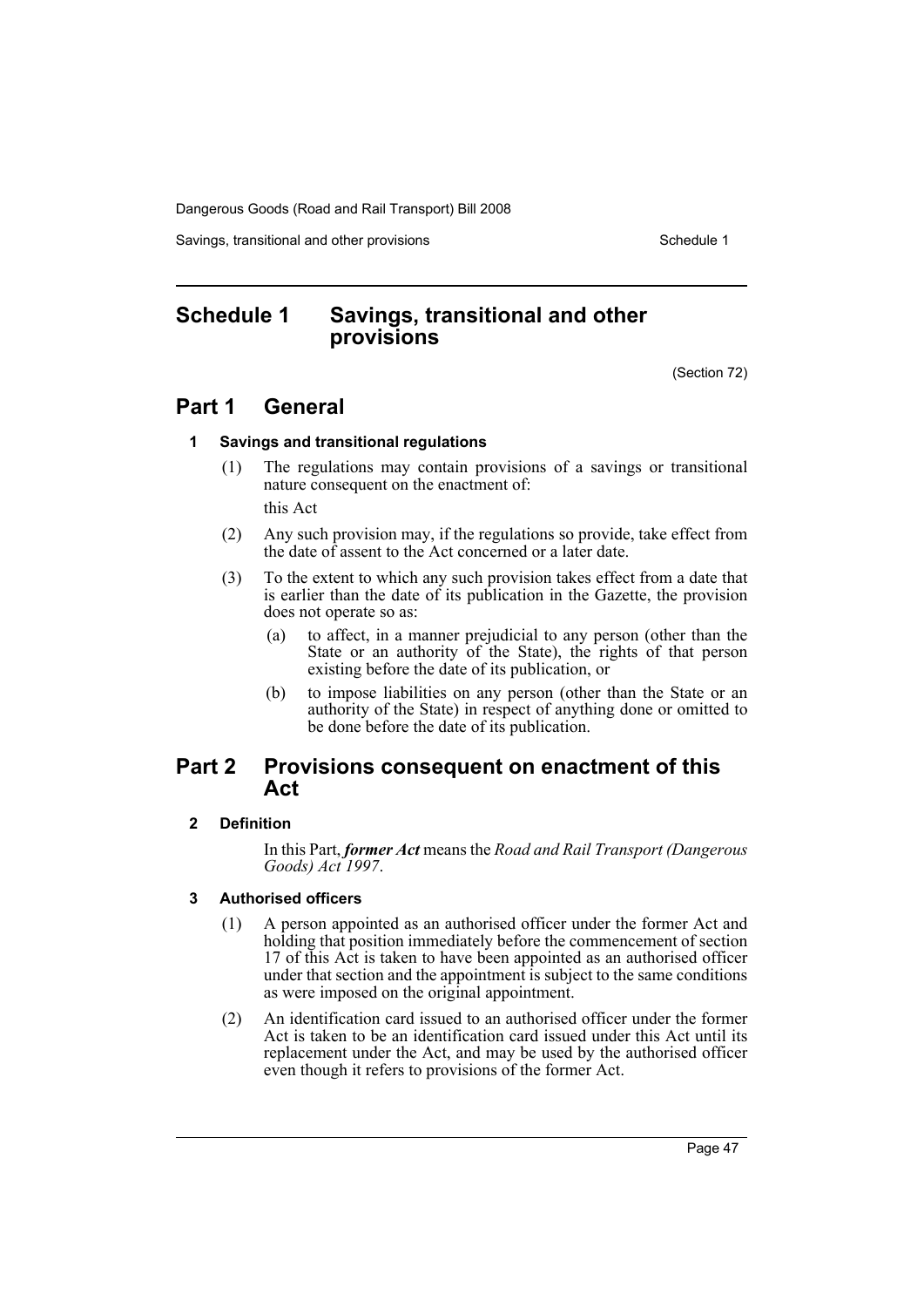Schedule 1 Savings, transitional and other provisions

(3) The functions conferred on an authorised officer by Division 2 of Part 4 of this Act extend to matters arising before the commencement of that Division.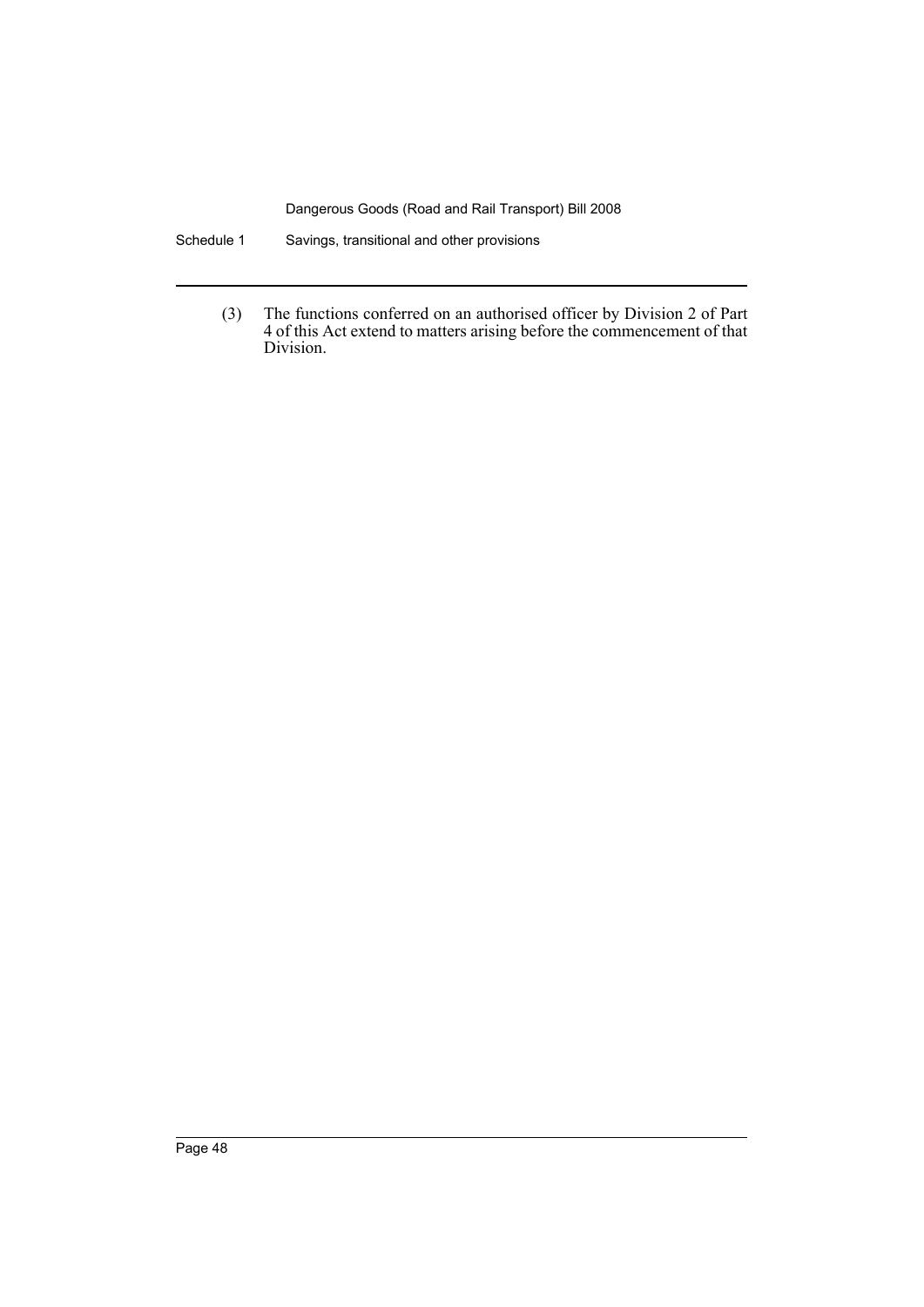Amendment of other Acts **Schedule 2** and the 2 and the 2 and 2 and 2 and 2 and 2 and 2 and 2 and 2 and 2 and 2 and 2 and 2 and 2 and 2 and 2 and 2 and 2 and 2 and 2 and 2 and 2 and 2 and 2 and 2 and 2 and 2 and 2 and 2 and

# <span id="page-52-0"></span>**Schedule 2 Amendment of other Acts**

(Section 73)

# **2.1 Explosives Act 2003 No 39**

**Section 5 Act not to apply to transport of dangerous goods covered by other scheme**

Omit "*Road and Rail Transport (Dangerous Goods) Act 1997*".

Insert instead "*Dangerous Goods (Road and Rail Transport) Act 2008*".

# **2.2 Fines Act 1996 No 99**

### **Schedule 1 Statutory provisions under which penalty notices issued**

Omit the matter relating to the *Road and Rail Transport (Dangerous Goods) Act 1997*.

Insert instead in appropriate order:

*Dangerous Goods (Road and Rail Transport) Act 2008*, section 48

# **2.3 Industrial Relations Act 1996 No 17**

#### **Section 210 Freedom from victimisation**

Insert after section 210 (1) (ib):

(ic) informs any person or body of, or gives evidence in relation to, a breach or alleged breach of the *Dangerous Goods (Road and Rail Transport) Act 2008* or the regulations under that Act (or a provision of a law of another State or Territory that corresponds to that Act or those regulations), or

# **2.4 Land and Environment Court Act 1979 No 204**

#### **[1] Section 17 Class 1—environmental planning and protection appeals**

Insert at the end of section 17 (i):

, and

(j) appeals under section  $35$  (1) (a) or  $45$  (1) (a) of the *Dangerous Goods (Road and Rail Transport) Act 2008*.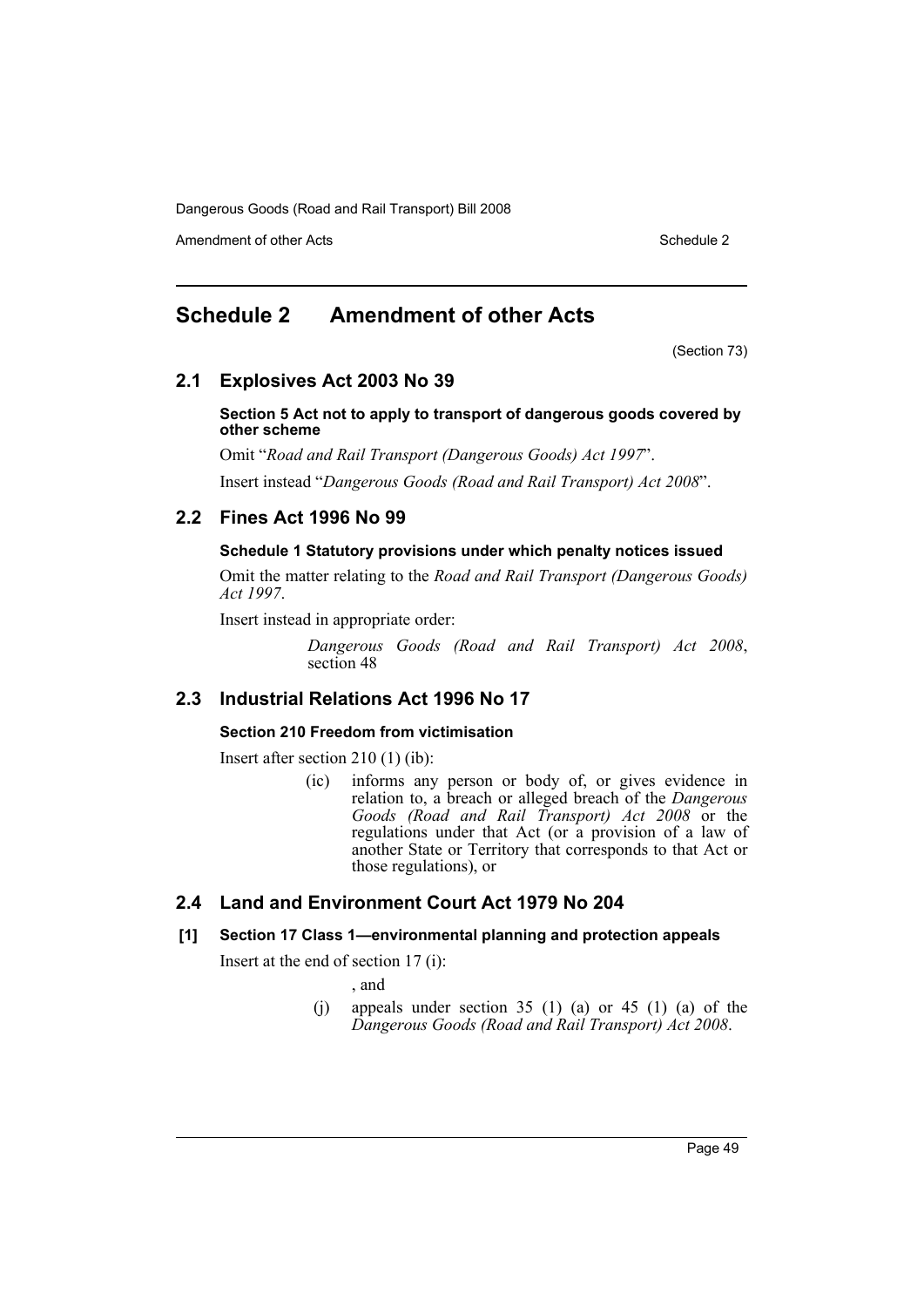Schedule 2 Amendment of other Acts

#### **[2] Section 21 Class 5—environmental planning and protection summary enforcement**

Omit "section 39 (4) of the *Road and Rail Transport (Dangerous Goods) Act 1997*" from section 21 (da).

Insert instead "section 47 (5) of the *Dangerous Goods (Road and Rail Transport) Act 2008*".

# **2.5 Law Enforcement (Powers and Responsibilities) Act 2002 No 103**

#### **Schedule 2 Search warrants under other Acts**

Omit the matter relating to the *Road and Rail Transport (Dangerous Goods) Act 1997*.

# **2.6 Maritime Services Act 1935 No 47**

### **Section 38 Regulations**

Omit "*Road and Rail Transport (Dangerous Goods) Act 1997*" from the definition of *dangerous goods* in section 38 (4).

Insert instead "*Dangerous Goods (Road and Rail Transport) Act 2008*".

# **2.7 Pipelines Act 1967 No 90**

# **Section 5 Application of Act**

Omit "*Road and Rail Transport (Dangerous Goods) Act 1997*" from section 5  $(1)$  (e).

Insert instead "*Dangerous Goods (Road and Rail Transport) Act 2008*".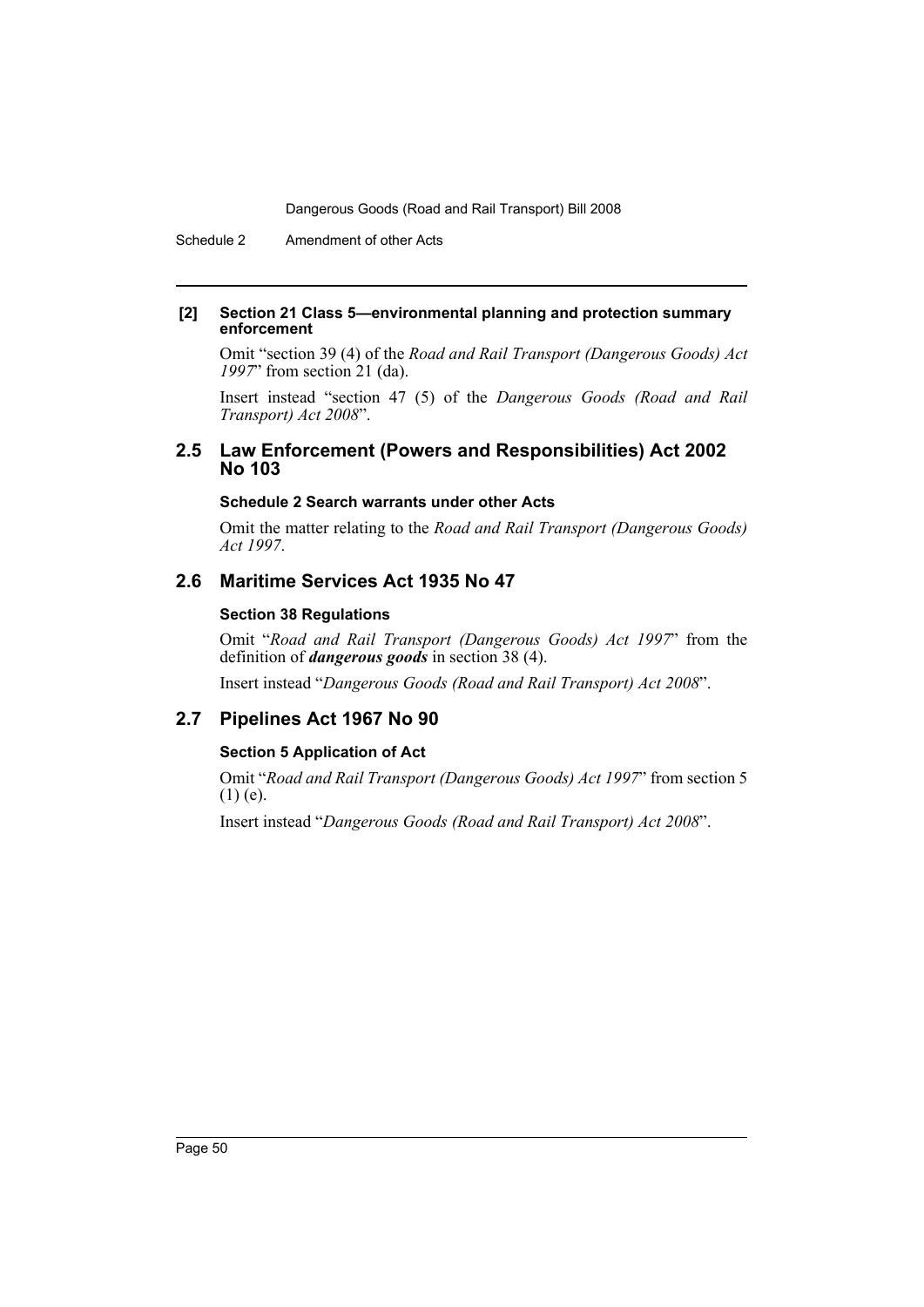Amendment of other Acts **Schedule 2** and the 2 and the 2 and 2 and 2 and 2 and 2 and 2 and 2 and 2 and 2 and 2 and 2 and 2 and 2 and 2 and 2 and 2 and 2 and 2 and 2 and 2 and 2 and 2 and 2 and 2 and 2 and 2 and 2 and 2 and

# **2.8 Protection of the Environment Administration Act 1991 No 60**

#### **Section 3 Definitions**

Omit "*Road and Rail Transport (Dangerous Goods) Act 1997*" from the definition of *environment protection legislation* in section 3 (1).

Insert instead in appropriate order "*Dangerous Goods (Road and Rail Transport) Act 2008*".

# **2.9 Protection of the Environment Operations Act 1997 No 156**

#### **[1] Dictionary**

Omit "railway locomotive" from the definition of *plant*. Insert instead "unit of rolling stock".

#### **[2] Dictionary**

Insert in alphabetical order:

*unit of rolling stock* means a vehicle designed to run on rails, but does not include a vehicle designed to operate both on and off rails when the vehicle is not operating on rails.

#### **2.10 Rail Safety Act 2002 No 96**

#### **Sections 102 (c) and 115 (a)**

Omit "*Road and Rail Transport (Dangerous Goods) Act 1997*" wherever occurring.

Insert instead "*Dangerous Goods (Road and Rail Transport) Act 2008*".

### **2.11 Road Transport (Safety and Traffic Management) Act 1999 No 20**

#### **Sections 8 (3) (g) (i) and 60 (1) (b)**

Omit "*Road and Rail Transport (Dangerous Goods) Act 1997*" wherever occurring.

Insert instead "*Dangerous Goods (Road and Rail Transport) Act 2008*".